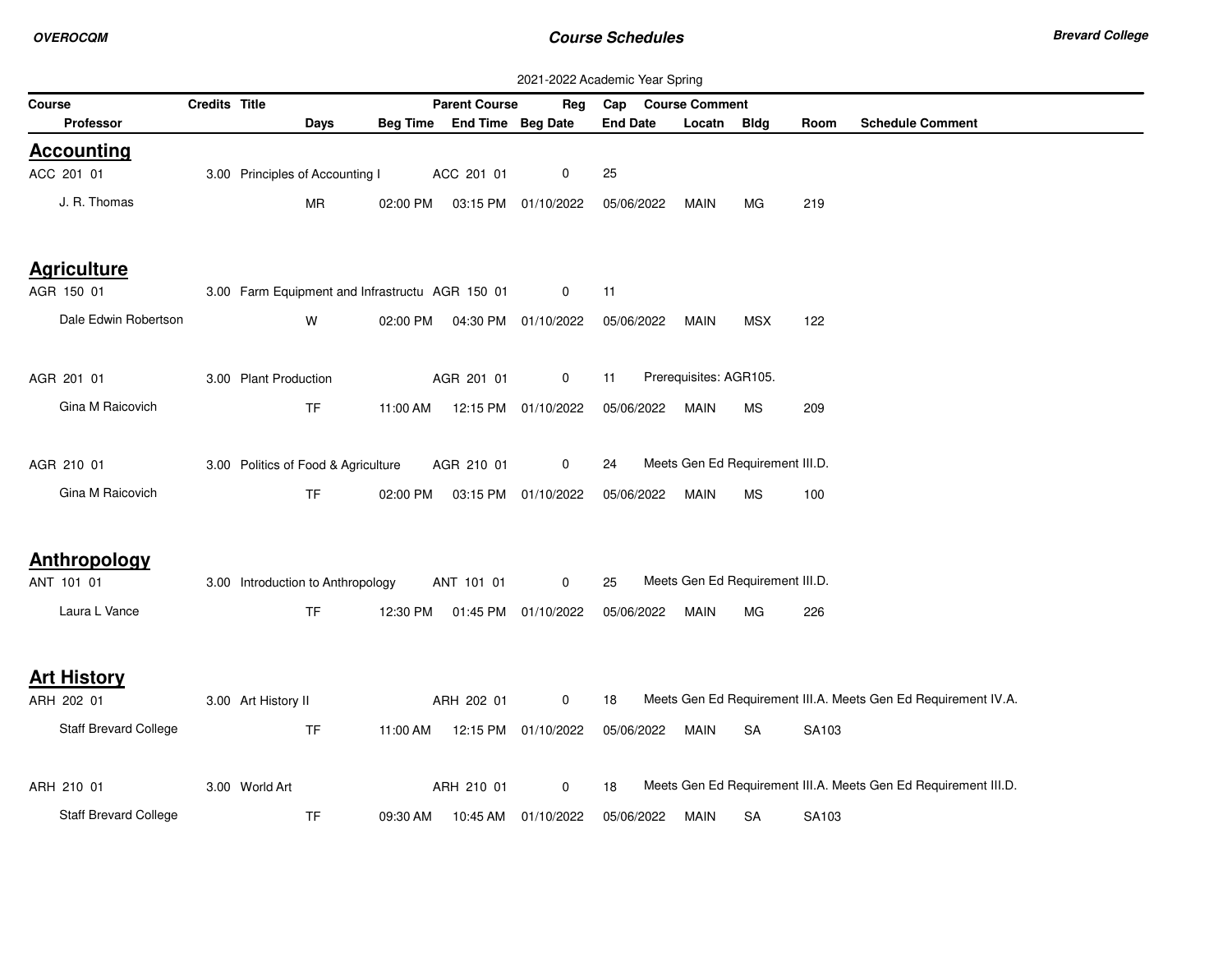|            | 2021-2022 Academic Year Spring |               |                                |          |                                |                      |                    |                                |             |       |                                                                |
|------------|--------------------------------|---------------|--------------------------------|----------|--------------------------------|----------------------|--------------------|--------------------------------|-------------|-------|----------------------------------------------------------------|
| Course     |                                | Credits Title |                                |          | <b>Parent Course</b>           | Reg                  | Cap Course Comment |                                |             |       |                                                                |
|            | Professor                      |               | <b>Days</b>                    |          | Beg Time End Time Beg Date     |                      | <b>End Date</b>    | Locatn                         | <b>Bldg</b> | Room  | <b>Schedule Comment</b>                                        |
|            | <b>Art History</b>             |               |                                |          |                                |                      |                    |                                |             |       |                                                                |
|            | ARH 250 01                     |               | 3.00 Modern Art                |          | ARH 250 01                     | $\mathbf 0$          | 18                 |                                |             |       | Meets Gen Ed Requirement III.A. Meets Gen Ed Requirement IV.A. |
|            | Staff Brevard College          |               | <b>MR</b>                      | 07:00 PM |                                | 08:15 PM 01/10/2022  | 05/06/2022         | <b>MAIN</b>                    | <b>SA</b>   | SA103 |                                                                |
| <b>Art</b> |                                |               |                                |          |                                |                      |                    |                                |             |       |                                                                |
|            | ART 101 01                     |               | 3.00 Art Appreciation          |          | ART 101 01                     | 0                    | 22                 |                                |             |       |                                                                |
|            | <b>Staff Brevard College</b>   |               | <b>TF</b>                      | 08:00 AM |                                | 09:15 AM 01/10/2022  | 05/06/2022         | <b>MAIN</b>                    | <b>SA</b>   | SA103 |                                                                |
|            | ART 102 01                     |               | 3.00 Introduction to Drawing   |          | ART 102 01                     | 0                    | 14                 | Meets Gen Ed Requirement IV.A. |             |       |                                                                |
|            | <b>Staff Brevard College</b>   |               | W                              | 08:00 AM | 09:50 AM                       | 01/10/2022           | 05/06/2022         | <b>MAIN</b>                    | <b>SA</b>   | 228   |                                                                |
|            | Staff Brevard College          |               | <b>TF</b>                      | 10:00 AM |                                | 11:50 AM 01/10/2022  | 05/06/2022         | MAIN                           | <b>SA</b>   | 228   |                                                                |
|            | ART 130 01                     |               | 3.00 Foundations of 2-D Design |          | ART 130 01                     | $\mathbf 0$          | 14                 | Meets Gen Ed Requirement IV.A. |             |       |                                                                |
|            | Jordan A Whitten               |               | <b>MR</b>                      |          | 10:00 AM  11:50 AM  01/10/2022 |                      | 05/06/2022         | MAIN                           | <b>SA</b>   | 232   |                                                                |
|            | Jordan A Whitten               |               | W                              | 10:00 AM |                                | 11:50 AM  01/10/2022 | 05/06/2022         | MAIN                           | <b>SA</b>   | 232   |                                                                |
|            | ART 140 01                     |               | 3.00 Drawing II                |          | ART 140 01                     | $\mathbf 0$          | 16                 | Prerequisites: ART120.         |             |       |                                                                |
|            | Kenneth W. McLeskey            |               | <b>MR</b>                      |          | 10:00 AM  11:50 AM  01/10/2022 |                      | 05/06/2022         | MAIN                           | <b>SA</b>   | 228   |                                                                |
|            | Kenneth W. McLeskey            |               | W                              | 10:00 AM |                                | 11:50 AM 01/10/2022  | 05/06/2022         | MAIN                           | <b>SA</b>   | 228   |                                                                |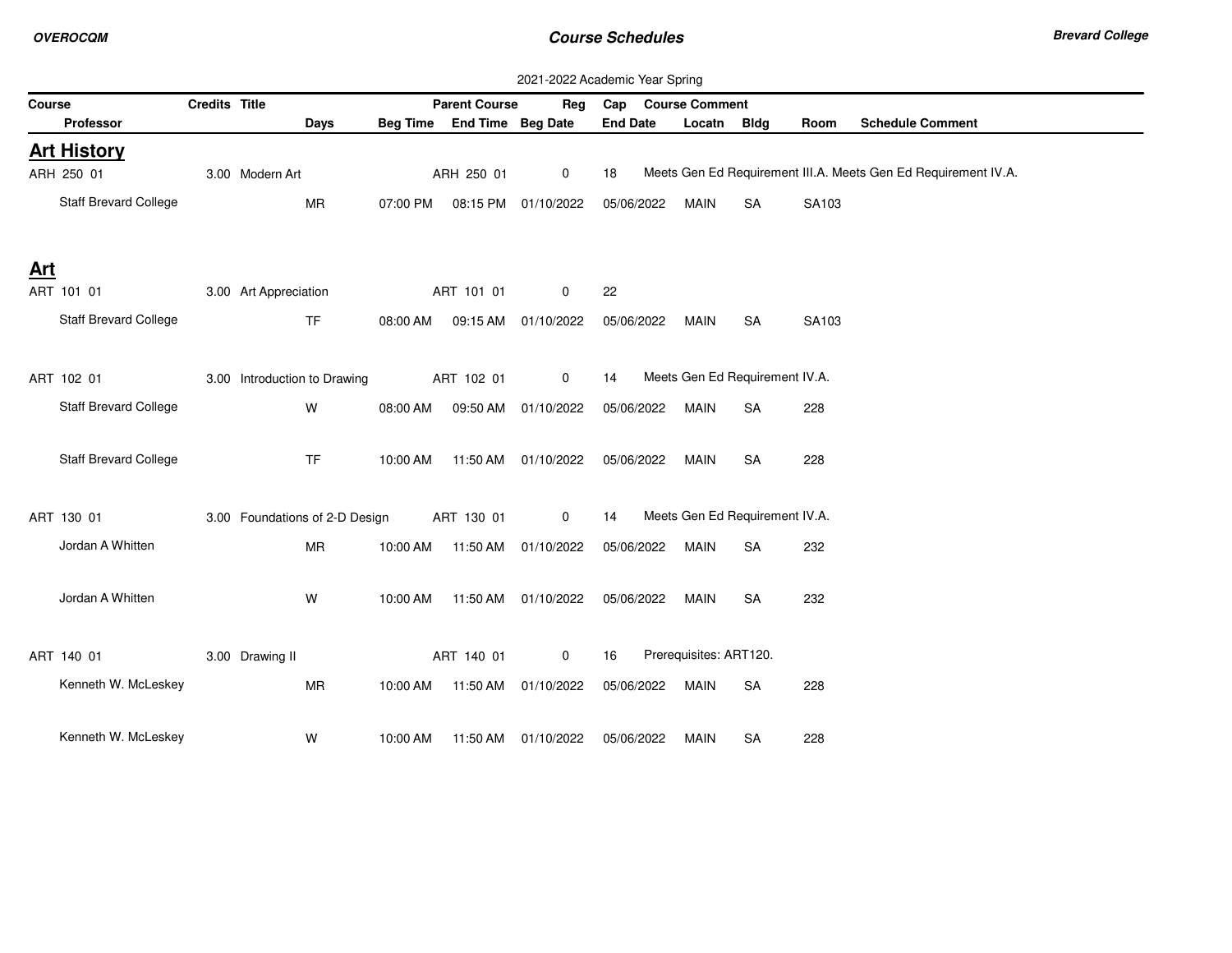|            | 2021-2022 Academic Year Spring |               |                                                     |          |                                |                      |                 |                                |             |      |                                                               |
|------------|--------------------------------|---------------|-----------------------------------------------------|----------|--------------------------------|----------------------|-----------------|--------------------------------|-------------|------|---------------------------------------------------------------|
| Course     |                                | Credits Title |                                                     |          | <b>Parent Course</b>           | Reg                  |                 | Cap Course Comment             |             |      |                                                               |
|            | Professor                      |               | Days                                                |          | Beg Time End Time Beg Date     |                      | <b>End Date</b> | Locatn                         | <b>Bldg</b> | Room | <b>Schedule Comment</b>                                       |
| <u>Art</u> |                                |               |                                                     |          |                                |                      |                 |                                |             |      |                                                               |
|            | ART 150 01                     |               | 3.00 Foundations of 3-D Design                      |          | ART 150 01                     | 0                    | 12              | Meets Gen Ed Requirement IV.A. |             |      |                                                               |
|            | Kyle Van Lusk                  |               | <b>TF</b>                                           | 10:00 AM |                                | 11:50 AM  01/10/2022 | 05/06/2022      | MAIN                           | <b>SA</b>   | 104  |                                                               |
|            |                                |               |                                                     |          |                                |                      |                 |                                |             |      |                                                               |
|            |                                |               |                                                     |          |                                |                      |                 |                                |             |      |                                                               |
|            | Kyle Van Lusk                  |               | W                                                   | 12:30 PM |                                | 02:20 PM 01/10/2022  | 05/06/2022      | <b>MAIN</b>                    | <b>SA</b>   | 104  |                                                               |
|            |                                |               |                                                     |          |                                |                      |                 |                                |             |      |                                                               |
|            | ART 230 01                     |               | 3.00 Digital Media I: Print & Digital De ART 230 01 |          |                                | 0                    | 10              |                                |             |      | Meets Gen Ed Requirement II.C. Meets Gen Ed Requirement IV.A. |
|            | <b>Staff Brevard College</b>   |               | MR                                                  | 08:00 AM |                                | 09:50 AM 01/10/2022  | 05/06/2022      | MAIN                           | <b>SA</b>   | 215  |                                                               |
|            |                                |               |                                                     |          |                                |                      |                 |                                |             |      |                                                               |
|            | <b>Staff Brevard College</b>   |               | W                                                   | 08:00 AM | 09:50 AM                       | 01/10/2022           | 05/06/2022      | MAIN                           | <b>SA</b>   | 215  |                                                               |
|            |                                |               |                                                     |          |                                |                      |                 |                                |             |      |                                                               |
|            |                                |               |                                                     |          |                                |                      |                 |                                |             |      |                                                               |
|            | ART 230 02                     |               | 3.00 Digital Media I: Print & Digital De ART 230 02 |          |                                | 0                    | 10              |                                |             |      | Meets Gen Ed Requirement II.C. Meets Gen Ed Requirement IV.A. |
|            | <b>Staff Brevard College</b>   |               | <b>MR</b>                                           |          | 10:00 AM  11:50 AM  01/10/2022 |                      | 05/06/2022      | MAIN                           | <b>SA</b>   | 215  |                                                               |
|            |                                |               |                                                     |          |                                |                      |                 |                                |             |      |                                                               |
|            | Staff Brevard College          |               | W                                                   | 10:00 AM |                                | 11:50 AM 01/10/2022  | 05/06/2022      | <b>MAIN</b>                    | <b>SA</b>   | 215  |                                                               |
|            |                                |               |                                                     |          |                                |                      |                 |                                |             |      |                                                               |
|            | ART 233 01                     |               | 3.00 Digital Media II: Basics of Animat ART 233 01  |          |                                | 0                    | 10              |                                |             |      |                                                               |
|            |                                |               |                                                     |          |                                |                      |                 |                                |             |      |                                                               |
|            | <b>Staff Brevard College</b>   |               | <b>TF</b>                                           | 08:00 AM |                                | 09:50 AM 01/10/2022  | 05/06/2022      | <b>MAIN</b>                    | <b>SA</b>   | 215  | Prerequisites: ART 230                                        |
|            |                                |               |                                                     |          |                                |                      |                 |                                |             |      |                                                               |
|            | Staff Brevard College          |               | W                                                   | 00:00 AM |                                | 00:00 AM 01/10/2022  | 05/06/2022      | MAIN                           | SA          | 215  |                                                               |
|            |                                |               |                                                     |          |                                |                      |                 |                                |             |      |                                                               |
|            | ART 241 01                     |               | 3.00 Context of Painting                            |          | ART 241 01                     | 0                    | 8               | Prerequisites: ART240.         |             |      |                                                               |
|            | Kenneth W. McLeskey            |               | <b>TF</b>                                           |          | 10:00 PM  11:50 PM  01/10/2022 |                      | 05/06/2022      | MAIN                           | <b>SA</b>   | 224  |                                                               |
|            |                                |               |                                                     |          |                                |                      |                 |                                |             |      |                                                               |
|            |                                |               |                                                     |          |                                |                      |                 |                                |             |      |                                                               |
|            | Kenneth W. McLeskey            |               | W                                                   | 12:30 PM |                                | 02:20 PM 01/10/2022  | 05/06/2022      | MAIN                           | <b>SA</b>   | 224  |                                                               |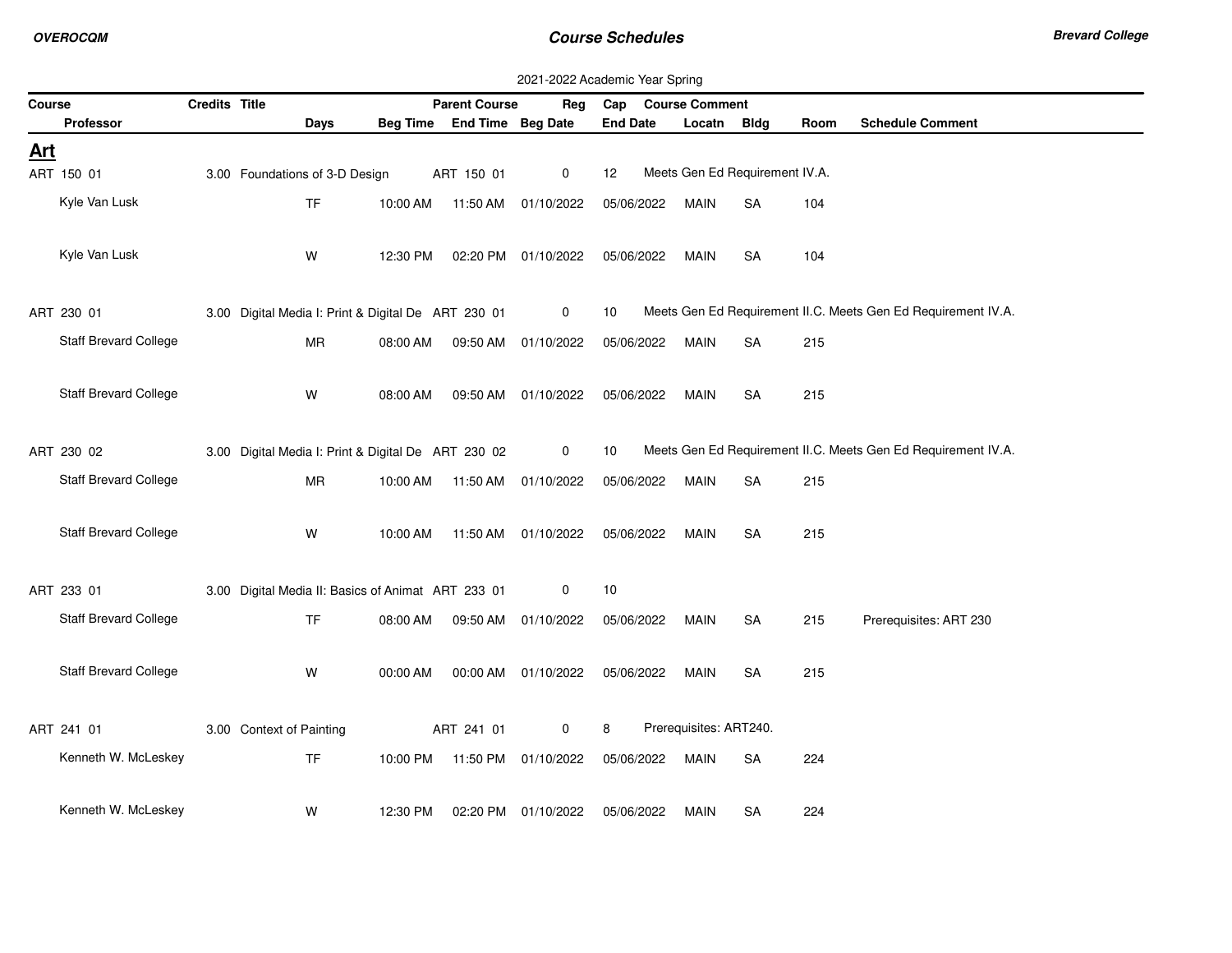|            | 2021-2022 Academic Year Spring |               |                                                   |          |                            |                                |                    |                                |           |       |                                                               |
|------------|--------------------------------|---------------|---------------------------------------------------|----------|----------------------------|--------------------------------|--------------------|--------------------------------|-----------|-------|---------------------------------------------------------------|
| Course     |                                | Credits Title |                                                   |          | <b>Parent Course</b>       | Reg                            | Cap Course Comment |                                |           |       |                                                               |
|            | Professor                      |               | <b>Days</b>                                       |          | Beg Time End Time Beg Date |                                | <b>End Date</b>    | Locatn                         | Bldg      | Room  | <b>Schedule Comment</b>                                       |
| <u>Art</u> |                                |               |                                                   |          |                            |                                |                    |                                |           |       |                                                               |
|            | ART 252 01                     |               | 3.00 Sculptural Ceramics                          |          | ART 252 01                 | $\mathbf{0}$                   | 12                 | Meets Gen Ed Requirement IV.A. |           |       |                                                               |
|            | Kyle Van Lusk                  |               | <b>MR</b>                                         | 08:00 AM |                            | 09:50 AM 01/10/2022            | 05/06/2022         | <b>MAIN</b>                    | <b>SA</b> | 104   |                                                               |
|            |                                |               |                                                   |          |                            |                                |                    |                                |           |       |                                                               |
|            | Kyle Van Lusk                  |               | W                                                 | 08:00 AM |                            | 09:50 AM 01/10/2022            | 05/06/2022         | <b>MAIN</b>                    | <b>SA</b> | 104   |                                                               |
|            |                                |               |                                                   |          |                            |                                |                    |                                |           |       |                                                               |
|            | ART 261 01                     |               | 3.00 Photography II                               |          | ART 261 01                 | 0                              | 10                 |                                |           |       | Meets Gen Ed Requirement II.C. Meets Gen Ed Requirement IV.A. |
|            | Jordan A Whitten               |               | MR                                                | 12:30 PM |                            | 03:20 PM 01/10/2022            | 05/06/2022         | <b>MAIN</b>                    | <b>SA</b> | 226   |                                                               |
|            |                                |               |                                                   |          |                            |                                |                    |                                |           |       |                                                               |
|            | ART 333 01                     |               | 3.00 Digital Media IV: Motion Graphics ART 333 01 |          |                            | 0                              | 10                 |                                |           |       |                                                               |
|            | Staff Brevard College          |               | <b>TF</b>                                         | 10:00 AM |                            | 11:50 AM  01/10/2022           | 05/06/2022         | MAIN                           | <b>SA</b> | 215   |                                                               |
|            |                                |               |                                                   |          |                            |                                |                    |                                |           |       |                                                               |
|            | <b>Staff Brevard College</b>   |               | W                                                 | 00:00 AM |                            | 00:00 AM 01/10/2022            | 05/06/2022         | <b>MAIN</b>                    | <b>SA</b> | 215   |                                                               |
|            |                                |               |                                                   |          |                            |                                |                    |                                |           |       |                                                               |
|            | ART 342 01                     |               | 3.00 Figurative Art Studio                        |          | ART 342 01                 | 0                              | 10                 |                                |           |       |                                                               |
|            | Kenneth W. McLeskey            |               | <b>MR</b>                                         |          |                            |                                |                    |                                |           |       |                                                               |
|            |                                |               |                                                   | 12:30 PM |                            | 03:20 PM 01/10/2022            | 05/06/2022         | MAIN                           | SA        | 228   | Prerequisites: ART 120                                        |
|            |                                |               |                                                   |          |                            |                                |                    |                                |           |       |                                                               |
|            | ART 390 01                     |               | 1.00 Special Topics in Art: Photograph ART 390 01 |          |                            | 0                              | 10                 |                                |           |       |                                                               |
|            | Jordan A Whitten               |               | <b>TF</b>                                         | 12:30 PM |                            | 03:20 PM 01/10/2022            | 05/06/2022         | MAIN                           | <b>SA</b> | 226   |                                                               |
|            |                                |               |                                                   |          |                            |                                |                    |                                |           |       |                                                               |
|            | ART 405 01                     |               | 3.00 Senior Studio I                              |          | ART 405 01                 | 0                              | $10$               |                                |           |       |                                                               |
|            | Staff Brevard College          |               | <b>TF</b>                                         |          |                            | 12:30 PM  01:45 PM  01/10/2022 | 05/06/2022         | MAIN                           | SA        | SA103 | Prerequisites: completion of r                                |
|            |                                |               |                                                   |          |                            |                                |                    |                                |           |       |                                                               |
|            | ART 410 01                     |               | 3.00 Senior Studio II                             |          | ART 410 01                 | 0                              | 10                 |                                |           |       |                                                               |
|            | <b>Staff Brevard College</b>   |               | <b>TF</b>                                         | 12:30 PM |                            | 01:45 PM 01/10/2022            | 05/06/2022         | MAIN                           | SA        | SA103 | Prerequisites: ART 405                                        |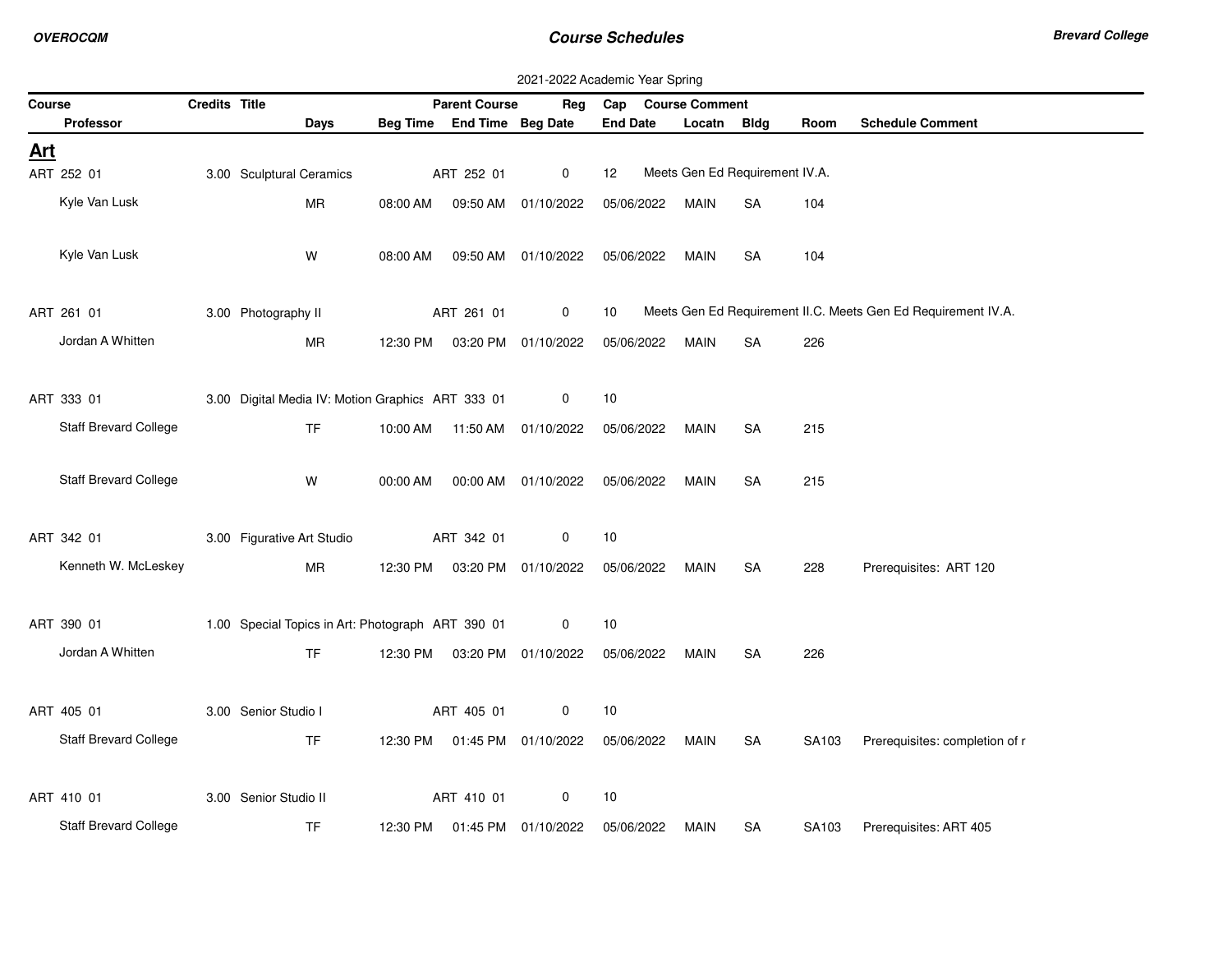|        | 2021-2022 Academic Year Spring |               |                                                    |                 |                      |                     |                 |                                |             |      |                                                                       |  |
|--------|--------------------------------|---------------|----------------------------------------------------|-----------------|----------------------|---------------------|-----------------|--------------------------------|-------------|------|-----------------------------------------------------------------------|--|
| Course |                                | Credits Title |                                                    |                 | <b>Parent Course</b> | Reg                 | Cap             | <b>Course Comment</b>          |             |      |                                                                       |  |
|        | <b>Professor</b>               |               | Days                                               | <b>Beg Time</b> | End Time Beg Date    |                     | <b>End Date</b> | Locatn                         | <b>Bldg</b> | Room | <b>Schedule Comment</b>                                               |  |
|        | <b>Biology</b>                 |               |                                                    |                 |                      |                     |                 |                                |             |      |                                                                       |  |
|        | BIO 105 01                     |               | 4.00 Concepts of Biology                           |                 | BIO 105 01           | $\mathbf 0$         | 13              | Meets Gen Ed Requirement II.B. |             |      |                                                                       |  |
|        | Sarah A Maveety                |               | <b>TF</b>                                          | 12:30 PM        |                      | 01:45 PM 01/10/2022 | 03/18/2022      | <b>MAIN</b>                    | <b>MSX</b>  | 122  | Required Spring Break trip.                                           |  |
|        | Sarah A Maveety                |               | T.                                                 | 02:00 PM        |                      | 03:50 PM 01/10/2022 | 03/18/2022      | <b>MAIN</b>                    | <b>MSX</b>  | 224  | Required Spring Break trip.                                           |  |
|        | BIO 110 01                     |               | 4.00 Introduction to Ecology & Evolutic BIO 110 01 |                 |                      | 0                   | 16              |                                |             |      | Meets Gen Ed Requirement II.B. Prerequisites: C- or higher in MAT100. |  |
|        | Sarah A Maveety                |               | <b>TF</b>                                          | 09:30 AM        |                      | 10:45 AM 01/10/2022 | 05/06/2022      | <b>MAIN</b>                    | <b>MS</b>   | 102  |                                                                       |  |
|        | Sarah A Maveety                |               | W                                                  | 08:30 AM        | 10:20 AM             | 01/10/2022          | 05/06/2022      | <b>MAIN</b>                    | <b>MSX</b>  | 224  |                                                                       |  |
|        | BIO 110 02                     |               | 4.00 Introduction to Ecology & Evolutic BIO 110 02 |                 |                      | $\mathbf 0$         | 16              |                                |             |      | Meets Gen Ed Requirement II.B. Prerequisites: C- or higher in MAT100. |  |
|        | Sarah A Maveety                |               | <b>TF</b>                                          | 09:30 AM        |                      | 10:45 AM 01/10/2022 | 05/06/2022      | <b>MAIN</b>                    | <b>MS</b>   | 102  |                                                                       |  |
|        | Sarah A Maveety                |               | W                                                  | 11:00 AM        |                      | 12:50 PM 01/10/2022 | 05/06/2022      | <b>MAIN</b>                    | <b>MSX</b>  | 224  |                                                                       |  |
|        | BIO 120 01                     |               | 4.00 Introduction to Cellular & Molecul BIO 120 01 |                 |                      | $\mathbf 0$         | 24              |                                |             |      | Meets Gen Ed Requirement II.B. Prerequisites: C- or higher in MAT100. |  |
|        | Rachel A Hillyer               |               | <b>TF</b>                                          | 12:30 PM        |                      | 01:45 PM 01/10/2022 | 05/06/2022      | <b>MAIN</b>                    | <b>MS</b>   | 102  |                                                                       |  |
|        | Rachel A Hillyer               |               | W                                                  | 02:00 PM        |                      | 03:50 PM 01/10/2022 | 05/06/2022      | <b>MAIN</b>                    | <b>MSX</b>  | 224  |                                                                       |  |
|        | BIO 207 01                     |               | 3.00 Medical Terminology                           |                 | BIO 207 01           | 0                   | 24              |                                |             |      |                                                                       |  |
|        | Reid K. Beloni                 |               | MR                                                 | 09:30 AM        | 10:45 AM             | 01/10/2022          | 05/06/2022      | <b>MAIN</b>                    | <b>MS</b>   | 102  |                                                                       |  |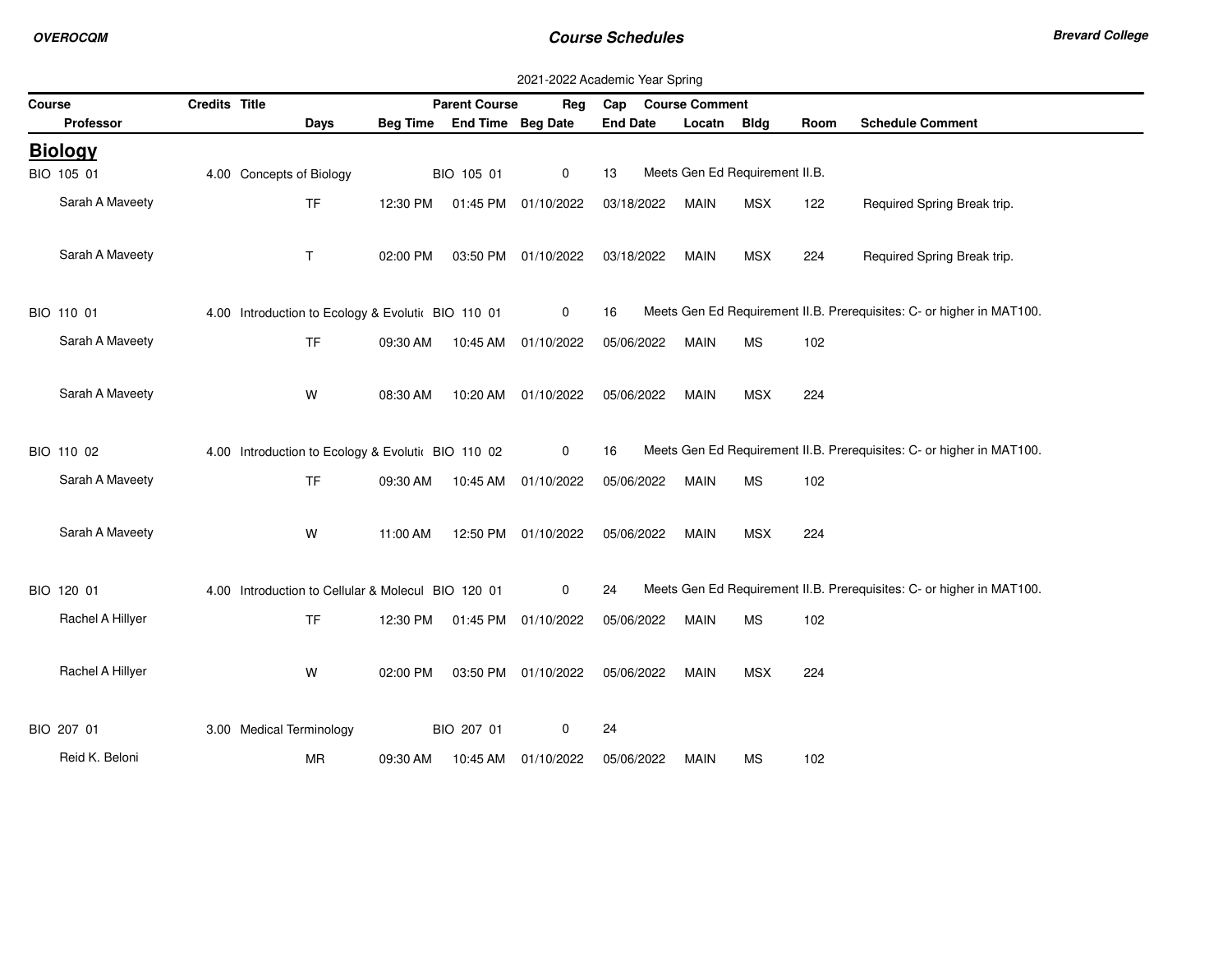| 2021-2022 Academic Year Spring |               |                                                  |          |                            |                                |                    |                                   |            |                                            |  |  |
|--------------------------------|---------------|--------------------------------------------------|----------|----------------------------|--------------------------------|--------------------|-----------------------------------|------------|--------------------------------------------|--|--|
| Course                         | Credits Title |                                                  |          | <b>Parent Course</b>       | Reg                            | Cap Course Comment |                                   |            |                                            |  |  |
| Professor                      |               | Days                                             |          | Beg Time End Time Beg Date |                                | <b>End Date</b>    | Locatn Bldg                       |            | <b>Schedule Comment</b><br>Room            |  |  |
| <b>Biology</b>                 |               |                                                  |          |                            |                                |                    |                                   |            |                                            |  |  |
| BIO 220 01                     |               | 4.00 Human Anatomy and Physiology BIO 220 01     |          |                            | 0                              | 12                 |                                   |            |                                            |  |  |
| Kevin C. Phillips              |               | <b>MR</b>                                        | 09:30 AM |                            | 10:45 AM  01/10/2022           | 05/06/2022         | MAIN                              | МS         | 210                                        |  |  |
| Kevin C. Phillips              |               | $\mathsf{T}$                                     | 02:00 PM |                            | 03:50 PM 01/10/2022            | 05/06/2022         | <b>MAIN</b>                       | <b>MS</b>  | 211                                        |  |  |
| BIO 220 02                     |               | 4.00 Human Anatomy and Physiology BIO 220 02     |          |                            | $\mathbf 0$                    | 12                 |                                   |            |                                            |  |  |
| Kevin C. Phillips              |               | <b>MR</b>                                        |          |                            | 09:30 AM  10:45 AM  01/10/2022 | 05/06/2022         | <b>MAIN</b>                       | <b>MS</b>  | 210                                        |  |  |
| Kevin C. Phillips              |               | W                                                |          |                            | 02:00 PM  03:50 PM  01/10/2022 | 05/06/2022         | <b>MAIN</b>                       | <b>MS</b>  | 211                                        |  |  |
| BIO 245 01                     |               | 4.00 General Ecology                             |          | BIO 245 01                 | $\mathbf 0$                    | 18                 | Prerequisites: BIO110.            |            |                                            |  |  |
| Rachel A Hillyer               |               | MR                                               |          |                            | 12:30 PM  01:45 PM  01/10/2022 | 05/06/2022         | <b>MAIN</b>                       | MG         | 118                                        |  |  |
| Rachel A Hillyer               |               | $\mathsf{R}$                                     |          |                            | 02:00 PM  03:50 PM  01/10/2022 | 05/06/2022         | <b>MAIN</b>                       | MG         | 118                                        |  |  |
| BIO 282 01                     |               | 3.00 Animals & Plants of the Southerr BIO 282 01 |          |                            | $\mathbf 0$                    | 18                 |                                   |            | Prerequisites: BIO105 or BIO110 or BIO120. |  |  |
| Jennifer E. Frick-Ruppert      |               | W                                                |          |                            | 11:00 AM  01:30 PM  01/10/2022 | 05/06/2022         | MAIN                              | MSX        | 222                                        |  |  |
| BIO 320 01                     |               | 4.00 Genetics                                    |          | BIO 320 01                 | $\mathbf{0}$                   | 16                 | Prerequisites: BIO110 and BIO120. |            |                                            |  |  |
| Rachel A Hillyer               |               | <b>TF</b>                                        |          |                            | 09:30 AM  10:45 AM  01/10/2022 | 05/06/2022         | <b>MAIN</b>                       | <b>MS</b>  | 201                                        |  |  |
| Rachel A Hillyer               |               | М                                                | 02:00 PM |                            | 03:50 PM 01/10/2022            | 05/06/2022         | MAIN                              | <b>MSX</b> | 224                                        |  |  |
| BIO 330 01                     |               | 3.00 Evolutionary Biology                        |          | BIO 330 01                 | 0                              | 16                 | Prerequisites: BIO110 and BIO120. |            |                                            |  |  |
| Sarah A Maveety                |               | MR                                               |          |                            | 09:30 AM  10:45 AM  01/10/2022 | 05/06/2022         | MAIN                              | <b>MSX</b> | 222                                        |  |  |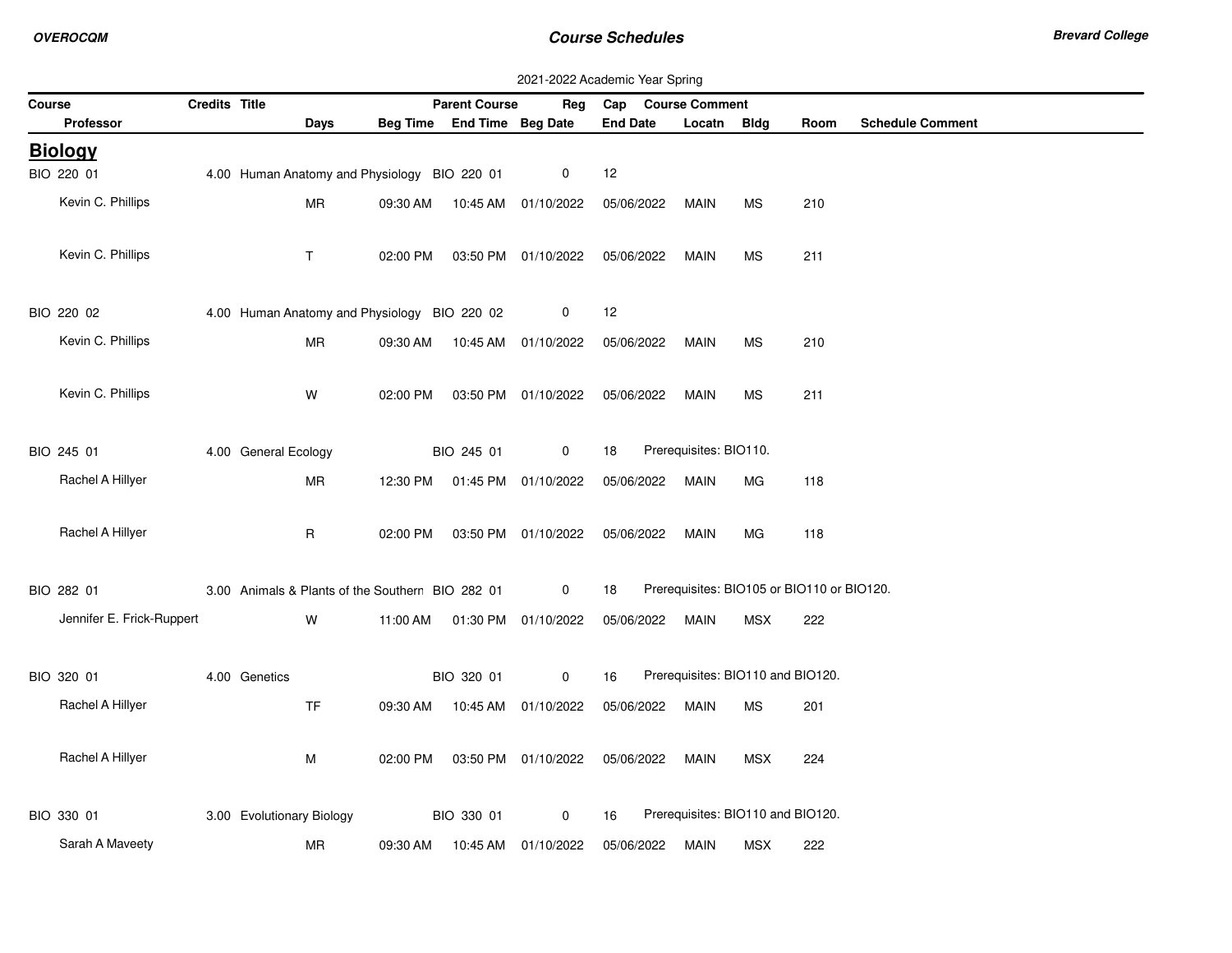| 2021-2022 Academic Year Spring |               |                                                              |          |                                |                                            |                    |                                |            |      |                         |
|--------------------------------|---------------|--------------------------------------------------------------|----------|--------------------------------|--------------------------------------------|--------------------|--------------------------------|------------|------|-------------------------|
| Course                         | Credits Title |                                                              |          | <b>Parent Course</b>           | Reg                                        | Cap Course Comment |                                |            |      |                         |
| <b>Professor</b>               |               | Days                                                         |          | Beg Time End Time Beg Date     |                                            | <b>End Date</b>    | Locatn Bldg                    |            | Room | <b>Schedule Comment</b> |
| <b>Chemistry</b>               |               |                                                              |          |                                |                                            |                    |                                |            |      |                         |
| CHE 102 01                     |               | 4.00 General Chemistry: A Forensic A <sub>l</sub> CHE 102 01 |          |                                | $\overline{0}$                             | 16                 | Meets Gen Ed Requirement II.B. |            |      |                         |
| Robin L. Pulliam               |               | <b>TF</b>                                                    | 11:00 AM |                                | 12:15 PM 01/10/2022                        | 05/06/2022         | <b>MAIN</b>                    | <b>MS</b>  | 210  |                         |
| Robin L. Pulliam               |               | W                                                            | 08:30 AM |                                | 10:20 AM 01/10/2022                        | 05/06/2022         | <b>MAIN</b>                    | <b>MSX</b> | 223  |                         |
| CHE 102 02                     |               | 4.00 General Chemistry: A Forensic A CHE 102 02              |          |                                | $\mathbf{0}$                               | 16                 | Meets Gen Ed Requirement II.B. |            |      |                         |
| Robin L. Pulliam               |               | <b>TF</b>                                                    |          | 11:00 AM  12:15 PM  01/10/2022 |                                            | 05/06/2022         | MAIN                           | <b>MS</b>  | 210  |                         |
| Robin L. Pulliam               |               | W                                                            | 11:00 AM |                                | 12:50 PM 01/10/2022                        | 05/06/2022         | <b>MAIN</b>                    | <b>MSX</b> | 223  |                         |
| CHE 104 01                     |               | 4.00 Principles of Chemistry II                              |          | CHE 104 01                     | 0                                          | 12                 | Prerequisites: CHE103.         |            |      |                         |
| Hernan D Biava                 |               | MR                                                           | 08:00 AM |                                | 09:15 AM  01/10/2022                       | 05/06/2022         | <b>MAIN</b>                    | <b>MS</b>  | 210  |                         |
| Hernan D Biava                 |               | M                                                            |          |                                | 02:00 PM  03:50 PM  01/10/2022  05/06/2022 |                    | MAIN                           | MSX        | 223  |                         |
| CHE 104 02                     |               | 4.00 Principles of Chemistry II                              |          | CHE 104 02                     | $\mathbf 0$                                | 12                 | Prerequisites: CHE103.         |            |      |                         |
| Hernan D Biava                 |               | <b>MR</b>                                                    | 08:00 AM |                                | 09:15 AM 01/10/2022                        | 05/06/2022         | MAIN                           | <b>MS</b>  | 210  |                         |
| Hernan D Biava                 |               | $\mathsf{T}$                                                 |          |                                | 02:00 PM  03:50 PM  01/10/2022  05/06/2022 |                    | MAIN                           | <b>MSX</b> | 223  |                         |
| CHE 202 01                     |               | 4.00 Organic Chemistry II                                    |          | CHE 202 01                     | 0                                          | 16                 | Prerequisites: CHE201.         |            |      |                         |
| Hernan D Biava                 |               | <b>MR</b>                                                    |          | 11:00 AM  12:15 PM  01/10/2022 |                                            | 05/06/2022         | MAIN                           | MS         | 102  |                         |
| Hernan D Biava                 |               | R                                                            | 02:00 PM |                                | 03:50 PM 01/10/2022                        | 05/06/2022         | <b>MAIN</b>                    | <b>MSX</b> | 124  |                         |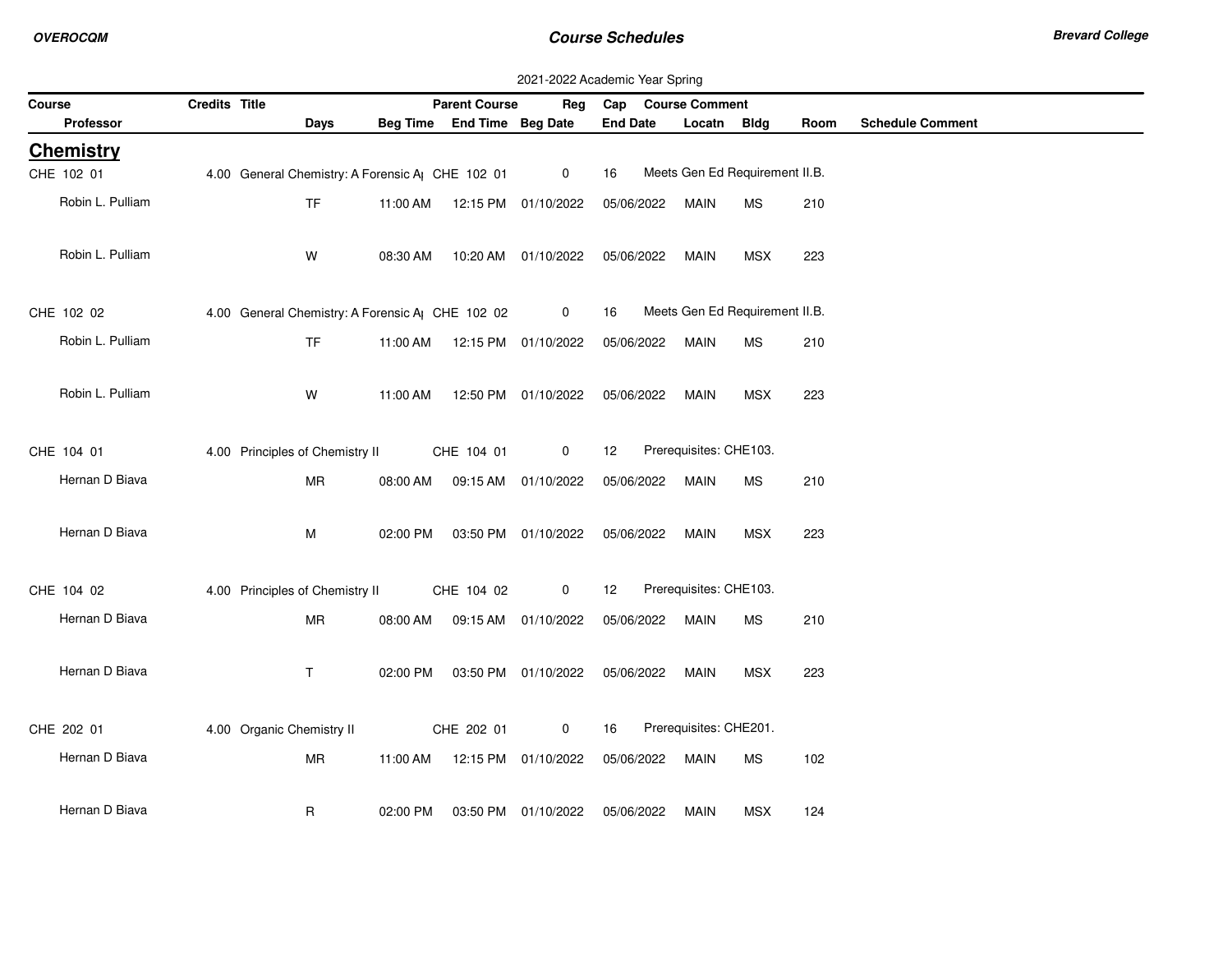|                                     |               |                                                   |          |                            |                     | 2021-2022 Academic Year Spring |                                 |            |      |                               |
|-------------------------------------|---------------|---------------------------------------------------|----------|----------------------------|---------------------|--------------------------------|---------------------------------|------------|------|-------------------------------|
| <b>Course</b>                       | Credits Title |                                                   |          | <b>Parent Course</b>       | Reg                 | Cap                            | <b>Course Comment</b>           |            |      |                               |
| Professor                           |               | Days                                              |          | Beg Time End Time Beg Date |                     | <b>End Date</b>                | Locatn                          | Bldg       | Room | <b>Schedule Comment</b>       |
| <b>Chemistry</b>                    |               |                                                   |          |                            |                     |                                |                                 |            |      |                               |
| CHE 301 01                          |               | 3.00 Biochemistry                                 |          | CHE 301 01                 | 0                   | 18                             | Prerequisites: CHE201.          |            |      |                               |
| Hernan D Biava                      |               | <b>TF</b>                                         | 11:00 AM |                            | 12:15 PM 01/10/2022 | 05/06/2022                     | <b>MAIN</b>                     | <b>MSX</b> | 122  |                               |
|                                     |               |                                                   |          |                            |                     |                                |                                 |            |      |                               |
| <b>Communications</b><br>COM 107 01 |               | 1.00 Literary Magazine Staff                      |          | COM 107 01                 | 0                   | 22                             |                                 |            |      |                               |
|                                     |               |                                                   |          |                            |                     |                                |                                 |            |      |                               |
| Alyse K Bensel                      |               | W                                                 | 02:00 PM |                            | 03:15 PM 01/10/2022 | 05/06/2022                     | MAIN                            | MG         | 118  |                               |
|                                     |               |                                                   |          |                            |                     |                                |                                 |            |      |                               |
| COM 108 01                          |               | 1.00 Newspaper Staff                              |          | COM 108 01                 | 0                   | 10                             |                                 |            |      |                               |
| John B. Padgett                     |               | W                                                 | 09:30 AM |                            | 10:45 AM 01/10/2022 | 05/06/2022                     | MAIN                            | <b>MG</b>  | 118  |                               |
|                                     |               |                                                   |          |                            |                     |                                |                                 |            |      |                               |
| COM 290 01                          |               | 1.00 Journalistic Research, Writing, & COM 290 01 |          |                            | 0                   | 20                             |                                 |            |      |                               |
| Staff Brevard College               |               | <b>MR</b>                                         | 02:00 PM |                            | 03:15 PM 01/10/2022 | 05/06/2022                     |                                 |            |      | Perquisite: ENG 112 Completed |
|                                     |               |                                                   |          |                            |                     |                                |                                 |            |      |                               |
|                                     |               |                                                   |          |                            |                     |                                |                                 |            |      |                               |
| COM 307 01                          |               | 1.00 Literary Magazine Production                 |          | COM 307 01                 | 0                   | 22                             |                                 |            |      |                               |
| Alyse K Bensel                      |               | W                                                 | 02:00 PM |                            | 03:15 PM 01/10/2022 | 05/06/2022                     | MAIN                            | MG         | 118  |                               |
|                                     |               |                                                   |          |                            |                     |                                |                                 |            |      |                               |
| COM 308 01                          |               | 1.00 Newspaper Production                         |          | COM 308 01                 | 0                   | 10                             |                                 |            |      |                               |
| John B. Padgett                     |               | W                                                 | 09:30 AM |                            | 10:45 AM 01/10/2022 | 05/06/2022                     | MAIN                            | МG         | 118  |                               |
|                                     |               |                                                   |          |                            |                     |                                |                                 |            |      |                               |
|                                     |               |                                                   |          |                            |                     |                                |                                 |            |      |                               |
| <b>Criminal Justice</b>             |               |                                                   |          |                            |                     |                                |                                 |            |      |                               |
| CRJ 101 01                          |               | 3.00 Introduction to Criminal Justice             |          | CRJ 101 01                 | $\mathbf 0$         | 25                             | Meets Gen Ed Requirement III.C. |            |      |                               |
| Staff Brevard College               |               | MR                                                | 09:30 AM | 10:45 AM                   | 01/10/2022          | 05/06/2022                     |                                 |            |      |                               |
|                                     |               |                                                   |          |                            |                     |                                |                                 |            |      |                               |
| CRJ 102 01                          |               | 1.00 Majoring in Criminal Justice                 |          | CRJ 102 01                 | 0                   | 35                             |                                 |            |      |                               |
| Barb R. Russo                       |               | W                                                 | 08:00 AM | 10:30 AM                   | 01/10/2022          | 02/10/2022                     | MAIN                            | МG         | 125  |                               |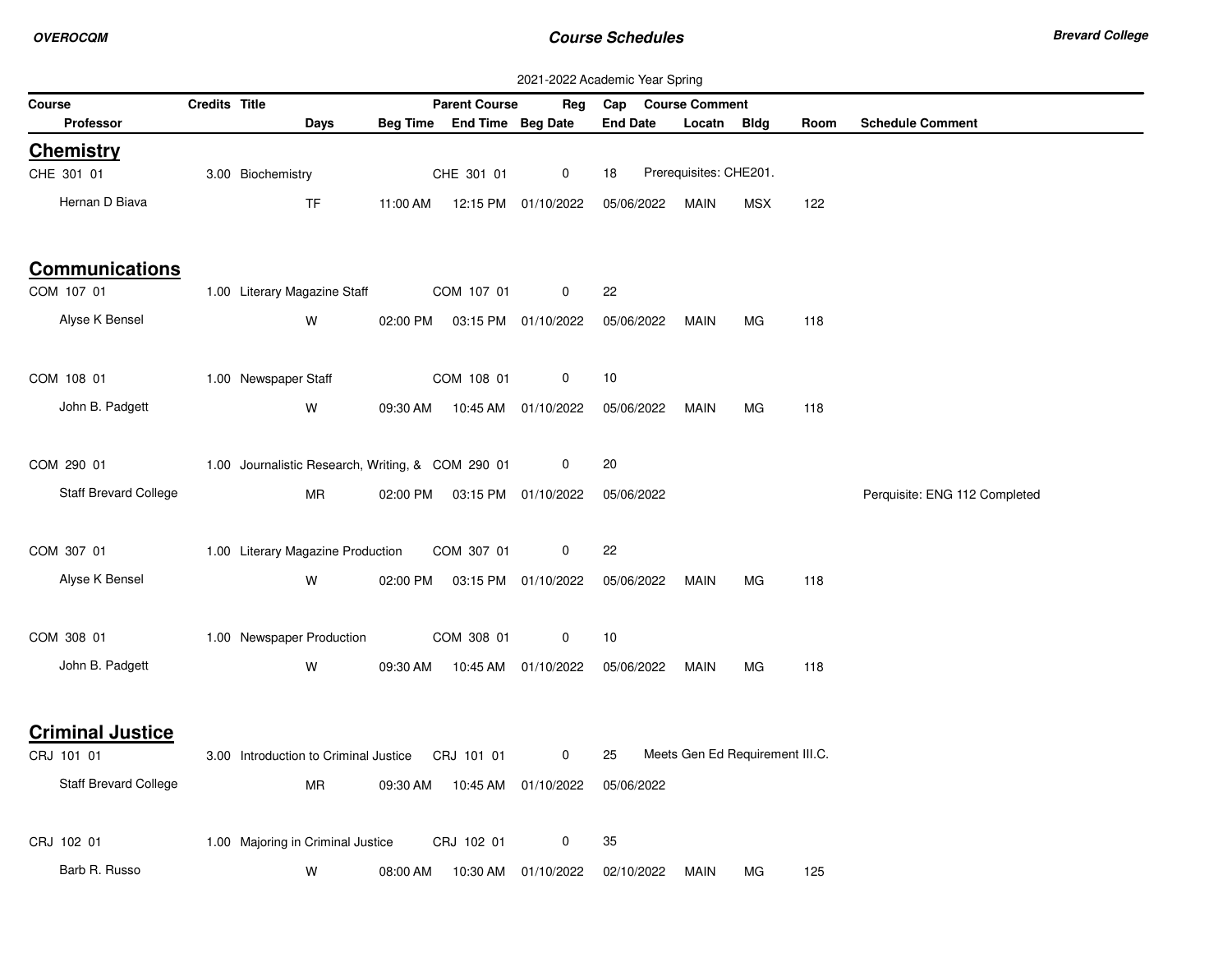|        | 2021-2022 Academic Year Spring |               |                                                   |          |                                  |                     |                 |            |                                  |    |                                          |                         |
|--------|--------------------------------|---------------|---------------------------------------------------|----------|----------------------------------|---------------------|-----------------|------------|----------------------------------|----|------------------------------------------|-------------------------|
| Course |                                | Credits Title |                                                   |          | <b>Parent Course</b>             |                     |                 |            | Reg Cap Course Comment           |    |                                          |                         |
|        | Professor                      |               | Days                                              |          | Beg Time End Time Beg Date       |                     | <b>End Date</b> |            | Locatn Bldg                      |    | Room                                     | <b>Schedule Comment</b> |
|        | <b>Criminal Justice</b>        |               |                                                   |          |                                  |                     |                 |            |                                  |    |                                          |                         |
|        | CRJ 205 01                     |               | 3.00 Law Enforcement Systems and F CRJ 205 01     |          |                                  | $\overline{0}$      | 25              |            | Prerequisites: CRJ101.           |    |                                          |                         |
|        | Michael James Moreschi         |               | <b>MR</b>                                         |          | 12:30 PM  01:45 PM  01/10/2022   |                     |                 | 05/06/2022 | MAIN                             | МG | 216                                      |                         |
|        |                                |               |                                                   |          |                                  |                     |                 |            |                                  |    |                                          |                         |
|        | CRJ 215 01                     |               | 3.00 Substantive Criminal Law                     |          | CRJ 215 01                       | $\mathbf 0$         | 25              |            | Prerequisites: CRJ101.           |    |                                          |                         |
|        | Athena Fox Brooks              |               | $\mathsf{R}$                                      |          | 07:00 PM  09:30 PM  01/10/2022   |                     |                 |            | 05/06/2022 MAIN                  | MG | 224                                      |                         |
|        |                                |               |                                                   |          |                                  |                     |                 |            |                                  |    |                                          |                         |
|        | CRJ 225 01                     |               | 3.00 Deviant Behavior                             |          | CRJ 225 01                       | $\mathbf 0$         | 25              |            | Prerequisites: CRJ101 or SOC101. |    |                                          |                         |
|        |                                |               |                                                   |          |                                  |                     |                 |            |                                  |    |                                          |                         |
|        | <b>Staff Brevard College</b>   |               | <b>MR</b>                                         |          | 02:00 PM  03:15 PM  01/10/2022   |                     |                 | 05/06/2022 | MAIN                             | МG | 226                                      |                         |
|        |                                |               |                                                   |          |                                  |                     |                 |            |                                  |    |                                          |                         |
|        | CRJ 321 01                     |               | 3.00 Intro to Crime SceneInvestigatior CRJ 321 01 |          |                                  | $\overline{0}$      | 25              |            | Prerequisites: CRJ101.           |    |                                          |                         |
|        | Michael James Moreschi         |               | <b>TF</b>                                         |          | 02:00 PM  03:15 PM  01/10/2022   |                     |                 |            | 05/06/2022 MAIN                  | MG | 216                                      |                         |
|        |                                |               |                                                   |          |                                  |                     |                 |            |                                  |    |                                          |                         |
|        | CRJ 325 01                     |               | 3.00 Law of Criminal Procedure                    |          | CRJ 325 01                       | $\mathbf 0$         | 25              |            |                                  |    | Prerequisites: CRJ101 and CRJ215.        |                         |
|        | <b>Staff Brevard College</b>   |               | МW                                                |          | 07:00 PM   09:30 PM   01/10/2022 |                     |                 |            | 05/06/2022 MAIN                  | MG | 216                                      |                         |
|        |                                |               |                                                   |          |                                  |                     |                 |            |                                  |    |                                          |                         |
|        | CRJ 360 01                     |               | 12.00 Police Academy                              |          | CRJ 360 01                       | $\mathbf 0$         | 15              |            |                                  |    | Prerequisites: Class Standing of Senior. |                         |
|        | Michael James Moreschi         |               | <b>MTWRF</b>                                      |          | 08:00 AM  05:00 PM  01/10/2022   |                     |                 | 05/06/2022 |                                  |    |                                          | <b>BLET</b>             |
|        |                                |               |                                                   |          |                                  |                     |                 |            |                                  |    |                                          |                         |
|        | CRJ 400 01                     |               | 3.00 Criminology                                  |          | CRJ 400 01                       | $\mathbf 0$         | 25              |            | Prerequisites: CRJ101.           |    |                                          |                         |
|        |                                |               |                                                   |          |                                  |                     |                 |            |                                  |    |                                          |                         |
|        | Staff Brevard College          |               | MR                                                |          | 11:00 AM  12:15 PM  01/10/2022   |                     |                 |            | 05/06/2022 MAIN                  | MG | 217                                      |                         |
|        |                                |               |                                                   |          |                                  |                     |                 |            |                                  |    |                                          |                         |
|        | CRJ 405 01                     |               | 3.00 Ethical Issues inCriminal Justice CRJ 405 01 |          |                                  | $\overline{0}$      | 25              |            |                                  |    | Prerequisites: CRJ101 and CRJ205.        |                         |
|        | Charles Thomas Jordan          |               | T                                                 | 07:00 PM |                                  | 09:30 PM 01/10/2022 |                 | 05/06/2022 | MAIN                             | МG | 224                                      |                         |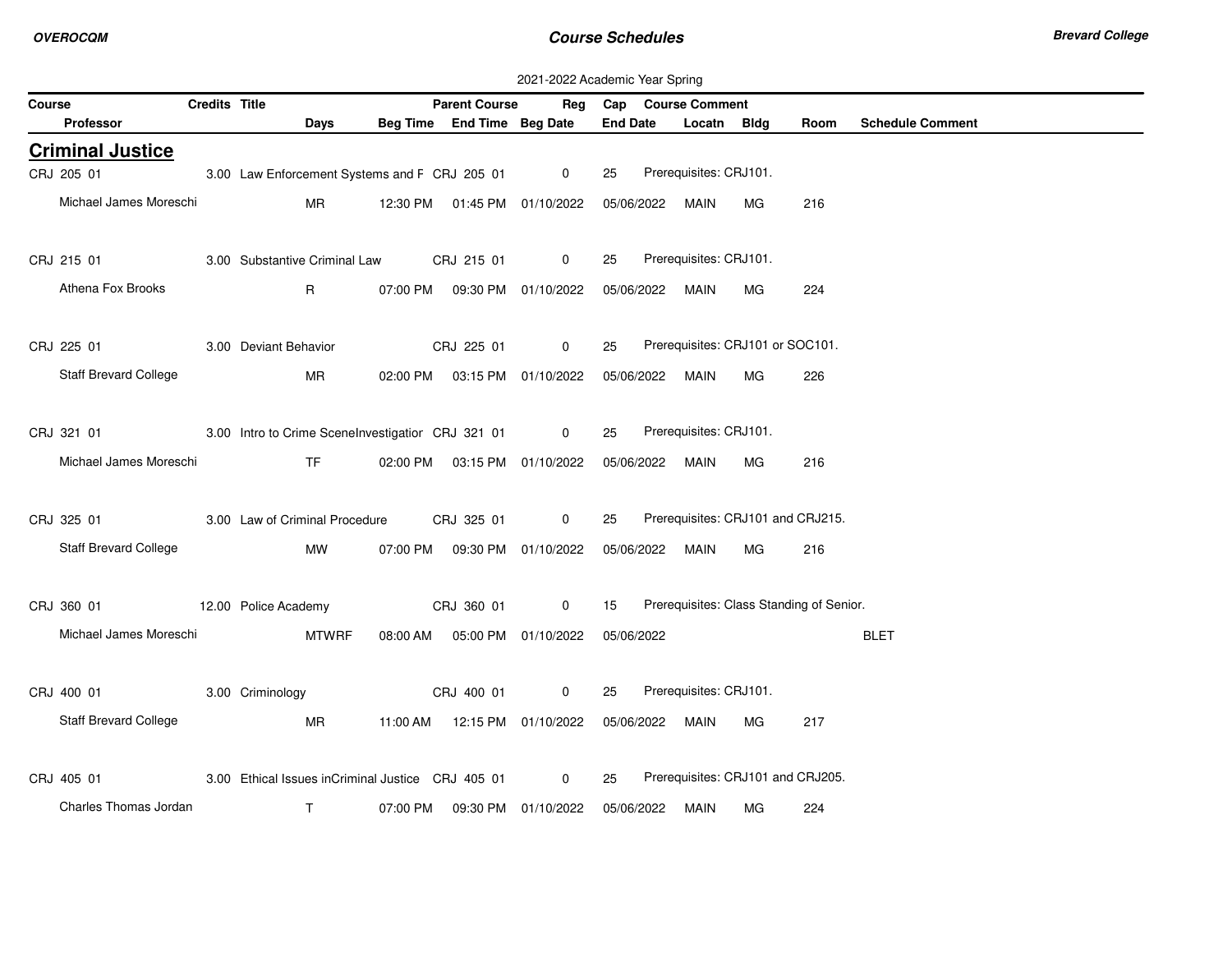| 2021-2022 Academic Year Spring   |                      |                                                  |          |                            |                      |                 |                        |             |      |                                                                       |
|----------------------------------|----------------------|--------------------------------------------------|----------|----------------------------|----------------------|-----------------|------------------------|-------------|------|-----------------------------------------------------------------------|
| <b>Course</b>                    | <b>Credits Title</b> |                                                  |          | <b>Parent Course</b>       | Reg                  |                 | Cap Course Comment     |             |      |                                                                       |
| <b>Professor</b>                 |                      | Days                                             |          | Beg Time End Time Beg Date |                      | <b>End Date</b> | Locatn                 | <b>Bldg</b> | Room | <b>Schedule Comment</b>                                               |
| <b>Criminal Justice</b>          |                      |                                                  |          |                            |                      |                 |                        |             |      |                                                                       |
| CRJ 450 01                       |                      | 3.00 Crime Scene to Courtroom                    |          | CRJ 450 01                 | $\mathbf 0$          | 25              | CRJ325.                |             |      | Prerequisites: CRJ101 and CRJ102 and CRJ205 and CRJ215 and CRJ321 and |
| Michael James Moreschi           |                      | <b>TF</b>                                        | 09:30 AM | 10:45 AM                   | 01/10/2022           | 05/06/2022      | MAIN                   | МG          | 216  |                                                                       |
| <b>Early Childhood Education</b> |                      |                                                  |          |                            |                      |                 |                        |             |      |                                                                       |
| ECE 328 01                       |                      | 3.00 Observing and Assessing Young ECE 328 01    |          |                            | $\mathbf 0$          | 12              | Prerequisites: ECE312. |             |      |                                                                       |
| Lindsey E Sterrett               |                      | M                                                | 04:00 PM |                            | 06:30 PM 01/10/2022  | 05/06/2022      | MAIN                   | MG.         | 118  |                                                                       |
| <b>Economics</b>                 |                      |                                                  |          |                            |                      |                 |                        |             |      |                                                                       |
| ECN 202 01                       |                      | 3.00 Microeconomics                              |          | ECN 202 01                 | $\mathbf 0$          | 25              |                        |             |      |                                                                       |
| J. R. Thomas                     |                      | МR                                               | 09:30 AM |                            | 10:45 AM 01/10/2022  | 05/06/2022      | MAIN                   | МG          | 220  |                                                                       |
| <b>Education</b>                 |                      |                                                  |          |                            |                      |                 |                        |             |      |                                                                       |
| EDU 205 01                       |                      | 3.00 21st Century Teacher & Learner EDU 205 01   |          |                            | 0                    | 25              |                        |             |      |                                                                       |
| Betsy D. Burrows                 |                      | MR                                               | 12:30 PM |                            | 01:45 PM 01/10/2022  | 05/06/2022      | <b>MAIN</b>            | MG.         | 118  |                                                                       |
| EDU 220 01                       |                      | 3.00 Educational Psychology                      |          | EDU 220 01                 | 0                    | 20              | Prerequisites: PSY101. |             |      |                                                                       |
| Alice King Wellborn              |                      | <b>TF</b>                                        | 02:00 PM |                            | 03:15 PM 01/10/2022  | 05/06/2022      | MAIN                   | МG          | 217  |                                                                       |
| EDU 303 01                       |                      | 3.00 Diverse and Exceptional Learner: EDU 303 01 |          |                            | 0                    | 20              |                        |             |      | Prerequisites: EDU202 or EDU205 or Minor in Experietial Education.    |
| Megan Keiser                     |                      | <b>TF</b>                                        | 09:30 AM |                            | 10:45 AM  01/10/2022 | 05/06/2022      | MAIN                   | МG          | 136  |                                                                       |
| EDU 313 01                       |                      | 3.00 Methods in Teaching Reading                 |          | EDU 313 01                 | 0                    | 10              | Prerequisites: EDU305. |             |      |                                                                       |
| Megan Keiser                     |                      | <b>TF</b>                                        | 12:30 PM |                            | 01:45 PM 01/10/2022  | 05/06/2022      | <b>MAIN</b>            | MG.         | 203  |                                                                       |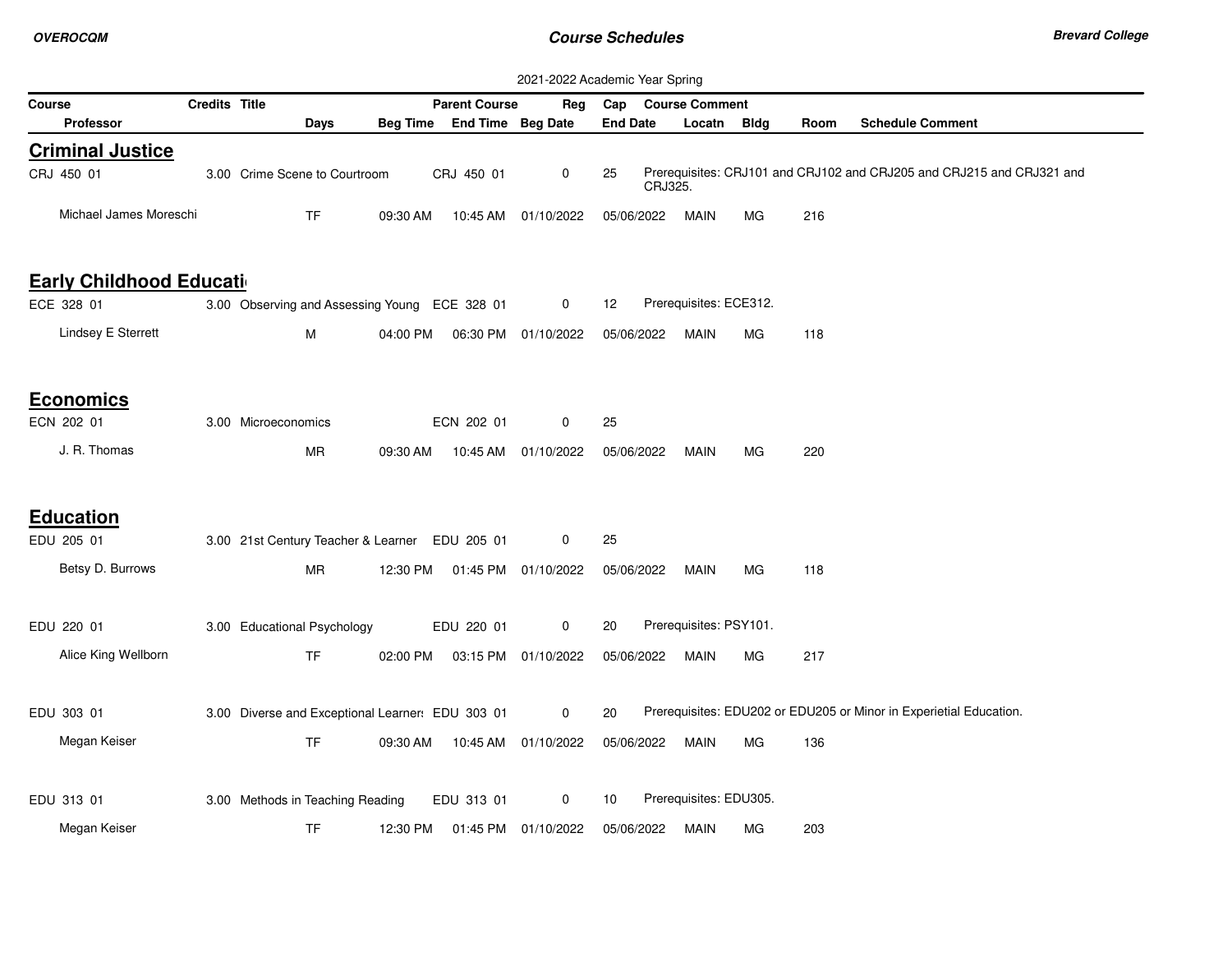**Contractor** 

|        | 2021-2022 Academic Year Spring |               |                                                   |          |                            |                                  |                    |                                  |     |      |                         |  |
|--------|--------------------------------|---------------|---------------------------------------------------|----------|----------------------------|----------------------------------|--------------------|----------------------------------|-----|------|-------------------------|--|
| Course |                                | Credits Title |                                                   |          | <b>Parent Course</b>       | Reg                              | Cap Course Comment |                                  |     |      |                         |  |
|        | Professor                      |               | Days                                              |          | Beg Time End Time Beg Date |                                  | <b>End Date</b>    | Locatn Bldg                      |     | Room | <b>Schedule Comment</b> |  |
|        | <b>Education</b>               |               |                                                   |          |                            |                                  |                    |                                  |     |      |                         |  |
|        | EDU 340 01                     |               | 3.00 Secondary and K-12 Methods                   |          | EDU 340 01                 | $\mathbf 0$                      | 12                 | Prerequisites: EDU301 or EDU305. |     |      |                         |  |
|        | Betsy D. Burrows               |               | W                                                 | 08:00 AM |                            | 10:30 AM 01/10/2022              | 05/06/2022         | <b>MAIN</b>                      | МG  | 203  |                         |  |
|        | EDU 401 01                     |               | 2.00 Student Teaching Seminar                     |          | EDU 401 01                 | 0                                | 12                 |                                  |     |      |                         |  |
|        | Megan Keiser                   |               | W                                                 |          |                            | 04:30 PM   06:30 PM   01/10/2022 | 05/06/2022         | MAIN                             | МG  | 203  |                         |  |
|        | EDU 401 02                     |               | 2.00 Student Teaching Seminar                     |          | EDU 401 02                 | 0                                | 12                 |                                  |     |      |                         |  |
|        | Betsy D. Burrows               |               | W                                                 | 04:30 PM |                            | 06:30 PM 01/10/2022              | 05/06/2022         | <b>MAIN</b>                      | MG. | 217  |                         |  |
|        | EDU 402 01                     |               | 14.00 Student Teaching-Secondary                  |          | EDU 402 01                 | 0                                | 5                  |                                  |     |      |                         |  |
|        | Betsy D. Burrows               |               |                                                   | 00:00 AM |                            | 00:00 AM 01/10/2022              | 05/06/2022         | MAIN                             |     |      |                         |  |
|        | EDU 405 01                     |               | 14.00 Student Teaching K-6                        |          | EDU 405 01                 | 0                                | 3                  |                                  |     |      |                         |  |
|        | Elizabeth A. Fuller            |               |                                                   | 00:00 AM | 00:00 AM                   | 01/10/2022                       | 05/06/2022         | MAIN                             |     |      |                         |  |
|        | EDU 405 02                     |               | 14.00 Student Teaching K-6                        |          | EDU 405 02                 | 0                                | 12                 |                                  |     |      |                         |  |
|        | Megan Keiser                   |               |                                                   | 00:00 AM |                            | 00:00 AM 01/10/2022              | 05/06/2022         | MAIN                             |     |      |                         |  |
|        | EDU 407 01                     |               | 14.00 Student Teaching 7-12:Agricultur EDU 407 01 |          |                            | 0                                | $\overline{c}$     |                                  |     |      |                         |  |
|        | Gina M Raicovich               |               |                                                   | 00:00 AM |                            | 00:00 AM 01/10/2022              | 05/06/2022         | MAIN                             |     |      |                         |  |
|        | EDU 410 01                     |               | 14.00 Student Teaching K-12: Art, Musi EDU 410 01 |          |                            | $\mathbf 0$                      | $\overline{1}$     |                                  |     |      |                         |  |
|        | Stephen E Knott                |               |                                                   | 00:00 AM | 00:00 AM                   | 01/10/2022                       | 05/06/2022         |                                  |     |      |                         |  |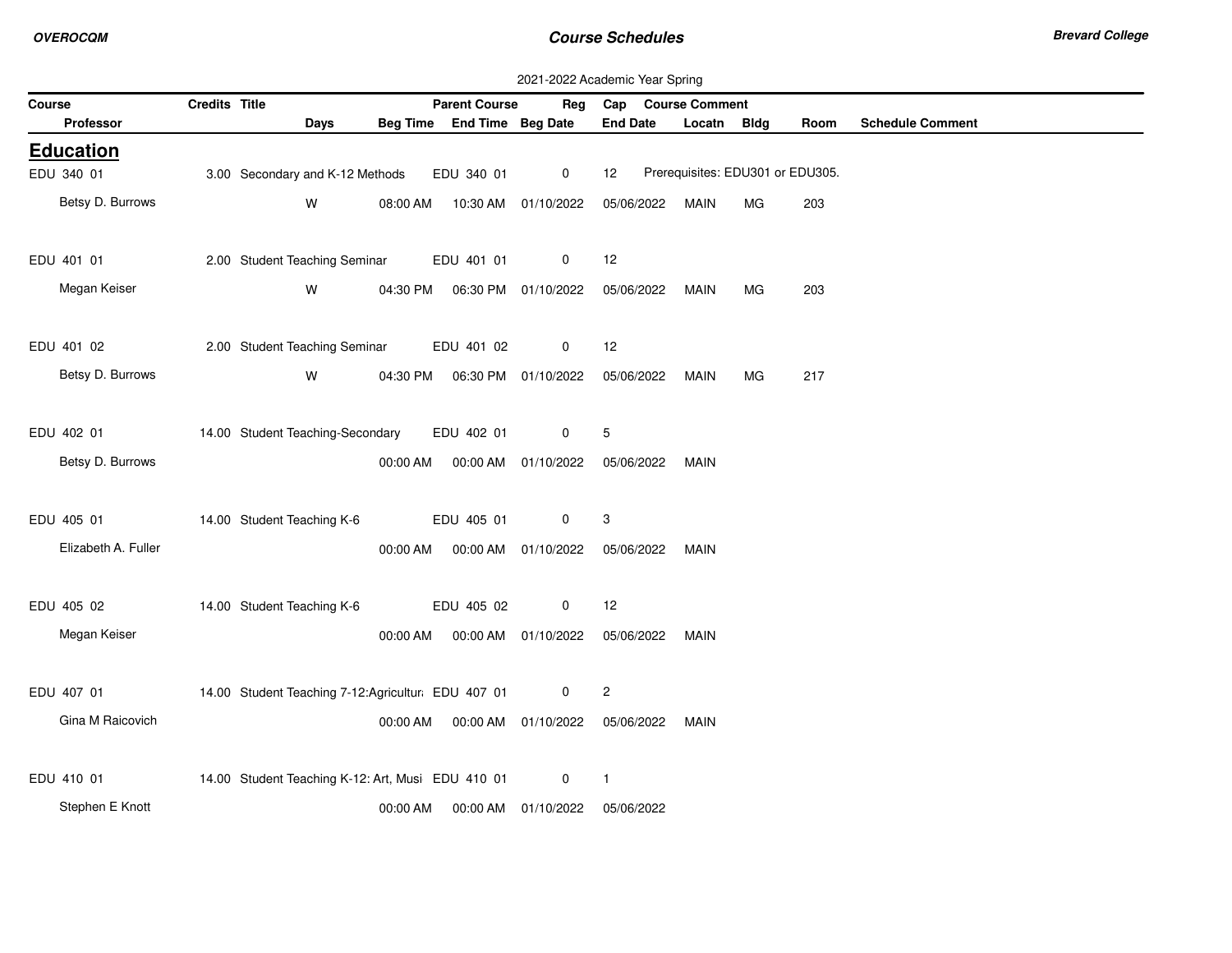| 2021-2022 Academic Year Spring |                              |               |                                                   |          |                                |                     |                 |            |                    |                               |                                          |                                                      |
|--------------------------------|------------------------------|---------------|---------------------------------------------------|----------|--------------------------------|---------------------|-----------------|------------|--------------------|-------------------------------|------------------------------------------|------------------------------------------------------|
| <b>Course</b>                  |                              | Credits Title |                                                   |          | <b>Parent Course</b>           | Reg                 |                 |            | Cap Course Comment |                               |                                          |                                                      |
| Professor                      |                              |               | Days                                              |          | Beg Time End Time Beg Date     |                     | <b>End Date</b> |            | Locatn             | <b>Bldg</b>                   | Room                                     | <b>Schedule Comment</b>                              |
| <b>Education</b>               |                              |               |                                                   |          |                                |                     |                 |            |                    |                               |                                          |                                                      |
| EDU 410 02                     |                              |               | 14.00 Student Teaching K-12: Art, Musi EDU 410 02 |          |                                | 0                   | $\overline{1}$  |            |                    |                               |                                          |                                                      |
| Kyle Van Lusk                  |                              |               |                                                   | 00:00 AM |                                | 00:00 AM 01/10/2022 |                 | 05/06/2022 |                    |                               |                                          |                                                      |
|                                |                              |               |                                                   |          |                                |                     |                 |            |                    |                               |                                          |                                                      |
| EDU 469 01                     |                              |               | 1.00 Academic Practicum/Internship EDU 469 01     |          |                                | 0                   | $\overline{c}$  |            |                    |                               |                                          |                                                      |
| Elizabeth A. Fuller            |                              |               |                                                   | 00:00 AM |                                | 00:00 AM 01/10/2022 |                 | 05/06/2022 | MAIN               |                               |                                          |                                                      |
|                                |                              |               |                                                   |          |                                |                     |                 |            |                    |                               |                                          |                                                      |
| EDU 480 01                     |                              |               | 2.00 Senior Project for Early Childhoo EDU 480 01 |          |                                | $\mathbf{0}$        | $\overline{2}$  |            |                    |                               | Prerequisites: Class Standing of Senior. |                                                      |
| Elizabeth A. Fuller            |                              |               |                                                   | 00:00 AM |                                | 00:00 AM 01/10/2022 |                 | 05/06/2022 | <b>MAIN</b>        |                               |                                          |                                                      |
|                                |                              |               |                                                   |          |                                |                     |                 |            |                    |                               |                                          |                                                      |
| <b>English</b>                 |                              |               |                                                   |          |                                |                     |                 |            |                    |                               |                                          |                                                      |
| ENG 111 01                     |                              |               | 3.00 College Writing I                            |          | ENG 111 01                     | $\mathbf 0$         | 20              |            |                    | Meets Gen Ed Requirement I.A. |                                          |                                                      |
|                                | John Belton Hammond          |               | MR                                                |          | 12:30 PM  01:45 PM  01/10/2022 |                     |                 | 05/06/2022 | MAIN               | <b>MG</b>                     | 115                                      |                                                      |
|                                |                              |               |                                                   |          |                                |                     |                 |            |                    |                               |                                          |                                                      |
| ENG 111 02                     |                              |               | 3.00 College Writing I                            |          | ENG 111 02                     | $\mathbf 0$         | 20              |            |                    | Meets Gen Ed Requirement I.A. |                                          |                                                      |
|                                | <b>Staff Brevard College</b> |               | <b>TF</b>                                         |          | 09:30 AM  10:45 AM  01/10/2022 |                     |                 | 05/06/2022 | MAIN               | MG.                           | 214                                      |                                                      |
|                                |                              |               |                                                   |          |                                |                     |                 |            |                    |                               |                                          |                                                      |
| ENG 112 01                     |                              |               | 3.00 College Writing II                           |          | ENG 112 01                     | 0                   | 20              |            |                    |                               |                                          | Meets Gen Ed Requirement I.B. Prerequisites: ENG112. |
|                                | John Belton Hammond          |               | <b>MR</b>                                         | 08:00 AM |                                | 09:15 AM 01/10/2022 |                 | 05/06/2022 | <b>MAIN</b>        | MG.                           | 116                                      |                                                      |
|                                |                              |               |                                                   |          |                                |                     |                 |            |                    |                               |                                          |                                                      |
| ENG 112 02                     |                              |               | 3.00 College Writing II                           |          | ENG 112 02                     | $\mathbf 0$         | 20              |            |                    |                               |                                          | Meets Gen Ed Requirement I.B. Prerequisites: ENG112. |
|                                | Jessie M. Williams Tucker    |               | MR                                                | 09:30 AM | 10:45 AM  01/10/2022           |                     |                 | 05/06/2022 | MAIN               | MG                            | 116                                      |                                                      |
|                                |                              |               |                                                   |          |                                |                     |                 |            |                    |                               |                                          |                                                      |
| ENG 112 03                     |                              |               | 3.00 College Writing II                           |          | ENG 112 03                     | 0                   | 20              |            |                    |                               |                                          | Meets Gen Ed Requirement I.B. Prerequisites: ENG112. |
| James C. Everett               |                              |               | MR                                                | 11:00 AM |                                | 12:15 PM 01/10/2022 |                 | 05/06/2022 | <b>MAIN</b>        | МG                            | 116                                      |                                                      |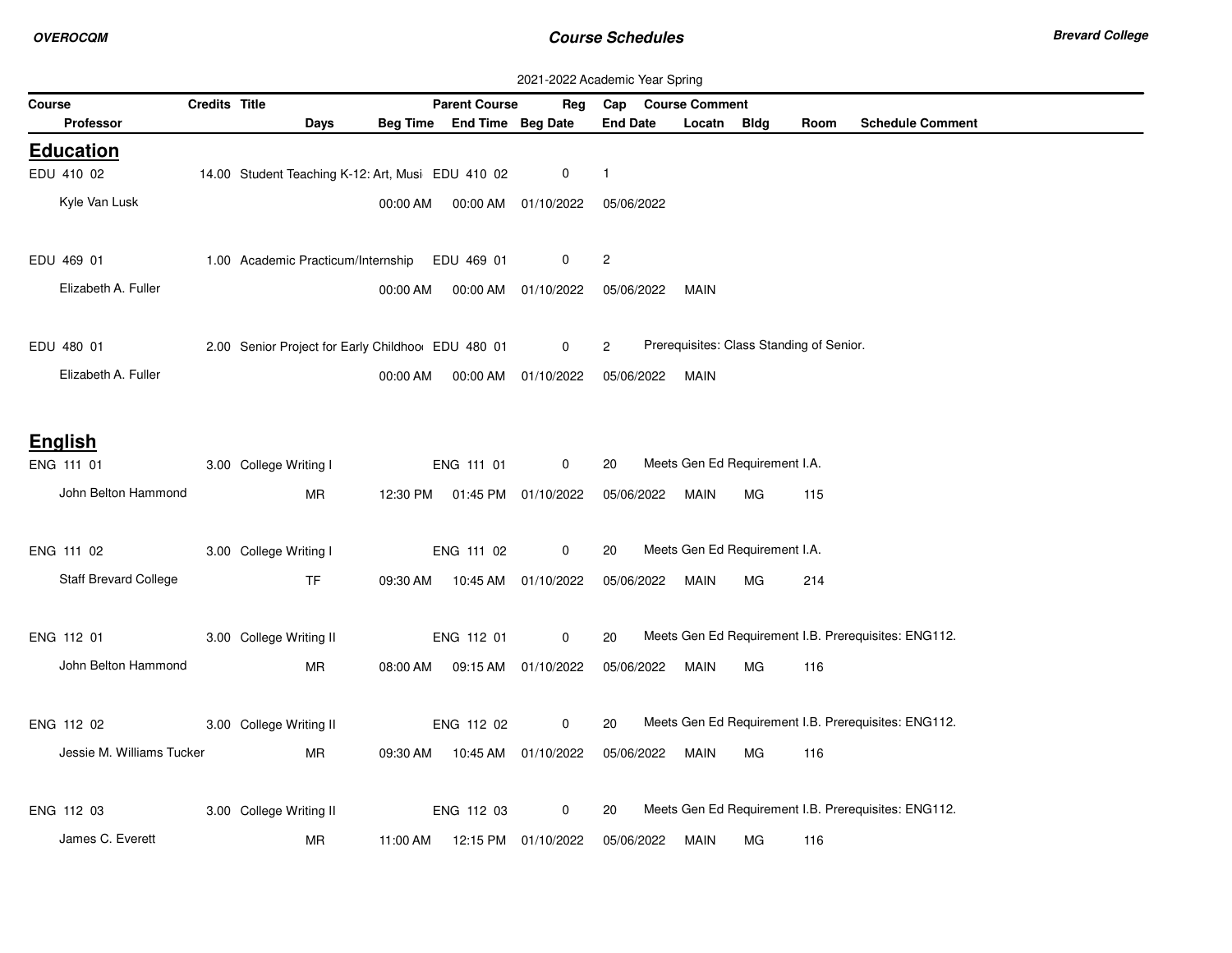|                           | 2021-2022 Academic Year Spring<br>Credits Title<br>Cap Course Comment |                          |          |                            |                                |                 |             |             |      |                                                       |  |  |
|---------------------------|-----------------------------------------------------------------------|--------------------------|----------|----------------------------|--------------------------------|-----------------|-------------|-------------|------|-------------------------------------------------------|--|--|
| Course                    |                                                                       |                          |          | <b>Parent Course</b>       | Reg                            |                 |             |             |      |                                                       |  |  |
| <b>Professor</b>          |                                                                       | Days                     |          | Beg Time End Time Beg Date |                                | <b>End Date</b> | Locatn      | <b>Bldg</b> | Room | <b>Schedule Comment</b>                               |  |  |
| <b>English</b>            |                                                                       |                          |          |                            |                                |                 |             |             |      |                                                       |  |  |
| ENG 112 04                |                                                                       | 3.00 College Writing II  |          | ENG 112 04                 | $\mathbf 0$                    | 20              |             |             |      | Meets Gen Ed Requirement I.B. Prerequisites: ENG112.  |  |  |
| Adam W Mills              |                                                                       | <b>MR</b>                |          |                            | 12:30 PM  01:45 PM  01/10/2022 | 05/06/2022      | <b>MAIN</b> | MG          | 116  |                                                       |  |  |
|                           |                                                                       |                          |          |                            |                                |                 |             |             |      |                                                       |  |  |
| ENG 112 05                |                                                                       | 3.00 College Writing II  |          | ENG 112 05                 | 0                              | 20              |             |             |      | Meets Gen Ed Requirement I.B. Prerequisites: ENG112.  |  |  |
| James C. Everett          |                                                                       | MR                       |          |                            | 02:00 PM  03:15 PM  01/10/2022 | 05/06/2022      | MAIN        | MG          | 116  |                                                       |  |  |
|                           |                                                                       |                          |          |                            |                                |                 |             |             |      | Meets Gen Ed Requirement I.B. Prerequisites: ENG112.  |  |  |
| ENG 112 06                |                                                                       | 3.00 College Writing II  |          | ENG 112 06                 | 0                              | 20              |             |             |      |                                                       |  |  |
| Jessie M. Williams Tucker |                                                                       | <b>TF</b>                |          |                            | 09:30 AM  10:45 AM  01/10/2022 | 05/06/2022      | <b>MAIN</b> | MG          | 138  |                                                       |  |  |
| ENG 112 07                |                                                                       | 3.00 College Writing II  |          | ENG 112 07                 | 0                              | 20              |             |             |      | Meets Gen Ed Requirement I.B. Prerequisites: ENG112.  |  |  |
| Jessie M. Williams Tucker |                                                                       | <b>TF</b>                |          |                            |                                |                 |             |             |      |                                                       |  |  |
|                           |                                                                       |                          |          |                            | 11:00 AM  12:15 PM  01/10/2022 | 05/06/2022      | MAIN        | MG          | 138  |                                                       |  |  |
| ENG 112 08                |                                                                       | 3.00 College Writing II  |          | ENG 112 08                 | $\mathbf 0$                    | 20              |             |             |      | Meets Gen Ed Requirement I.B. Prerequisites: ENG112.  |  |  |
| John B. Padgett           |                                                                       | <b>TF</b>                |          |                            | 12:30 PM  01:45 PM  01/10/2022 | 05/06/2022      | MAIN        | MG          | 138  |                                                       |  |  |
|                           |                                                                       |                          |          |                            |                                |                 |             |             |      |                                                       |  |  |
| ENG 112 09                |                                                                       | 3.00 College Writing II  |          | ENG 112 09                 | $\mathbf 0$                    | 20              |             |             |      | Meets Gen Ed Requirement I.B. Prerequisites: ENG112.  |  |  |
| Adam W Mills              |                                                                       | <b>TF</b>                |          |                            | 02:00 PM  03:15 PM  01/10/2022 | 05/06/2022      | <b>MAIN</b> | MG          | 138  |                                                       |  |  |
|                           |                                                                       |                          |          |                            |                                |                 |             |             |      |                                                       |  |  |
| ENG 112 10                |                                                                       | 3.00 College Writing II  |          | ENG 112 10                 | $\mathbf 0$                    | 20              |             |             |      | Meets Gen Ed Requirement I.B. Prerequisites: ENG112.  |  |  |
| James C. Everett          |                                                                       | <b>TF</b>                |          |                            | 02:00 PM  03:15 PM  01/10/2022 | 05/06/2022      | <b>MAIN</b> | MG          | 115  |                                                       |  |  |
|                           |                                                                       |                          |          |                            |                                |                 |             |             |      |                                                       |  |  |
| ENG 206 01                |                                                                       | 3.00 American Literature |          | ENG 206 01                 | $\mathbf 0$                    | 22              |             |             |      | Meets Gen Ed Requirement IV.B. Prerequisites: ENG112. |  |  |
| Alyse K Bensel            |                                                                       | MR                       | 09:30 AM |                            | 10:45 AM  01/10/2022           | 05/06/2022      | MAIN        | МG          | 113  | Decanonizing Our Literary Past                        |  |  |
|                           |                                                                       |                          |          |                            |                                |                 |             |             |      |                                                       |  |  |
| Alyse K Bensel            |                                                                       |                          | 00:00 AM | 00:00 AM                   | 01/10/2022                     | 05/06/2022      |             |             |      |                                                       |  |  |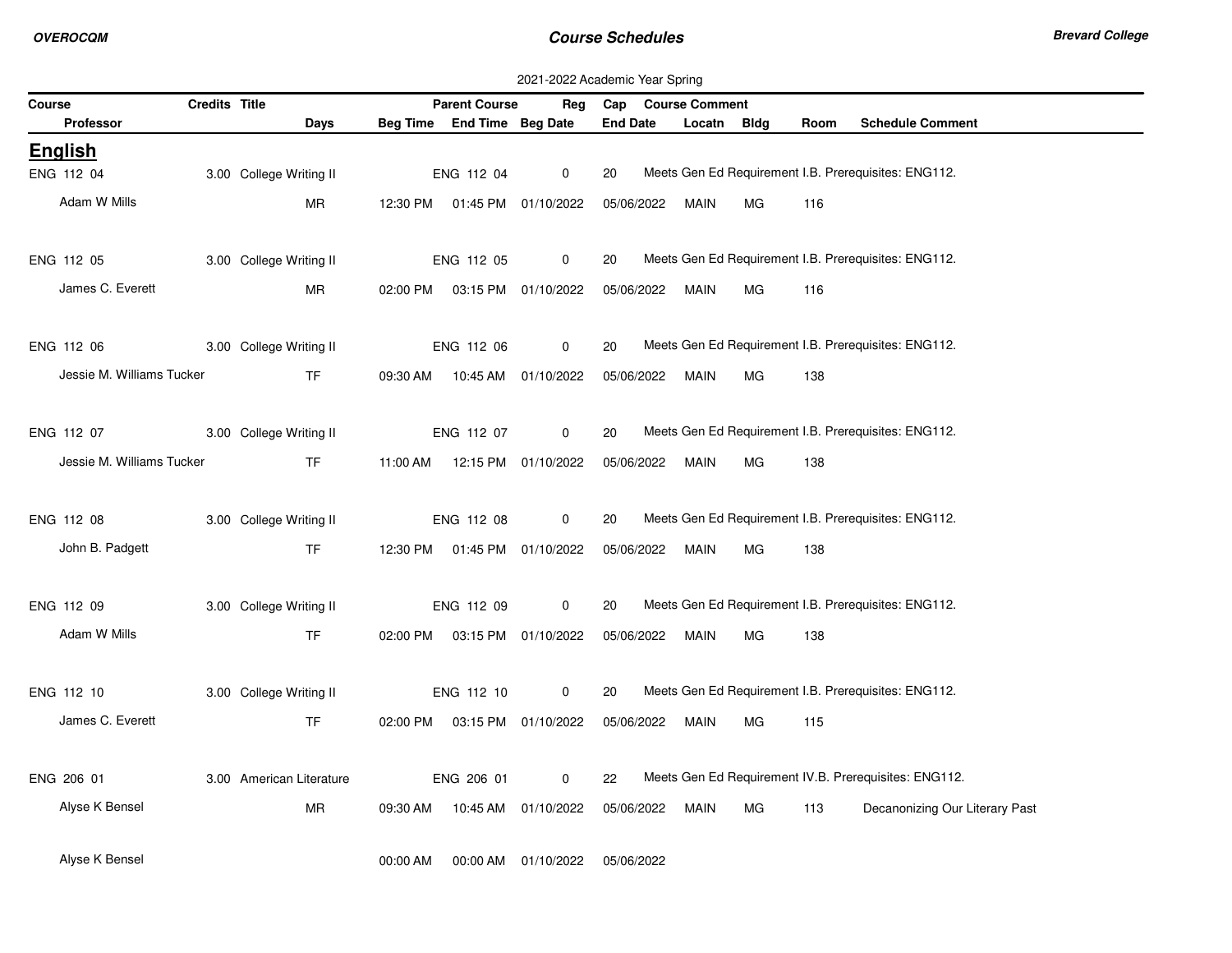|                              |               |                                              |          |                            | 2021-2022 Academic Year Spring |                 |                |                        |                             |            |                                                                            |
|------------------------------|---------------|----------------------------------------------|----------|----------------------------|--------------------------------|-----------------|----------------|------------------------|-----------------------------|------------|----------------------------------------------------------------------------|
| Course                       | Credits Title |                                              |          | <b>Parent Course</b>       | Reg                            | Cap             |                | <b>Course Comment</b>  |                             |            |                                                                            |
| <b>Professor</b>             |               | Days                                         |          | Beg Time End Time Beg Date |                                | <b>End Date</b> |                | Locatn Bldg            |                             | Room       | <b>Schedule Comment</b>                                                    |
| <b>English</b>               |               |                                              |          |                            |                                |                 |                |                        |                             |            |                                                                            |
| ENG 217 01                   |               | 3.00 Environmental Literature                |          | ENG 217 01                 | 0                              | 22              | <b>ENG112.</b> |                        |                             |            | Meets Gen Ed Requirement IV.B. Meets Gen Ed Requirement VI. Prerequisites: |
| James C. Everett             |               | TF                                           | 11:00 AM |                            | 12:15 PM 01/10/2022            | 05/06/2022      |                | <b>MAIN</b>            | МG                          | 113        |                                                                            |
| ENG 220 01                   |               | 3.00 Theme: Southern Literature              |          | ENG 220 01                 | 0                              | 10              |                |                        |                             |            | Meets Gen Ed Requirement IV.B. Prerequisites: ENG112.                      |
| John B. Padgett              |               | <b>TF</b>                                    | 09:30 AM |                            | 10:45 AM 01/10/2022            | 05/06/2022      |                |                        |                             |            |                                                                            |
| ENG 250 01                   |               | 1.00 Introduction to English Studies         |          | ENG 250 01                 | 0                              | 20              |                |                        |                             |            |                                                                            |
| John B. Padgett              |               |                                              | 11:00 AM |                            | 12:00 PM 01/10/2022            | 05/06/2022      |                | <b>MAIN</b>            | МG                          | 118        |                                                                            |
| ENG 305 01                   |               | 3.00 Advanced Grammar and Editing ENG 305 01 |          |                            | 0                              | 22              |                | Prerequisites: ENG112. |                             |            |                                                                            |
| John Belton Hammond          |               | TF.                                          | 12:30 PM |                            | 01:45 PM 01/10/2022            | 05/06/2022      |                | <b>MAIN</b>            | MG                          | 116        |                                                                            |
| ENG 309 01                   |               | 3.00 Poetry Writing                          |          | ENG 309 01                 | 0                              | 22              |                | Prerequisites: ENG207. |                             |            |                                                                            |
| Alyse K Bensel               |               | TF                                           | 02:00 PM |                            | 03:15 PM 01/10/2022            | 05/06/2022      |                | <b>MAIN</b>            | МG                          | 139        |                                                                            |
| ENG 342 01                   |               | 3.00 Southern Literature                     |          | ENG 342 01                 | 0                              | 10              |                |                        | ENG240 or ENG241 or ENG243. |            | Prerequisites: ENG205 or ENG206 or ENG208 or ENG211 or ENG217 or ENG220 or |
| John B. Padgett              |               | <b>TF</b>                                    | 09:30 AM |                            | 10:45 AM 01/10/2022            | 05/06/2022      |                | <b>MAIN</b>            | МG                          | 139        |                                                                            |
| ENG 495 01                   |               | 3.00 Senior Project                          |          | ENG 495 01                 | $\mathbf 0$                    | 22              |                |                        |                             |            | Prerequisites: Class Standing of Junior or Higher or HUM461.               |
| John B. Padgett              |               |                                              | 00:00 AM |                            | 00:00 AM 01/10/2022            | 05/06/2022      |                |                        |                             |            | Date and Time TBA                                                          |
| <b>Ensemble</b>              |               |                                              |          |                            |                                |                 |                |                        |                             |            |                                                                            |
| ENS 186 01                   |               | 1.00 Jazz Combo                              |          | ENS 186 01                 | 0                              | 20              |                |                        |                             |            |                                                                            |
| <b>Staff Brevard College</b> |               | W                                            | 07:00 PM | 09:30 PM                   | 01/10/2022                     | 05/06/2022      |                | <b>MAIN</b>            | <b>PPC</b>                  | <b>ISM</b> |                                                                            |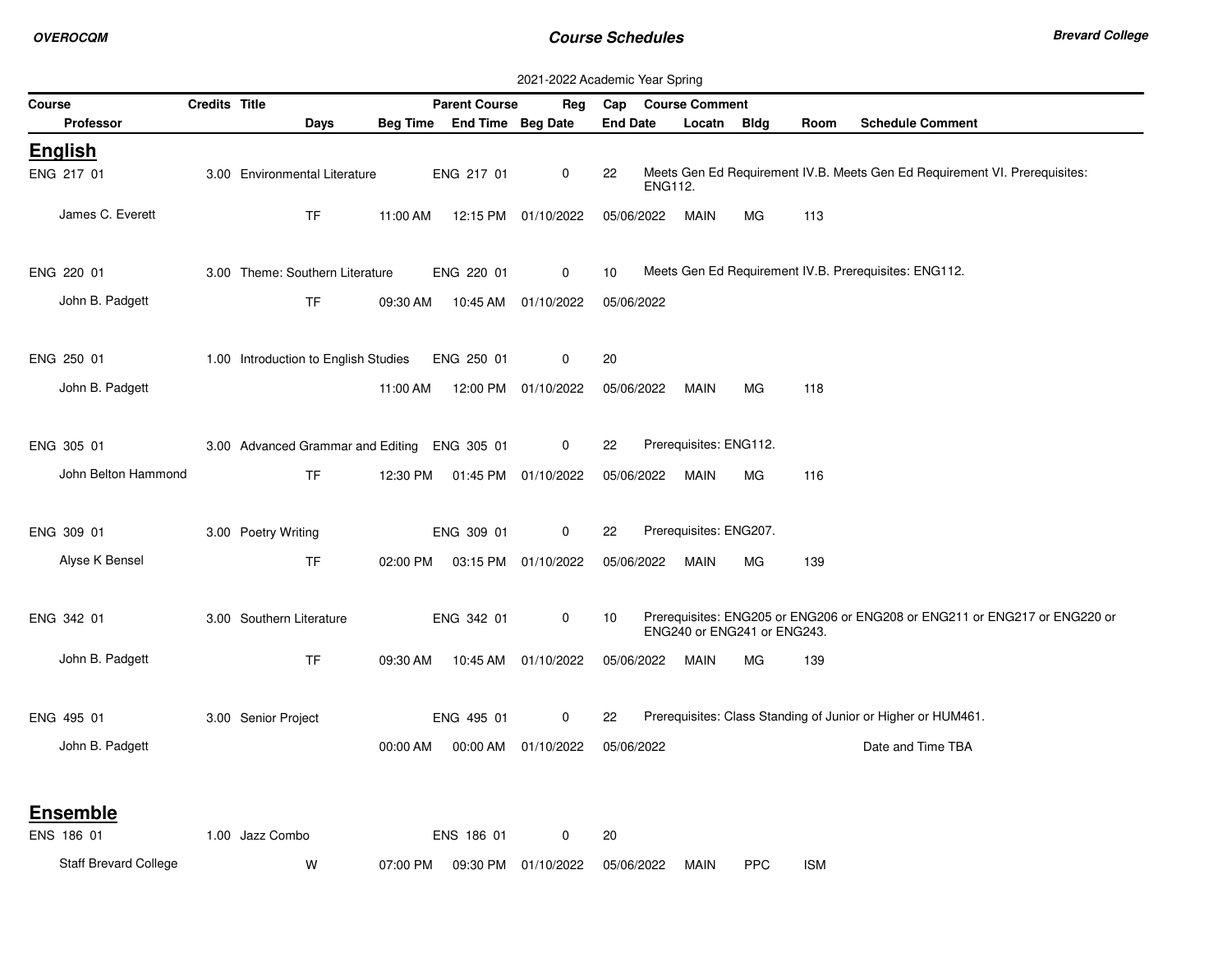|        | 2021-2022 Academic Year Spring<br>Credits Title<br>Cap Course Comment |  |                               |  |                                  |                                |                 |                              |            |            |                         |  |
|--------|-----------------------------------------------------------------------|--|-------------------------------|--|----------------------------------|--------------------------------|-----------------|------------------------------|------------|------------|-------------------------|--|
| Course |                                                                       |  |                               |  | <b>Parent Course</b>             | Reg                            |                 |                              |            |            |                         |  |
|        | <b>Professor</b>                                                      |  | Days                          |  | Beg Time End Time Beg Date       |                                | <b>End Date</b> | Locatn Bldg                  |            | Room       | <b>Schedule Comment</b> |  |
|        | <b>Ensemble</b>                                                       |  |                               |  |                                  |                                |                 |                              |            |            |                         |  |
|        | ENS 191 01                                                            |  | 1.00 Chamber Singers          |  | ENS 191 01                       | 0                              | 30              |                              |            |            |                         |  |
|        | David Gresham                                                         |  | <b>MR</b>                     |  | 02:00 PM   03:15 PM   01/10/2022 |                                | 05/06/2022      | <b>MAIN</b>                  | <b>PPC</b> | <b>SCH</b> |                         |  |
|        |                                                                       |  |                               |  |                                  |                                |                 |                              |            |            |                         |  |
|        | ENS 193 01                                                            |  | 1.00 Wind Ensemble            |  | ENS 193 01                       | 0                              | 50              |                              |            |            |                         |  |
|        | Eric Alan Peterson                                                    |  | <b>TF</b>                     |  | 02:00 PM  04:00 PM  01/10/2022   |                                | 05/06/2022      | MAIN                         | <b>PPC</b> | <b>SCH</b> |                         |  |
|        |                                                                       |  |                               |  |                                  |                                |                 |                              |            |            |                         |  |
|        | ENS 197 01                                                            |  | 1.00 Performance in a Musical |  | ENS 197 01                       | 0                              | 30              |                              |            |            |                         |  |
|        | Staff Brevard College                                                 |  | MR                            |  | 03:30 PM   04:15 PM   01/10/2022 |                                | 05/06/2022      | <b>MAIN</b>                  | <b>DMC</b> | <b>AUD</b> |                         |  |
|        |                                                                       |  |                               |  |                                  |                                |                 |                              |            |            |                         |  |
|        | ENS 198 01                                                            |  | 1.00 Percussion Ensemble      |  | ENS 198 01                       | 0                              | 30              |                              |            |            |                         |  |
|        | Staff Brevard College                                                 |  | MR                            |  | 03:30 PM  04:45 PM  01/10/2022   |                                | 05/06/2022      | MAIN                         | <b>PPC</b> | <b>ISM</b> |                         |  |
|        |                                                                       |  |                               |  |                                  |                                |                 |                              |            |            |                         |  |
|        | ENS 199 01                                                            |  | 1.00 Concert Choir            |  | ENS 199 01                       | 0                              | 50              |                              |            |            |                         |  |
|        | David Gresham                                                         |  | <b>TF</b>                     |  |                                  | 12:30 PM  01:45 PM  01/10/2022 | 05/06/2022      | MAIN                         | <b>PPC</b> | <b>SCH</b> |                         |  |
|        |                                                                       |  |                               |  |                                  |                                |                 |                              |            |            |                         |  |
|        | <b>Environmental Studies</b>                                          |  |                               |  |                                  |                                |                 |                              |            |            |                         |  |
|        | ENV 101 01                                                            |  | 3.00 Environmental Issues     |  | ENV 101 01                       | $\mathbf 0$                    | 24              | Meets Gen Ed Requirement VI. |            |            |                         |  |
|        | Gina M Raicovich                                                      |  | <b>TF</b>                     |  | 09:30 AM  10:45 AM  01/10/2022   |                                | 05/06/2022      | MAIN                         | MSX        | 122        |                         |  |
|        |                                                                       |  |                               |  |                                  |                                |                 |                              |            |            |                         |  |
|        | ENV 101 02                                                            |  | 3.00 Environmental Issues     |  | ENV 101 02                       | $\mathbf 0$                    | 24              | Meets Gen Ed Requirement VI. |            |            |                         |  |
|        | Melissa D. Shockey                                                    |  | MR                            |  | 02:00 PM  03:15 PM  01/10/2022   |                                | 05/06/2022      | MAIN                         | MS         | 102        |                         |  |
|        |                                                                       |  |                               |  |                                  |                                |                 |                              |            |            |                         |  |
|        | ENV 101 03                                                            |  | 3.00 Environmental Issues     |  | ENV 101 03                       | 0                              | 24              | Meets Gen Ed Requirement VI. |            |            |                         |  |
|        | Melissa D. Shockey                                                    |  | TF                            |  | 02:00 PM  03:15 PM  01/10/2022   |                                | 05/06/2022      | MAIN                         | MS         | 102        |                         |  |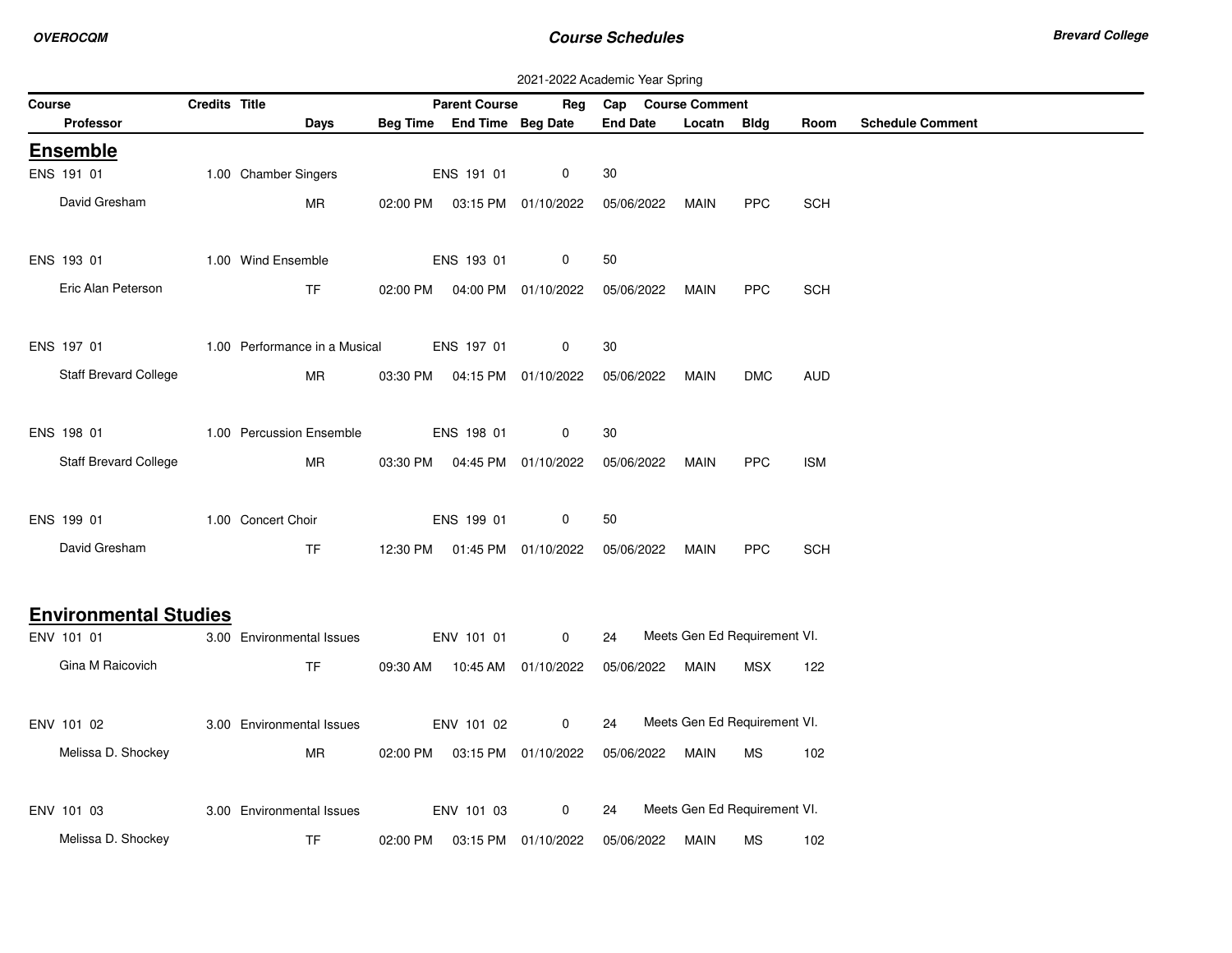|        |                              |               |                                                  |          |                            | 2021-2022 Academic Year Spring   |                 |                        |             |      |                                                                                    |
|--------|------------------------------|---------------|--------------------------------------------------|----------|----------------------------|----------------------------------|-----------------|------------------------|-------------|------|------------------------------------------------------------------------------------|
| Course |                              | Credits Title |                                                  |          | <b>Parent Course</b>       | Rea                              |                 | Cap Course Comment     |             |      |                                                                                    |
|        | Professor                    |               | Days                                             |          | Beg Time End Time Beg Date |                                  | <b>End Date</b> | Locatn                 | <b>Bldg</b> | Room | <b>Schedule Comment</b>                                                            |
|        | <b>Environmental Studies</b> |               |                                                  |          |                            |                                  |                 |                        |             |      |                                                                                    |
|        | ENV 190 01                   |               | 4.00 Geological Processes                        |          | ENV 190 01                 | 0                                | 20              |                        |             |      |                                                                                    |
|        | Janice Miles Arden           |               | <b>TF</b>                                        | 08:00 AM |                            | 09:15 AM 01/10/2022              | 05/06/2022      | <b>MAIN</b>            | <b>MS</b>   | 209  |                                                                                    |
|        | Janice Miles Arden           |               | $\mathsf{T}$                                     | 02:00 PM |                            | 03:50 PM 01/10/2022              | 05/06/2022      | <b>MAIN</b>            | <b>MS</b>   | 209  |                                                                                    |
|        | ENV 220 01                   |               | 3.00 Sustainable Communities                     |          | ENV 220 01                 | $\mathbf 0$                      | 16              | Prerequisites: ENV101. |             |      |                                                                                    |
|        | Robert Cabin                 |               | <b>MR</b>                                        |          |                            | 12:30 PM  01:45 PM  01/10/2022   | 05/06/2022      | MAIN                   | <b>MS</b>   | 209  |                                                                                    |
|        | ENV 230 01                   |               | 1.00 Environmental Seminar                       |          | ENV 230 01                 | 0                                | 16              |                        |             |      |                                                                                    |
|        | Robert Cabin                 |               | W                                                |          |                            | 11:00 AM  12:50 PM  01/10/2022   | 05/06/2022      | MAIN                   | <b>MS</b>   | 100  |                                                                                    |
|        | ENV 301 01                   |               | 3.00 Environmental Policy                        |          | ENV 301 01                 | $\mathbf 0$                      | 18              | Prerequisites: ENV101. |             |      |                                                                                    |
|        | Melissa D. Shockey           |               | <b>MR</b>                                        | 11:00 AM |                            | 12:15 PM 01/10/2022              | 05/06/2022      | MAIN                   | <b>MS</b>   | 209  |                                                                                    |
|        | ENV 362 01                   |               | 3.00 Environmental Science Pedagog ENV 362 01    |          |                            | $\overline{0}$                   | 18              |                        |             |      | Meets Gen Ed Requirement VI. Prerequisites: Class Standing of Sophomore or Higher. |
|        | Jennifer E. Frick-Ruppert    |               | W                                                |          |                            | 02:00 PM   04:30 PM   01/10/2022 | 05/06/2022      | <b>MAIN</b>            | <b>MS</b>   | 100  |                                                                                    |
|        | ENV 380 01                   |               | 3.00 Environmental Career Exploratiol ENV 380 01 |          |                            | $\mathbf 0$                      | 16              | Prerequisites: ENV220. |             |      |                                                                                    |
|        | Robert Cabin                 |               | MR                                               |          |                            | 02:00 PM  03:15 PM  01/10/2022   | 05/06/2022      | MAIN                   | <b>MS</b>   | 208  |                                                                                    |
|        | ENV 390 01                   |               | 3.00 Forestry                                    |          | ENV 390 01                 | 0                                | 18              |                        |             |      |                                                                                    |
|        | Melissa D. Shockey           |               | <b>MR</b>                                        | 08:00 AM |                            | 09:15 AM  01/10/2022             | 05/06/2022      | MAIN                   | МS          | 209  |                                                                                    |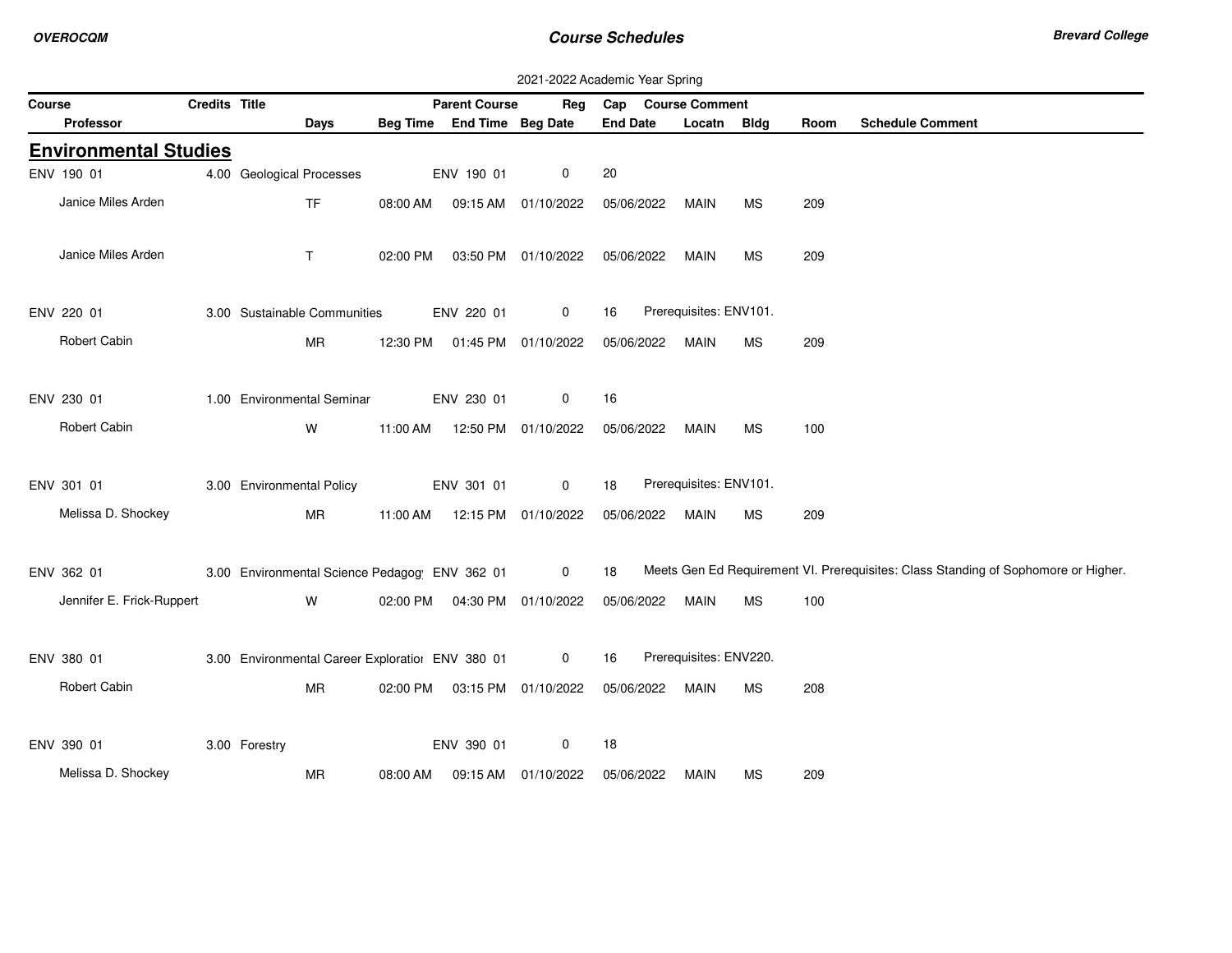|                              |               |                                                  |          |                            | 2021-2022 Academic Year Spring |                 |                                            |             |      |                                                                               |
|------------------------------|---------------|--------------------------------------------------|----------|----------------------------|--------------------------------|-----------------|--------------------------------------------|-------------|------|-------------------------------------------------------------------------------|
| Course                       | Credits Title |                                                  |          | <b>Parent Course</b>       | Reg                            | Cap             | <b>Course Comment</b>                      |             |      |                                                                               |
| <b>Professor</b>             |               | Days                                             |          | Beg Time End Time Beg Date |                                | <b>End Date</b> | Locatn                                     | <b>Bldg</b> | Room | <b>Schedule Comment</b>                                                       |
| <b>Emergency Management</b>  |               |                                                  |          |                            |                                |                 |                                            |             |      |                                                                               |
| ERM 504 01                   |               | 3.00 Crisis & Emergency Communical ERM 504 01    |          |                            | 0                              | 25              |                                            |             |      |                                                                               |
| Barb R. Russo                |               |                                                  | 00:00 AM | 00:00 AM                   | 03/14/2022                     | 05/06/2022      |                                            |             |      |                                                                               |
|                              |               |                                                  |          |                            |                                |                 |                                            |             |      |                                                                               |
| Barb R. Russo                |               | S                                                | 08:00 AM |                            | 05:00 PM 04/30/2022            | 04/30/2022      |                                            |             |      | April 30th. 8 - 5pm, MG220                                                    |
|                              |               |                                                  |          |                            |                                |                 |                                            |             |      |                                                                               |
| ERM 507 01                   |               | 3.00 Social Dimensions of Disasters              |          | ERM 507 01                 | 0                              | 25              |                                            |             |      |                                                                               |
| Barb R. Russo                |               |                                                  | 00:00 AM |                            | 00:00 AM 01/10/2022            | 03/04/2022      | <b>MAIN</b>                                | <b>ONLN</b> |      |                                                                               |
|                              |               |                                                  |          |                            |                                |                 |                                            |             |      |                                                                               |
|                              |               |                                                  |          |                            |                                |                 |                                            |             |      |                                                                               |
| ERM 509 01                   |               | 3.00 Ethical & Legal Issues in Emerge ERM 509 01 |          |                            | 0                              | 25              |                                            |             |      |                                                                               |
| Barb R. Russo                |               |                                                  | 00:00 AM |                            | 00:00 AM 01/10/2022            | 03/04/2022      | <b>MAIN</b>                                | <b>ONLN</b> |      |                                                                               |
|                              |               |                                                  |          |                            |                                |                 |                                            |             |      |                                                                               |
| <b>Exercise Science</b>      |               |                                                  |          |                            |                                |                 |                                            |             |      |                                                                               |
| EXS 110 01                   |               | 3.00 Introduction to Exercise Science EXS 110 01 |          |                            | 0                              | 24              |                                            |             |      |                                                                               |
| Kristen D Hewitt             |               | MR                                               | 12:30 PM | 01:45 PM  01/10/2022       |                                | 05/06/2022      | MAIN                                       | <b>MSX</b>  | 122  |                                                                               |
|                              |               |                                                  |          |                            |                                |                 |                                            |             |      |                                                                               |
| EXS 210 01                   |               | 4.00 Foundations of Anatomy & Physic EXS 210 01  |          |                            | $\mathbf 0$                    | 20              | Prerequisites: BIO105 or BIO120 or CHE103. |             |      |                                                                               |
|                              |               |                                                  |          |                            |                                |                 |                                            |             |      |                                                                               |
| <b>Staff Brevard College</b> |               | MR                                               | 11:00 AM |                            | 12:15 PM 01/10/2022            | 05/06/2022      | MAIN                                       | <b>MS</b>   | 210  |                                                                               |
| <b>Staff Brevard College</b> |               |                                                  |          |                            |                                |                 |                                            |             |      |                                                                               |
|                              |               | R                                                | 02:00 PM |                            | 03:50 PM 01/10/2022            | 05/06/2022      | MAIN                                       | <b>MS</b>   | 211  |                                                                               |
|                              |               |                                                  |          |                            |                                |                 |                                            |             |      |                                                                               |
| EXS 311 01                   |               | 3.00 Fitness Appraisal                           |          | EXS 311 01                 | 0                              | 12              | Prerequisites: BIO220.                     |             |      |                                                                               |
| Kevin C. Phillips            |               | MR                                               | 12:30 PM |                            |                                | 05/06/2022      | MAIN                                       | <b>FLHS</b> | 001  |                                                                               |
|                              |               |                                                  |          |                            |                                |                 |                                            |             |      |                                                                               |
| EXS 320 01                   |               | 3.00 Biomechanics in Exercise & Spor EXS 320 01  |          |                            | $\mathbf 0$                    | 16              |                                            |             |      | Prerequisites: BIO210 and MAT111 or BIO210 and MAT121 or BIO210 and MAT141 or |
|                              |               |                                                  |          |                            |                                |                 | BIO210 and MAT200 or BIO210 and MAT210.    |             |      |                                                                               |
| Kristen D Hewitt             |               | <b>MR</b>                                        | 09:30 AM | 10:45 AM                   | 01/10/2022                     | 05/06/2022      | MAIN                                       | <b>MSX</b>  | 122  |                                                                               |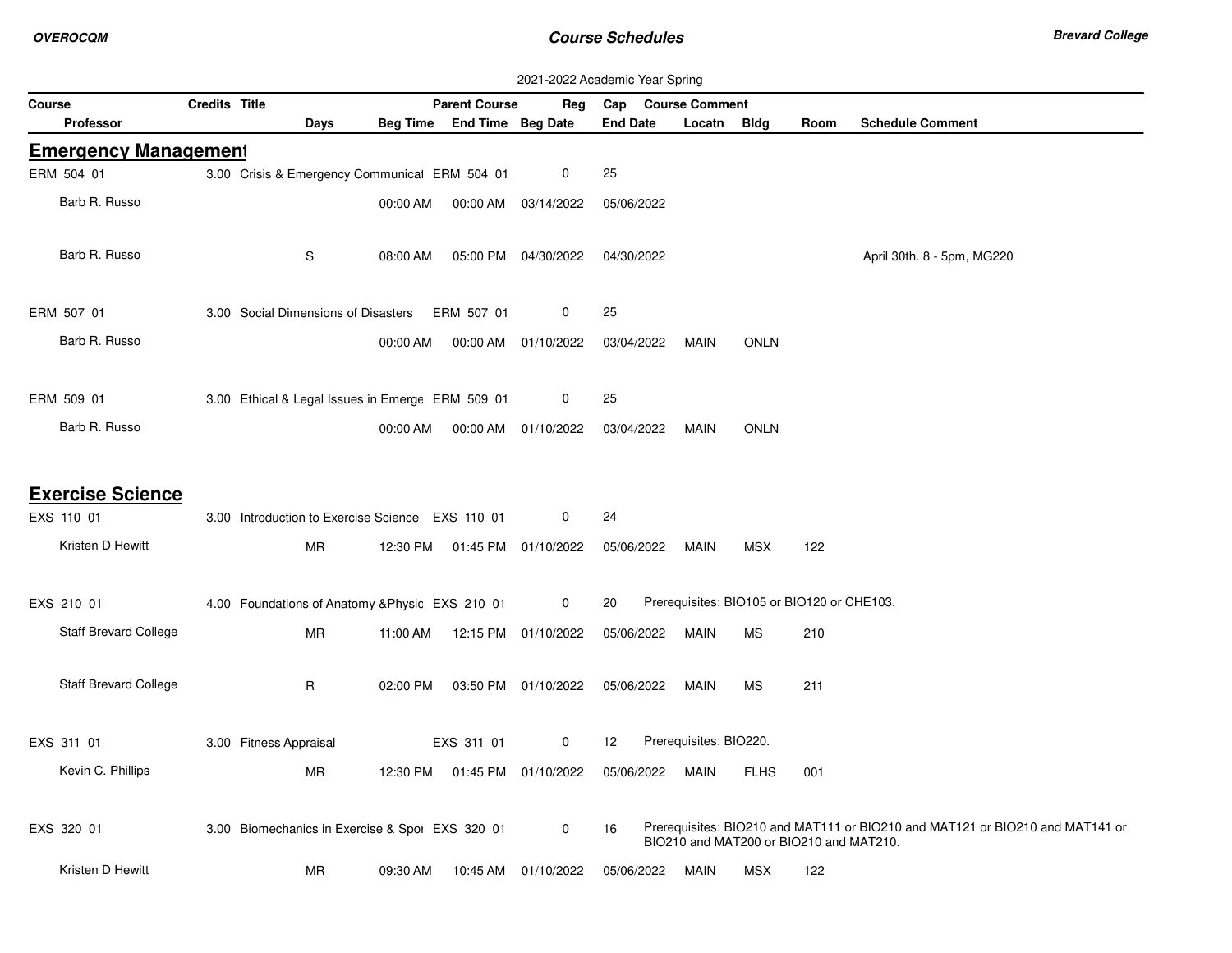|        | 2021-2022 Academic Year Spring |                      |                                                   |          |                                |                      |                 |  |                    |                                 |      |                                                                        |
|--------|--------------------------------|----------------------|---------------------------------------------------|----------|--------------------------------|----------------------|-----------------|--|--------------------|---------------------------------|------|------------------------------------------------------------------------|
| Course |                                | <b>Credits Title</b> |                                                   |          | <b>Parent Course</b>           | Reg                  |                 |  | Cap Course Comment |                                 |      |                                                                        |
|        | Professor                      |                      | Days                                              |          | Beg Time End Time Beg Date     |                      | <b>End Date</b> |  | Locatn             | Bldg                            | Room | <b>Schedule Comment</b>                                                |
|        | <b>Exercise Science</b>        |                      |                                                   |          |                                |                      |                 |  |                    |                                 |      |                                                                        |
|        | EXS 410 01                     |                      | 1.00 Preparation for Senior Internship EXS 410 01 |          |                                | $\mathbf 0$          | 10              |  |                    |                                 |      | Prerequisites: Class Standing of Senior and Major in Exercise Science. |
|        | Kevin C. Phillips              |                      | W                                                 | 11:00 AM |                                | 11:50 AM  01/10/2022 | 05/06/2022      |  | MAIN               | MS                              | 201  |                                                                        |
|        | <b>History</b>                 |                      |                                                   |          |                                |                      |                 |  |                    |                                 |      |                                                                        |
|        | HIS 102 01                     |                      | 3.00 Modern Europe                                |          | HIS 102 01                     | $\mathbf 0$          | 22              |  |                    | Meets Gen Ed Requirement III.A. |      |                                                                        |
|        | Franklin D. Taylor             |                      | MR                                                |          | 04:00 PM  05:15 PM  01/10/2022 |                      | 05/06/2022      |  | MAIN               | МG                              | 115  |                                                                        |
|        | HIS 102 02                     |                      | 3.00 Modern Europe                                |          | HIS 102 02                     | $\mathbf 0$          | 22              |  |                    | Meets Gen Ed Requirement III.A. |      |                                                                        |
|        | Franklin D. Taylor             |                      | ΜR                                                |          | 07:00 PM  08:15 PM  01/10/2022 |                      | 05/06/2022      |  | MAIN               | МG                              | 115  |                                                                        |
|        | HIS 104 01                     |                      | 3.00 Modern U.S. History                          |          | HIS 104 01                     | 0                    | 22              |  |                    | Meets Gen Ed Requirement III.A. |      |                                                                        |
|        | Margaret L. Brown              |                      | MR                                                |          | 11:00 AM  12:15 PM  01/10/2022 |                      | 05/06/2022      |  | MAIN               | МG                              | 113  |                                                                        |
|        | HIS 104 02                     |                      | 3.00 Modern U.S. History                          |          | HIS 104 02                     | 0                    | 22              |  |                    | Meets Gen Ed Requirement III.A. |      |                                                                        |
|        | Margaret L. Brown              |                      | TF.                                               |          | 12:30 PM  01:45 PM  01/10/2022 |                      | 05/06/2022      |  | MAIN               | МG                              | 113  |                                                                        |
|        | HIS 110 01                     |                      | 3.00 Global History                               |          | HIS 110 01                     | $\mathbf 0$          | 22              |  |                    | Meets Gen Ed Requirement III.A. |      |                                                                        |
|        | Jordan T. Kuck                 |                      | <b>TF</b>                                         |          | 11:00 AM  12:15 PM  01/10/2022 |                      | 05/06/2022      |  | MAIN               | MG.                             | 125  |                                                                        |
|        | HIS 110 02                     |                      | 3.00 Global History                               |          | HIS 110 02                     | $\mathbf 0$          | 22              |  |                    | Meets Gen Ed Requirement III.A. |      |                                                                        |
|        | Jordan T. Kuck                 |                      | ΜR                                                |          | 12:30 PM  01:45 PM  01/10/2022 |                      | 05/06/2022      |  | MAIN               | МG                              | 125  |                                                                        |
|        | HIS 254 01                     |                      | 3.00 History of the New South                     |          | HIS 254 01                     | 0                    | 22              |  |                    | Meets Gen Ed Requirement III.A. |      |                                                                        |
|        | Margaret L. Brown              |                      | TF                                                | 09:30 AM |                                | 10:45 AM 01/10/2022  | 05/06/2022      |  | MAIN               | МG                              | 113  |                                                                        |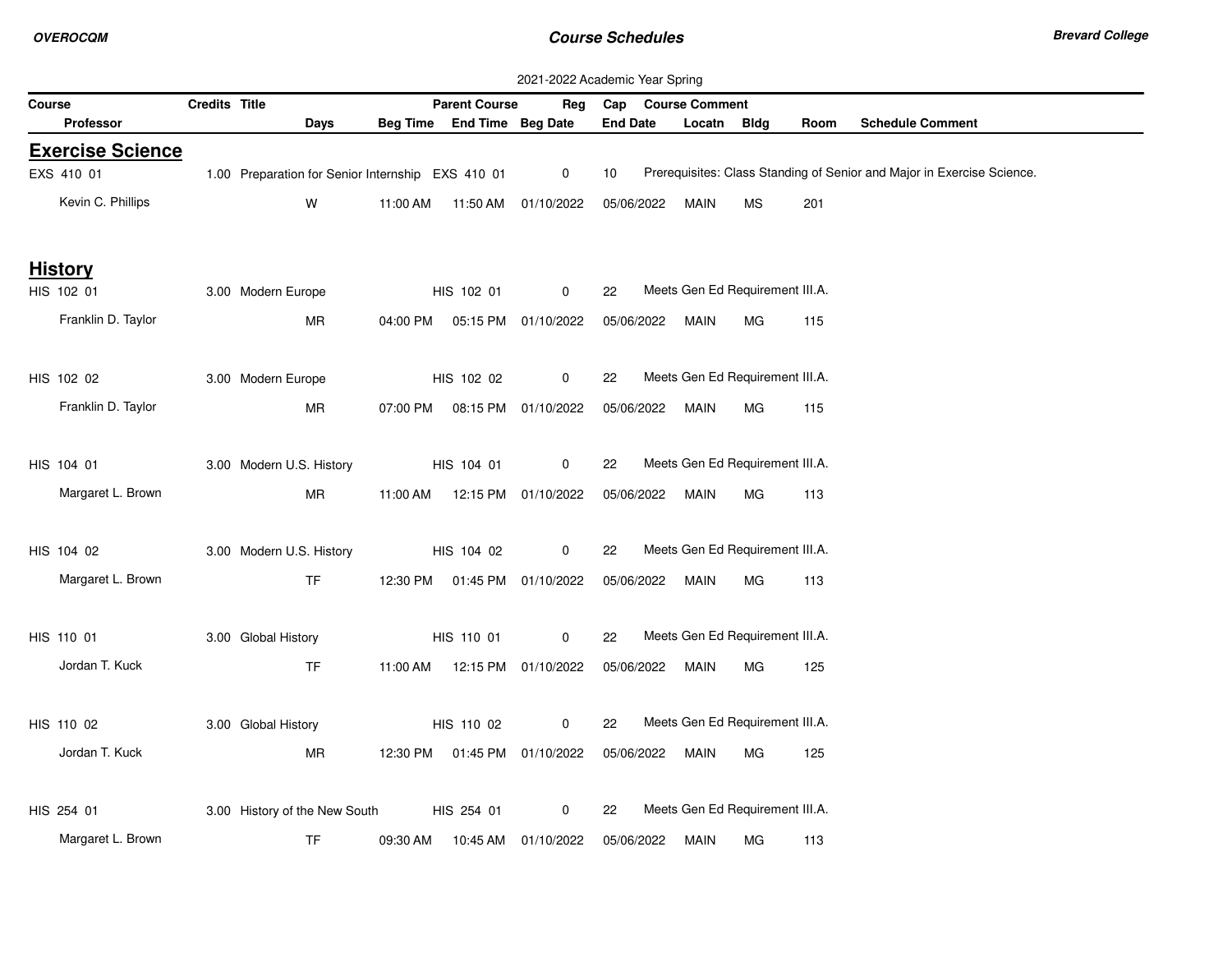|                                  | 2021-2022 Academic Year Spring |                                                  |          |                            |                                |                 |                                            |            |      |                                                    |  |
|----------------------------------|--------------------------------|--------------------------------------------------|----------|----------------------------|--------------------------------|-----------------|--------------------------------------------|------------|------|----------------------------------------------------|--|
| Course                           | <b>Credits Title</b>           |                                                  |          | <b>Parent Course</b>       | Reg                            | Cap             | <b>Course Comment</b>                      |            |      |                                                    |  |
| <b>Professor</b>                 |                                | Days                                             |          | Beg Time End Time Beg Date |                                | <b>End Date</b> | Locatn Bldg                                |            | Room | <b>Schedule Comment</b>                            |  |
| <b>History</b>                   |                                |                                                  |          |                            |                                |                 |                                            |            |      |                                                    |  |
| HIS 309 01                       |                                | 3.00 Communism and Fascism in Eur HIS 309 01     |          |                            | 0                              | 22              | Prerequisites: HIS102 or HIS110 or HIS203. |            |      |                                                    |  |
| Jordan T. Kuck                   |                                | <b>TF</b>                                        | 02:00 PM |                            | 03:15 PM 01/10/2022            | 05/06/2022      | MAIN                                       | МG         | 125  |                                                    |  |
| HIS 399 01                       |                                | 3.00 Honors Seminar                              |          | HIS 399 01                 | 0                              | 22              |                                            |            |      |                                                    |  |
| Jordan T. Kuck                   |                                | ΜR                                               |          |                            | 09:30 AM  10:45 AM  01/10/2022 | 05/06/2022      | MAIN                                       | МG         | 125  |                                                    |  |
| HIS 402 01                       |                                | 3.00 Historical Methodology                      |          | HIS 402 01                 | 0                              | 22              | Prerequisites: HIS401.                     |            |      |                                                    |  |
| Margaret L. Brown                |                                | W                                                | 11:00 AM |                            | 01:30 PM 01/10/2022            | 05/06/2022      | MAIN                                       | МG         | 113  |                                                    |  |
| <b>Health</b>                    |                                |                                                  |          |                            |                                |                 |                                            |            |      |                                                    |  |
| HLT 201 01                       |                                | 3.00 Personal and Community Health HLT 201 01    |          |                            | $\mathbf 0$                    | 24              | Meets Gen Ed Requirement V.                |            |      |                                                    |  |
| Staff Brevard College            |                                | <b>MR</b>                                        | 11:00 AM |                            | 12:15 PM 01/10/2022            | 05/06/2022      | MAIN                                       | <b>MSX</b> | 122  |                                                    |  |
| HLT 202 01                       |                                | 3.00 First Aid, CPR and Wellness                 |          | HLT 202 01                 | 0                              | 30              | Meets Gen Ed Requirement V.                |            |      |                                                    |  |
| Debora L. D'Anna                 |                                | MR                                               | 08:00 AM |                            | 09:15 AM 01/10/2022            | 05/06/2022      | MAIN                                       | МG         | 125  |                                                    |  |
| HLT 341 01                       |                                | 3.00 Health Education Methods and A HLT 341 01   |          |                            | 0                              | 24              |                                            |            |      | Prerequisites: Class Standing of Junior or Higher. |  |
| <b>Staff Brevard College</b>     |                                | <b>MR</b>                                        |          |                            | 02:00 PM  03:15 PM  01/10/2022 | 05/06/2022      | MAIN                                       | <b>MSX</b> | 122  |                                                    |  |
| <b>Fluency in Information To</b> |                                |                                                  |          |                            |                                |                 |                                            |            |      |                                                    |  |
| IFT 201 01                       |                                | 3.00 Fluency in InformationTechnology IFT 201 01 |          |                            | 0                              | 25              | Meets Gen Ed Requirement II.C.             |            |      |                                                    |  |
| William M. De Witt               |                                | TF.                                              | 02:00 PM |                            | 03:15 PM 01/10/2022            | 05/06/2022      | MAIN                                       | МG         | 102  |                                                    |  |
| IFT 210 01                       |                                | 3.00 Advanced Computing Application IFT 210 01   |          |                            | 0                              | 22              | Meets Gen Ed Requirement II.C.             |            |      |                                                    |  |
| <b>Cameron Austin</b>            |                                | <b>TF</b>                                        | 08:00 AM |                            | 09:15 AM 01/10/2022            | 05/06/2022      | MAIN                                       | МG         | 102  |                                                    |  |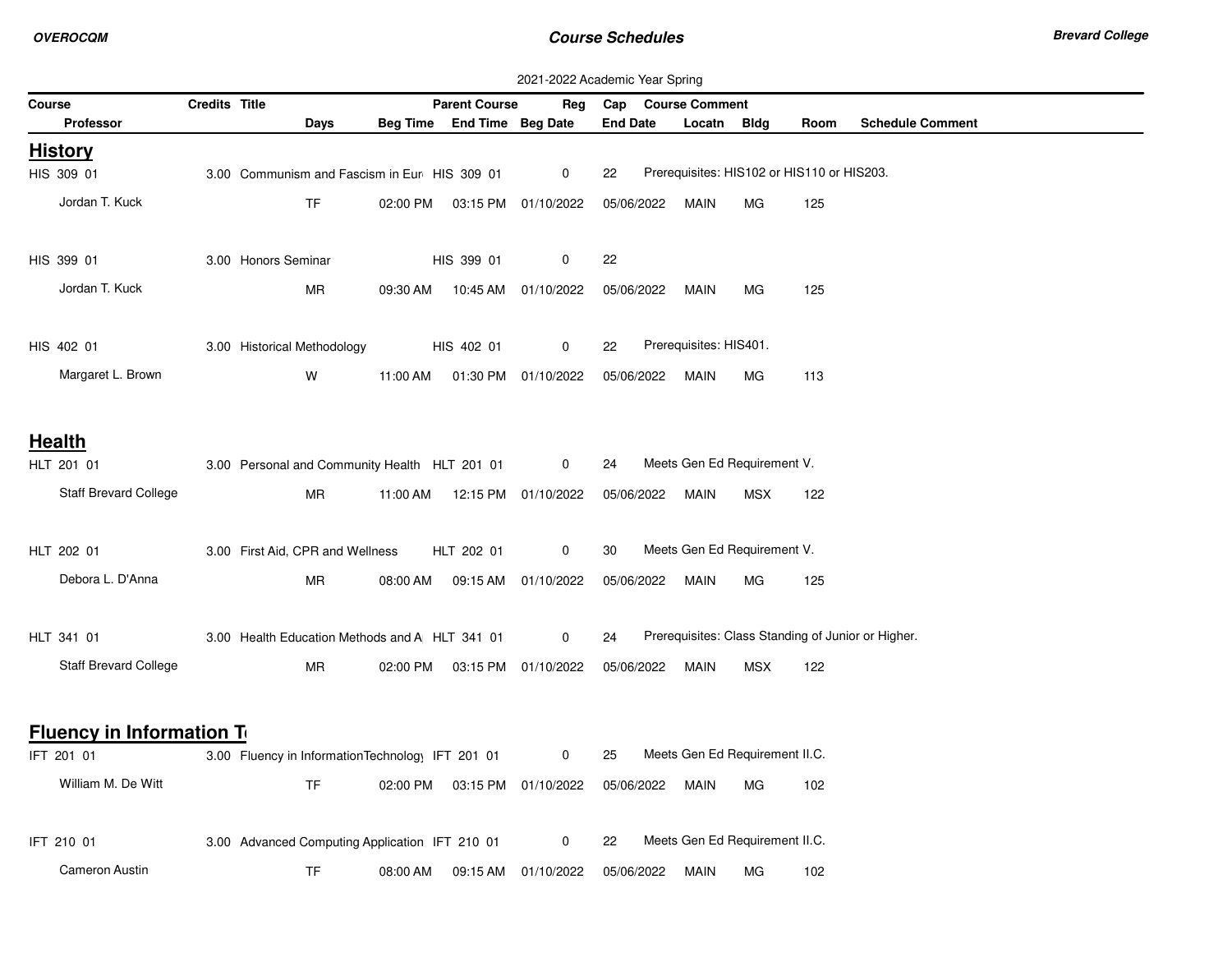|                                  |               |                                                 |          |                            |                      | 2021-2022 Academic Year Spring |                        |                                |      |                                                    |
|----------------------------------|---------------|-------------------------------------------------|----------|----------------------------|----------------------|--------------------------------|------------------------|--------------------------------|------|----------------------------------------------------|
| Course                           | Credits Title |                                                 |          | <b>Parent Course</b>       | Reg                  | Cap Course Comment             |                        |                                |      |                                                    |
| <b>Professor</b>                 |               | Days                                            |          | Beg Time End Time Beg Date |                      | <b>End Date</b>                | Locatn                 | Bldg                           | Room | <b>Schedule Comment</b>                            |
| <b>Fluency in Information To</b> |               |                                                 |          |                            |                      |                                |                        |                                |      |                                                    |
| IFT 210 02                       |               | 3.00 Advanced Computing Application IFT 210 02  |          |                            | $\mathbf 0$          | 22                             |                        | Meets Gen Ed Requirement II.C. |      |                                                    |
| Cameron Austin                   |               | <b>TF</b>                                       | 09:30 AM |                            | 10:45 AM  01/10/2022 | 05/06/2022                     | MAIN                   | МG                             | 102  |                                                    |
| <b>Intensive Learning Oppo</b>   |               |                                                 |          |                            |                      |                                |                        |                                |      |                                                    |
| ILO 297 01                       |               | 3.00 Music and the Arts in Dreamwork ILO 297 01 |          |                            | 0                    | 14                             |                        |                                |      |                                                    |
| Vance Reese                      |               | W                                               | 08:00 AM |                            | 10:30 AM 01/10/2022  | 05/06/2022                     | MAIN                   | <b>DMC</b>                     | 003  | Trip: Feb 10-14                                    |
| <b>Independent Study</b>         |               |                                                 |          |                            |                      |                                |                        |                                |      |                                                    |
| INT 460 01                       |               | 1.00 Integrated Studies Seminar                 |          | INT 460 01                 | 0                    | 19                             |                        |                                |      | Prerequisites: Class Standing of Junior or Higher. |
| Mel Bringle                      |               | W                                               | 08:00 AM |                            | 09:15 AM 01/10/2022  | 05/06/2022                     | <b>MAIN</b>            | MG                             | 217  |                                                    |
| <b>IWIL</b>                      |               |                                                 |          |                            |                      |                                |                        |                                |      |                                                    |
| IWL 122 01                       |               | 2.00 Using Your Voice                           |          | IWL 122 01                 | 0                    | 30                             | Prerequisites: IWL121. |                                |      |                                                    |
| <b>Staff Brevard College</b>     |               | W                                               | 11:00 AM |                            | 01:30 PM 01/10/2022  | 05/06/2022                     | MAIN                   | MS.                            | 208  |                                                    |
| <b>Staff Brevard College</b>     |               | $\mathsf{T}$                                    | 02:30 PM |                            | 05:30 PM 01/10/2022  | 05/06/2022                     | MAIN                   | МS                             | 208  |                                                    |
| IWL 222 01                       |               | 1.00 Voice in Action                            |          | IWL 222 01                 | $\mathbf 0$          | 30                             | Prerequisites: IWL221. |                                |      |                                                    |
| <b>Staff Brevard College</b>     |               | W                                               | 11:00 AM |                            | 01:30 PM 01/10/2022  | 05/06/2022                     | <b>MAIN</b>            | MS                             | 210  |                                                    |
| <b>LINC Common Experiend</b>     |               |                                                 |          |                            |                      |                                |                        |                                |      |                                                    |
| LNC 291 01                       |               | 3.00 Mindfulness and Nature                     |          | LNC 291 01                 | 0                    | 20                             |                        |                                |      |                                                    |
| Allison O'Leary                  |               | W                                               | 02:00 PM |                            | 03:15 PM 01/10/2022  | 05/06/2022                     |                        |                                |      |                                                    |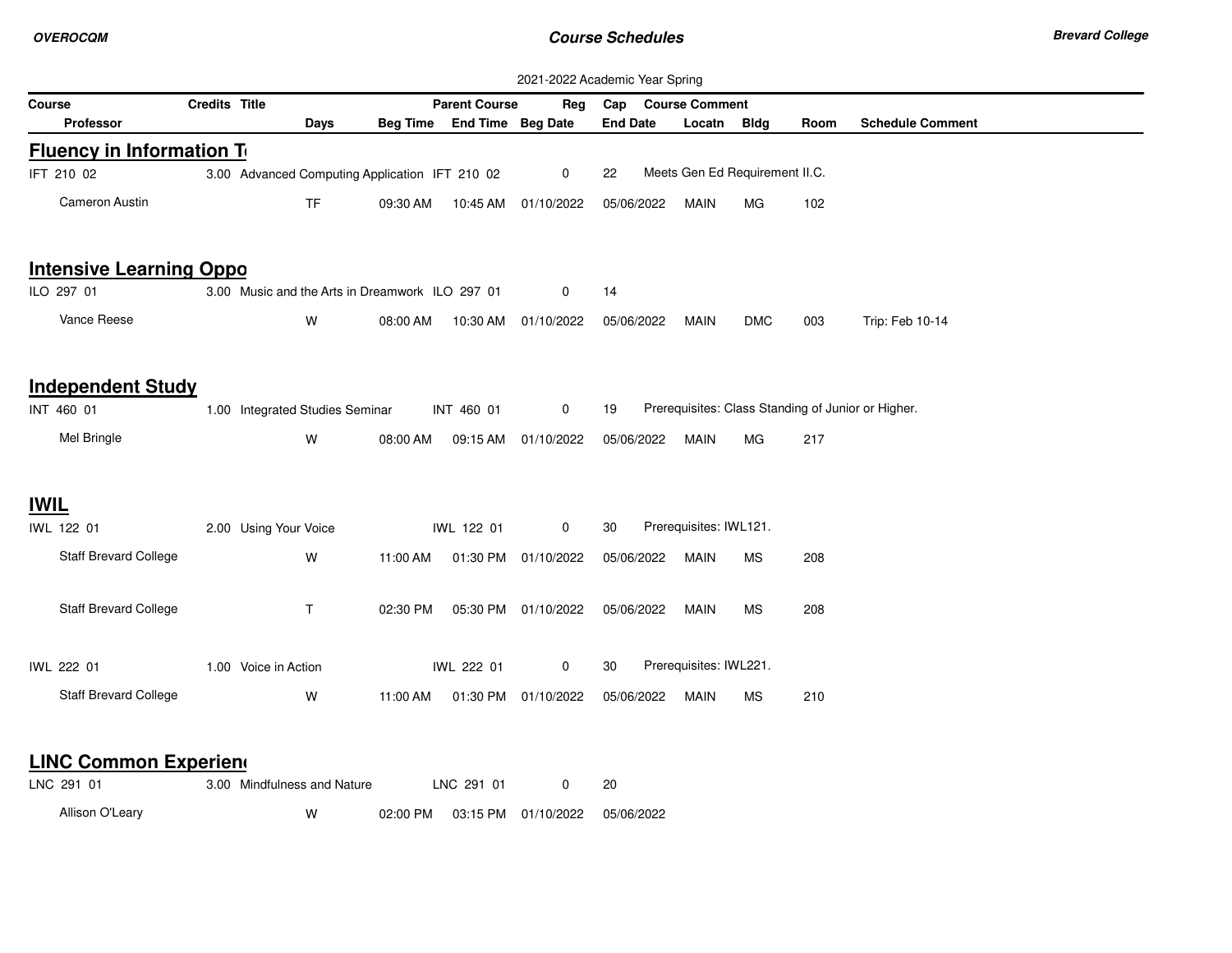|               |                              |               |                                                  |          |                            |                     | 2021-2022 Academic Year Spring |             |           |      |                                                       |
|---------------|------------------------------|---------------|--------------------------------------------------|----------|----------------------------|---------------------|--------------------------------|-------------|-----------|------|-------------------------------------------------------|
| <b>Course</b> |                              | Credits Title |                                                  |          | <b>Parent Course</b>       | Reg                 | Cap Course Comment             |             |           |      |                                                       |
|               | <b>Professor</b>             |               | Days                                             |          | Beg Time End Time Beg Date |                     | <b>End Date</b>                | Locatn      | Bldg      | Room | <b>Schedule Comment</b>                               |
|               | <b>LINC Common Experiend</b> |               |                                                  |          |                            |                     |                                |             |           |      |                                                       |
|               | LNK 101 01                   |               | 6.00 ENG220K/MAT111K                             |          | LNK 101 01                 | 0                   | 20                             |             |           |      |                                                       |
|               | John Belton Hammond          |               | <b>TF</b>                                        | 09:30 AM |                            | 10:45 AM 01/10/2022 | 05/06/2022                     |             |           |      | Math Literature                                       |
|               | Kathryn Rasmussen            |               | <b>MR</b>                                        | 09:30 AM |                            | 10:45 AM 01/10/2022 | 05/06/2022                     |             |           |      |                                                       |
|               | LNK 102 01                   |               | 6.00 REL153K/MUS202K                             |          | LNK 102 01                 | 0                   | 20                             |             |           |      |                                                       |
|               | Thomas J. Bell               |               | <b>MR</b>                                        | 11:00 AM |                            | 12:15 PM 01/10/2022 | 05/06/2022                     |             |           |      | World Music & Religion                                |
|               | Vance Reese                  |               | <b>TF</b>                                        | 11:00 AM |                            | 12:15 PM 01/10/2022 | 05/06/2022                     |             |           |      |                                                       |
|               | LNK 103 01                   |               | 6.00 ENG208K/REL290K                             |          | LNK 103 01                 | 0                   | 20                             |             |           |      |                                                       |
|               | Jessie M. Williams Tucker    |               | MR                                               | 12:30 PM |                            | 01:45 PM 01/10/2022 | 05/06/2022                     |             |           |      | Holocaust & Problem of Evil                           |
|               | Mel Bringle                  |               | <b>TF</b>                                        | 12:30 PM |                            | 01:45 PM 01/10/2022 | 05/06/2022                     |             |           |      |                                                       |
|               | <b>Mathematics</b>           |               |                                                  |          |                            |                     |                                |             |           |      |                                                       |
|               | MAT 111 02                   |               | 3.00 Topics in Mathematics Learning i MAT 111 02 |          |                            | 0                   | 24                             |             |           |      | Meets Gen Ed Requirement II.A. Prerequisites: MAT100. |
|               | Samuel V Eastridge           |               | ${\sf MR}$                                       | 02:00 PM |                            | 03:15 PM 01/10/2022 | 05/06/2022                     | MAIN        | <b>MS</b> | 100  |                                                       |
|               | MAT 121 01                   |               | 4.00 Precalculus with Trigonometry               |          | MAT 121 01                 | 0                   | 24                             |             |           |      | Meets Gen Ed Requirement II.A. Prerequisites: MAT100. |
|               | Kathryn Rasmussen            |               | <b>MTRF</b>                                      | 12:30 PM |                            | 01:45 PM 01/10/2022 | 05/06/2022                     | MAIN        | MS        | 100  |                                                       |
|               | MAT 141 01                   |               | 3.00 Probability and Statistics                  |          | MAT 141 01                 | 0                   | 24                             |             |           |      | Meets Gen Ed Requirement II.A. Prerequisites: MAT100. |
|               | Charles K. Wallis            |               | <b>TF</b>                                        | 08:00 AM |                            | 09:15 AM 01/10/2022 | 05/06/2022                     | <b>MAIN</b> | <b>MS</b> | 210  |                                                       |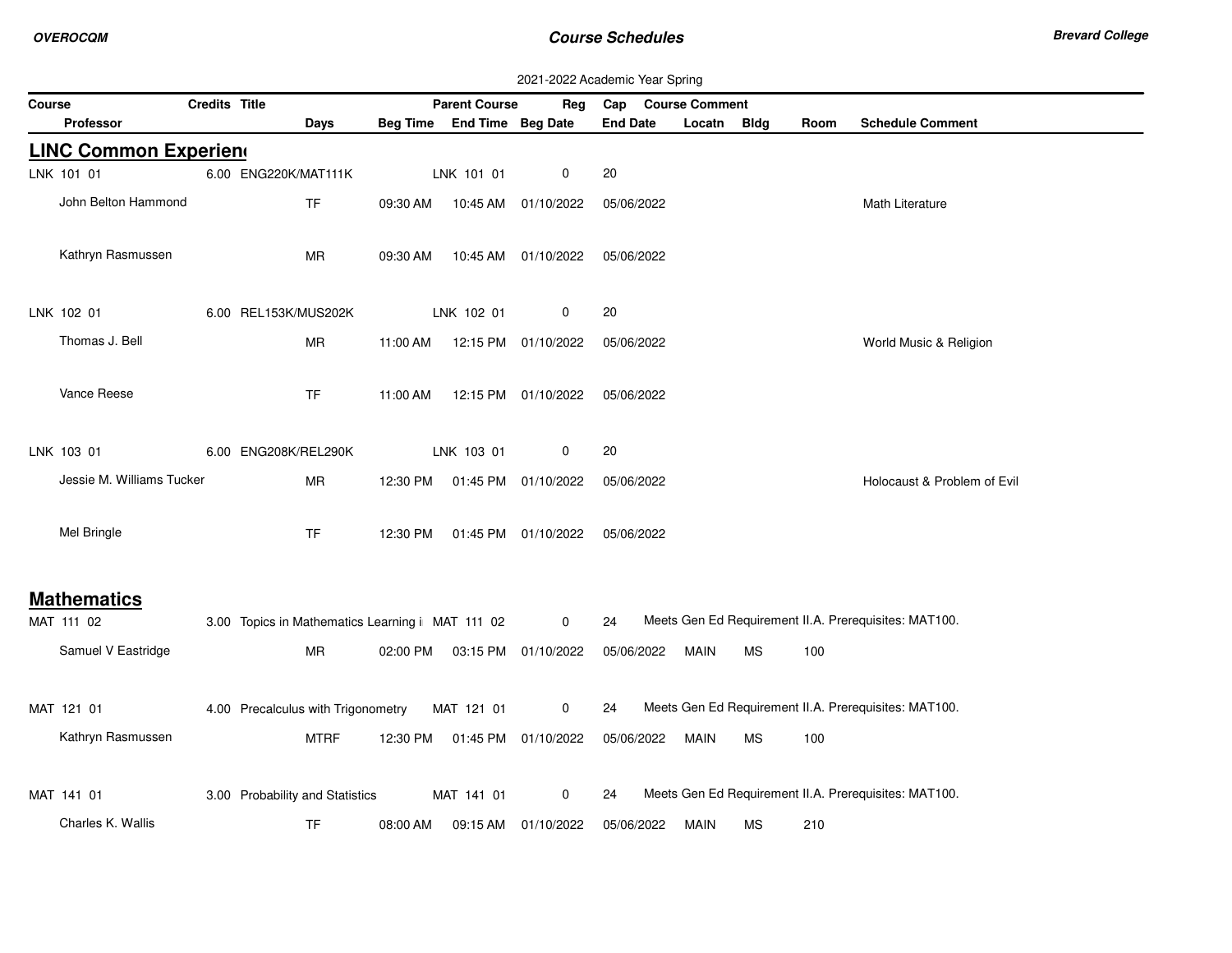|                       |               |                                   |          |                                |                      | 2021-2022 Academic Year Spring                                    |
|-----------------------|---------------|-----------------------------------|----------|--------------------------------|----------------------|-------------------------------------------------------------------|
| Course                | Credits Title |                                   |          | <b>Parent Course</b>           | Reg                  | Cap Course Comment                                                |
| <b>Professor</b>      |               | Days                              |          | Beg Time End Time Beg Date     |                      | <b>End Date</b><br><b>Schedule Comment</b><br>Locatn Bldg<br>Room |
| <b>Mathematics</b>    |               |                                   |          |                                |                      |                                                                   |
| MAT 141 02            |               | 3.00 Probability and Statistics   |          | MAT 141 02                     | $\mathbf 0$          | Meets Gen Ed Requirement II.A. Prerequisites: MAT100.<br>24       |
| Charles K. Wallis     |               | <b>TF</b>                         |          | 09:30 AM  10:45 AM  01/10/2022 |                      | 210<br>05/06/2022<br>MAIN<br><b>MS</b>                            |
| MAT 210 01            |               | 3.00 Math for Elementary Teachers |          | MAT 210 01                     | 0                    | Prerequisites: MAT141.<br>20                                      |
| Charles K. Wallis     |               | <b>MR</b>                         |          | 09:30 AM  10:45 AM  01/10/2022 |                      | 05/06/2022<br>100<br>MAIN<br>МS                                   |
| MAT 221 01            |               | 4.00 Calculus II                  |          | MAT 221 01                     | 0                    | Meets Gen Ed Requirement II.A. Prerequisites: MAT211.<br>24       |
| Samuel V Eastridge    |               | <b>MTRF</b>                       | 08:00 AM |                                | 09:15 AM  01/10/2022 | 05/06/2022<br><b>MAIN</b><br>200<br><b>MS</b>                     |
| MAT 412 01            |               | 3.00 Complex Variables            |          | MAT 412 01                     | $\mathbf 0$          | Prerequisites: MAT231.<br>20                                      |
| Samuel V Eastridge    |               | <b>TF</b>                         |          | 09:30 AM  10:45 AM  01/10/2022 |                      | 05/06/2022<br><b>MAIN</b><br><b>MS</b><br>200                     |
| <b>Music</b>          |               |                                   |          |                                |                      |                                                                   |
| MUS 101 01            |               | 3.00 Music Appreciation           |          | MUS 101 01                     | $\mathbf{0}$         | Meets Gen Ed Requirement IV.A.<br>24                              |
| Eric Alan Peterson    |               | <b>MR</b>                         |          | 02:00 PM  03:15 PM  01/10/2022 |                      | 05/06/2022<br>111<br>MAIN<br><b>DMC</b>                           |
| MUS 103 01            |               | 3.00 Music Theory I               |          | MUS 103 01                     | 0                    | Corequisites: MUS105. Prerequisites: MUS102.<br>24                |
| Kenneth Scott Eggert  |               | <b>TWF</b>                        |          | 08:30 AM  09:20 AM  01/10/2022 |                      | 05/06/2022<br><b>MAIN</b><br><b>DMC</b><br>111                    |
| MUS 105 01            |               | 1.00 Aural Skills I               |          | MUS 105 01                     | 0                    | Corequisites: MUS103. Prerequisites: MUS102.<br>20                |
| Katherine Lee Swinney |               | MR                                |          | 08:30 AM  09:20 AM  01/10/2022 |                      | 05/06/2022<br>MAIN<br><b>DMC</b><br>003                           |
| MUS 107 01            |               | 3.00 Music Literature             |          | MUS 107 01                     | $\mathbf 0$          | 14                                                                |
| Eric Alan Peterson    |               | <b>TF</b>                         |          | 11:00 AM  12:15 PM  01/10/2022 |                      | 05/06/2022<br><b>DMC</b><br>003<br>MAIN                           |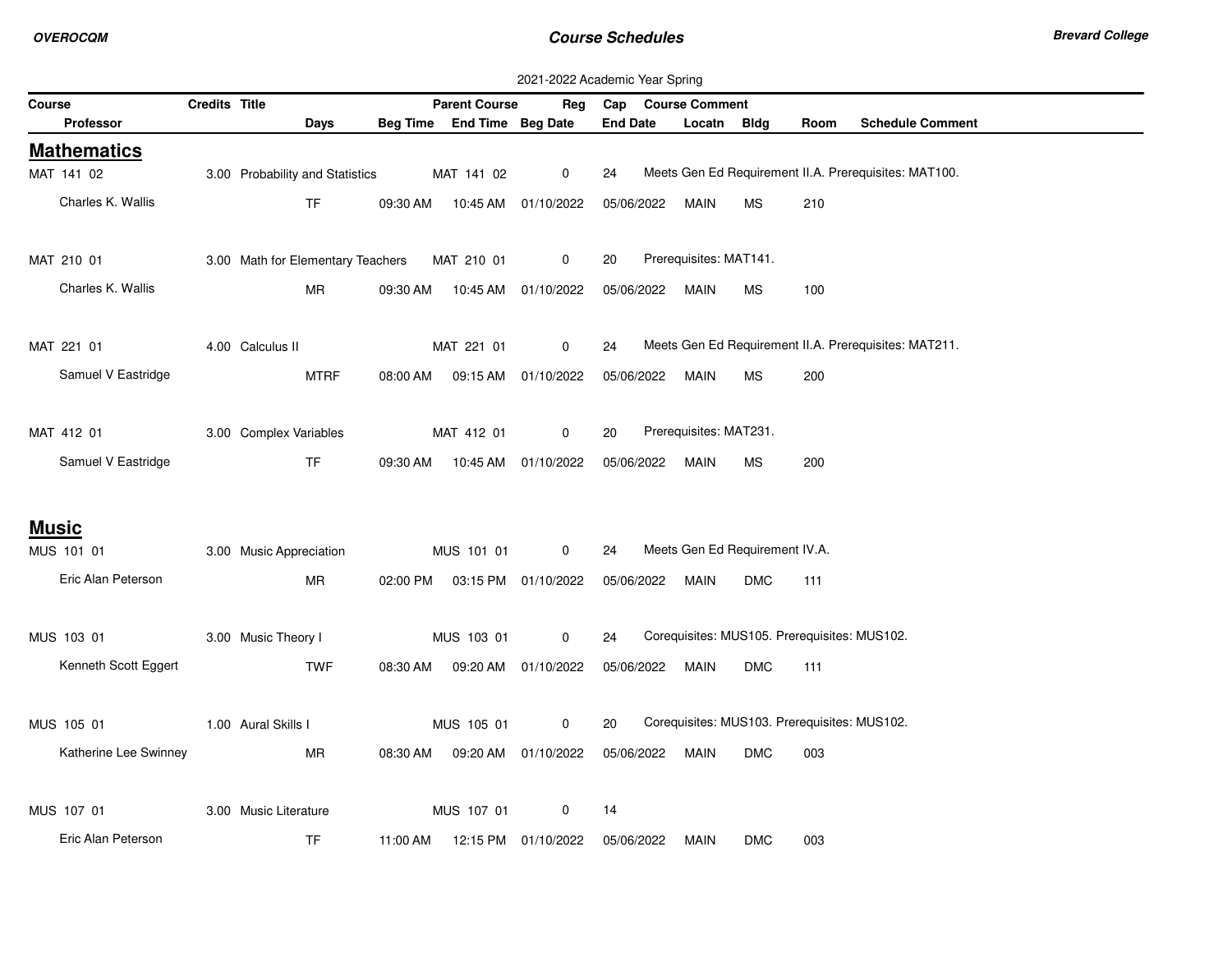|        | 2021-2022 Academic Year Spring |               |                              |          |                                |                     |                 |  |                                              |            |            |                                                                |
|--------|--------------------------------|---------------|------------------------------|----------|--------------------------------|---------------------|-----------------|--|----------------------------------------------|------------|------------|----------------------------------------------------------------|
| Course |                                | Credits Title |                              |          | <b>Parent Course</b>           | Reg                 |                 |  | Cap Course Comment                           |            |            |                                                                |
|        | Professor                      |               | Days                         |          | Beg Time End Time Beg Date     |                     | <b>End Date</b> |  | Locatn Bldg                                  |            | Room       | <b>Schedule Comment</b>                                        |
|        | <u>Music</u>                   |               |                              |          |                                |                     |                 |  |                                              |            |            |                                                                |
|        | MUS 121 01                     |               | 1.00 Class Piano I           |          | MUS 121 01                     | $\mathbf 0$         | 10              |  | Prerequisites: MUS120.                       |            |            |                                                                |
|        | <b>Staff Brevard College</b>   |               | MR                           |          | 09:30 AM  10:20 AM  01/10/2022 |                     | 05/06/2022      |  | MAIN                                         | <b>DMC</b> | 017        |                                                                |
|        |                                |               |                              |          |                                |                     |                 |  |                                              |            |            |                                                                |
|        | MUS 202 01                     |               | 3.00 World Music and Culture |          | MUS 202 01                     | $\mathbf 0$         | 28              |  |                                              |            |            | Meets Gen Ed Requirement III.D. Meets Gen Ed Requirement IV.A. |
|        | <b>Staff Brevard College</b>   |               | MR                           |          | 08:00 AM  09:15 PM  01/10/2022 |                     |                 |  | 05/06/2022 MAIN                              | <b>DMC</b> | <b>AUD</b> |                                                                |
|        |                                |               |                              |          |                                |                     |                 |  |                                              |            |            |                                                                |
|        | MUS 203 01                     |               | 3.00 Music Theory III        |          | MUS 203 01                     | $\mathbf 0$         | 24              |  | Corequisites: MUS205. Prerequisites: MUS104. |            |            |                                                                |
|        | Kenneth Scott Eggert           |               | TF.                          |          | 09:30 AM  10:45 AM  01/10/2022 |                     | 05/06/2022      |  | MAIN                                         | <b>DMC</b> | 111        |                                                                |
|        |                                |               |                              |          |                                |                     |                 |  |                                              |            |            |                                                                |
|        | MUS 205 01                     |               | 1.00 Aural Skills III        |          | MUS 205 01                     | $\mathbf 0$         | 14              |  | Corequisites: MUS203. Prerequisites: MUS106. |            |            |                                                                |
|        | Katherine Lee Swinney          |               | MR                           | 09:30 AM | 10:20 AM  01/10/2022           |                     | 05/06/2022      |  | MAIN                                         | <b>DMC</b> | 003        |                                                                |
|        |                                |               |                              |          |                                |                     |                 |  |                                              |            |            |                                                                |
|        | MUS 210 01                     |               | 1.00 Brass Methods           |          | MUS 210 01                     | 0                   | 24              |  |                                              |            |            |                                                                |
|        | Eric Alan Peterson             |               | MR                           |          | 11:00 AM  12:15 PM  01/10/2022 |                     | 05/06/2022      |  | MAIN                                         | <b>DMC</b> | 111        |                                                                |
|        |                                |               |                              |          |                                |                     |                 |  |                                              |            |            |                                                                |
|        | MUS 213 01                     |               | 1.00 String Methods          |          | MUS 213 01                     | $\mathbf 0$         | 10              |  |                                              |            |            |                                                                |
|        | Staff Brevard College          |               | W                            |          | 11:00 AM  12:40 PM  01/10/2022 |                     | 05/06/2022      |  | MAIN                                         | <b>DMC</b> | 003        |                                                                |
|        |                                |               |                              |          |                                |                     |                 |  |                                              |            |            |                                                                |
|        | MUS 216 01                     |               | 1.00 Vocal Diction II        |          | MUS 216 01                     | $\overline{0}$      | 15              |  | Prerequisites: MUS215.                       |            |            |                                                                |
|        | Kathryn B. Gresham             |               | MR                           | 08:30 AM |                                | 09:20 AM 01/10/2022 | 05/06/2022      |  | MAIN                                         | <b>DMC</b> | 111        |                                                                |
|        |                                |               |                              |          |                                |                     |                 |  |                                              |            |            |                                                                |
|        | MUS 230 01                     |               | 3.00 Music and Technology    |          | MUS 230 01                     | $\mathbf 0$         | 8               |  |                                              |            |            | Meets Gen Ed Requirement II.C. Prerequisites: MUS103.          |
|        | David Gresham                  |               | W                            |          | 02:00 PM  04:30 PM  01/10/2022 |                     | 05/06/2022      |  | MAIN                                         | <b>DMC</b> | 018C       |                                                                |
|        |                                |               |                              |          |                                |                     |                 |  |                                              |            |            |                                                                |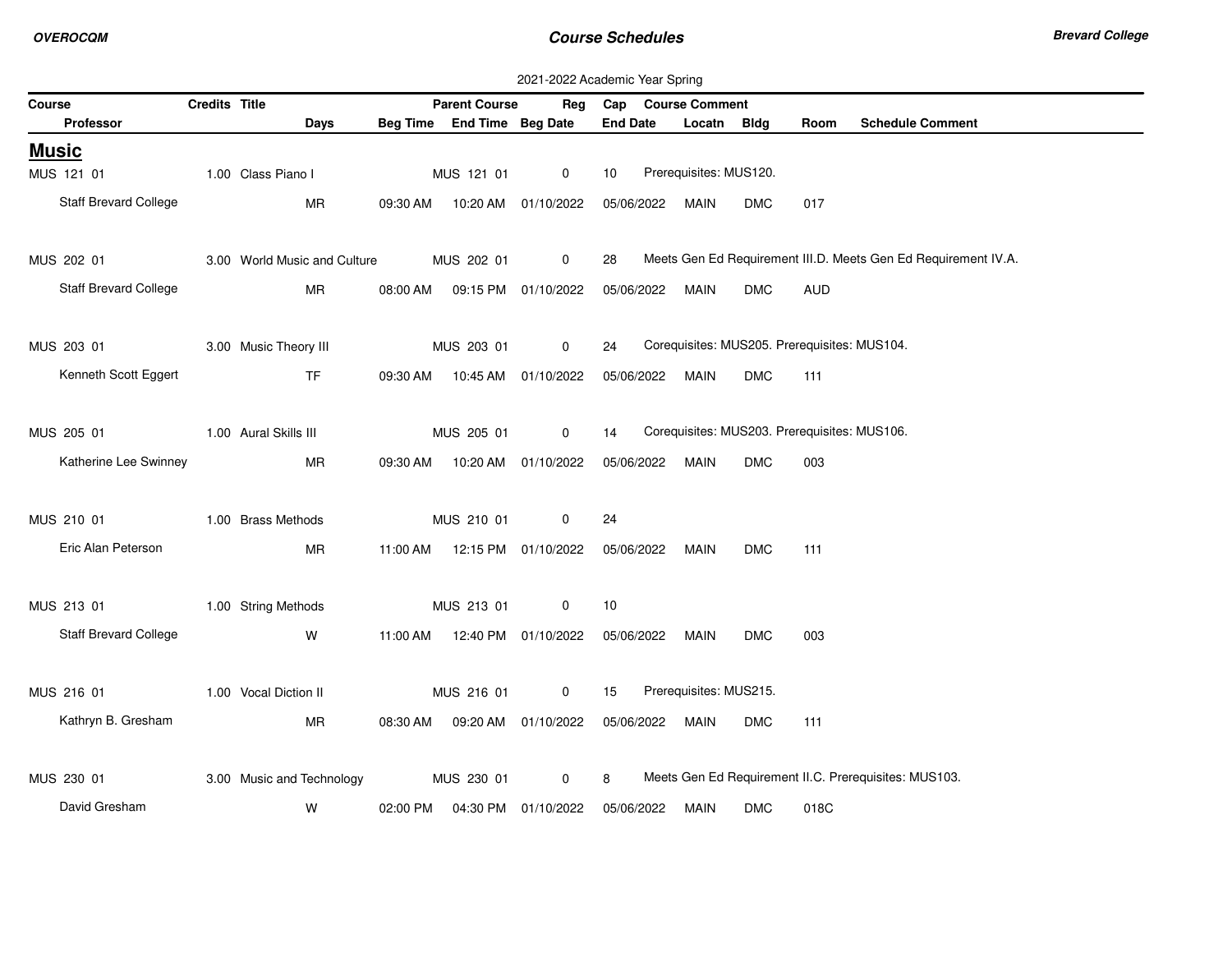|                                | 2021-2022 Academic Year Spring |  |                                                  |          |                                  |                      |                 |            |                                 |            |                                   |                                                      |
|--------------------------------|--------------------------------|--|--------------------------------------------------|----------|----------------------------------|----------------------|-----------------|------------|---------------------------------|------------|-----------------------------------|------------------------------------------------------|
| Course                         |                                |  | <b>Credits Title</b>                             |          | <b>Parent Course</b>             | Reg                  | Cap             |            | <b>Course Comment</b>           |            |                                   |                                                      |
| <b>Professor</b>               |                                |  | Days                                             |          | Beg Time End Time Beg Date       |                      | <b>End Date</b> |            | Locatn                          | Bldg       | Room                              | <b>Schedule Comment</b>                              |
| <u>Music</u>                   |                                |  |                                                  |          |                                  |                      |                 |            |                                 |            |                                   |                                                      |
| MUS 302 01                     |                                |  | 3.00 Music History II                            |          | MUS 302 01                       | $\mathbf 0$          | 24              |            |                                 |            | Prerequisites: MUS107 and MUS203. |                                                      |
| Vance Reese                    |                                |  | MR                                               | 09:30 AM |                                  |                      |                 | 05/06/2022 | MAIN                            | <b>DMC</b> | 111                               |                                                      |
| MUS 306 01                     |                                |  | 3.00 Orchestration                               |          | MUS 306 01                       | 0                    | 24              |            | Prerequisites: MUS203.          |            |                                   |                                                      |
| Kenneth Scott Eggert           |                                |  | TF                                               |          | 11:00 AM   12:15 PM   01/10/2022 |                      |                 | 05/06/2022 | <b>MAIN</b>                     | <b>DMC</b> | 111                               |                                                      |
| MUS 310 01                     |                                |  | 3.00 Materials/Methods for Teaching M MUS 310 01 |          |                                  | $\mathbf 0$          | 24              |            | Prerequisites: EDU205.          |            |                                   |                                                      |
| Staff Brevard College          |                                |  | <b>TF</b>                                        |          | 05:00 PM   06:15 PM   01/10/2022 |                      |                 | 05/06/2022 | <b>MAIN</b>                     | <b>DMC</b> | 111                               |                                                      |
| <b>Organizational Leadersh</b> |                                |  |                                                  |          |                                  |                      |                 |            |                                 |            |                                   |                                                      |
| ORG 110 01                     |                                |  | 3.00 Introduction to Business                    |          | ORG 110 01                       | $\mathbf 0$          | 30              |            | Meets Gen Ed Requirement III.C. |            |                                   |                                                      |
| Cameron Austin                 |                                |  | <b>MR</b>                                        |          | 11:00 AM   12:15 PM   01/10/2022 |                      |                 | 05/06/2022 | <b>MAIN</b>                     | MG.        | 226                               |                                                      |
| ORG 150 01                     |                                |  | 3.00 Principles of Sport & Event Mgt. ORG 150 01 |          |                                  | 0                    | 25              |            |                                 |            |                                   |                                                      |
| Stephanie Renee Johnson        |                                |  | MR                                               | 08:00 AM |                                  | 09:15 AM  01/10/2022 | 05/06/2022      |            | MAIN                            | MG.        | 220                               |                                                      |
| ORG 203 01                     |                                |  | 3.00 Principles of Management                    |          | ORG 203 01                       | $\mathbf 0$          | 25              |            | Prerequisites: ORG110.          |            |                                   |                                                      |
| Candace E McCutcheon           |                                |  | <b>TF</b>                                        |          | 11:00 AM  12:15 PM  01/10/2022   |                      |                 | 05/06/2022 | MAIN                            | MG.        | 220                               |                                                      |
| ORG 205 01                     |                                |  | 3.00 Business Communication                      |          | ORG 205 01                       | 0                    | 25              |            |                                 |            |                                   | Meets Gen Ed Requirement I.C. Prerequisites: ORG110. |
| Cameron Austin                 |                                |  | MR                                               |          | 02:00 PM  03:15 PM  01/10/2022   |                      |                 | 05/06/2022 | MAIN                            | МG         | 220                               |                                                      |
| ORG 280 01                     |                                |  | 3.00 Leadership Theory and Practice ORG 280 01   |          |                                  | 0                    | 30              |            |                                 |            |                                   |                                                      |
| Marie F Jones                  |                                |  | TF                                               | 12:30 PM |                                  | 01:45 PM 01/10/2022  | 05/06/2022      |            | MAIN                            | МG         | 118                               |                                                      |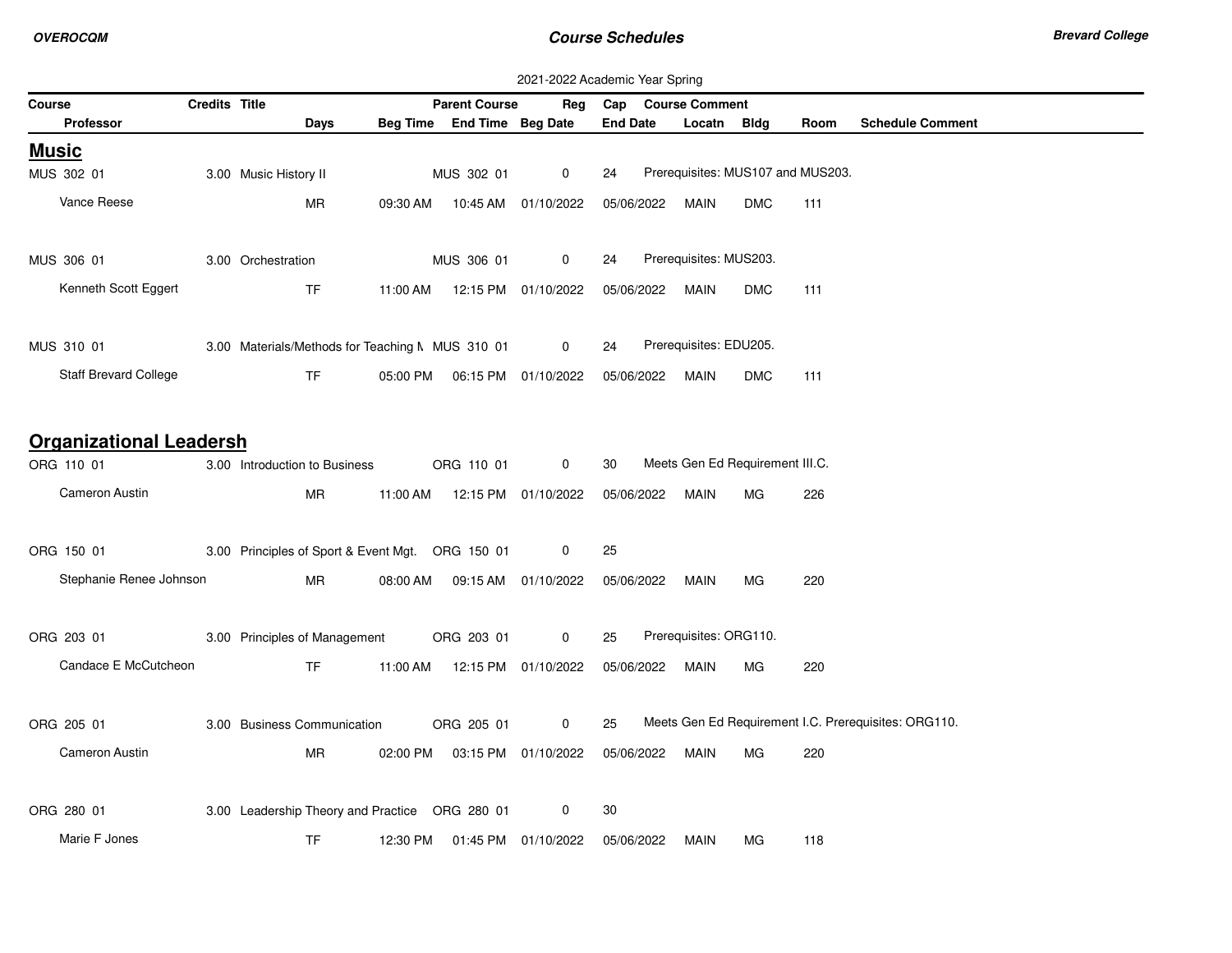|                                |               |                                                  |          |                                | 2021-2022 Academic Year Spring |                        |             |                                  |                                            |                                                              |
|--------------------------------|---------------|--------------------------------------------------|----------|--------------------------------|--------------------------------|------------------------|-------------|----------------------------------|--------------------------------------------|--------------------------------------------------------------|
| Course                         | Credits Title |                                                  |          | <b>Parent Course</b>           |                                | Reg Cap Course Comment |             |                                  |                                            |                                                              |
| <b>Professor</b>               |               | Days                                             |          | Beg Time End Time Beg Date     |                                | <b>End Date</b>        | Locatn Bldg |                                  | Room                                       | <b>Schedule Comment</b>                                      |
| <b>Organizational Leadersh</b> |               |                                                  |          |                                |                                |                        |             |                                  |                                            |                                                              |
| ORG 301 01                     |               | 3.00 Principles of Finance                       |          | ORG 301 01                     | $\mathbf 0$                    | 25                     |             |                                  | Prerequisites: ACC201 and MAT141.          |                                                              |
| J. R. Thomas                   |               | W                                                | 11:00 AM |                                | 01:30 PM 01/10/2022            | 05/06/2022             | MAIN        | MG                               | 118                                        |                                                              |
| ORG 302 01                     |               | 3.00 Principles of Marketing                     |          | ORG 302 01                     | 0                              | 25                     |             | Prerequisites: ORG203 or ORG205. |                                            |                                                              |
| Candace E McCutcheon           |               | <b>MR</b>                                        |          | 12:30 PM  01:45 PM  01/10/2022 |                                | 05/06/2022             | MAIN        | <b>MG</b>                        | 226                                        |                                                              |
| ORG 304 01                     |               | 3.00 The Legal Environmentof Busine ORG 304 01   |          |                                | $\mathbf 0$                    | 25                     |             |                                  |                                            | Prerequisites: Class Standing of Junior or Higher or ORG110. |
| Michael Winthrop Cohen         |               | TF.                                              |          | 02:00 PM  03:15 PM  01/10/2022 |                                | 05/06/2022             | MAIN        | МG                               | 224                                        |                                                              |
| ORG 351 01                     |               | 3.00 Human Resource Management  ORG 351 01       |          |                                | 0                              | 25                     |             | Prerequisites: ORG203 or ORG205. |                                            |                                                              |
| Candace E McCutcheon           |               | <b>TF</b>                                        | 09:30 AM |                                | 10:45 AM 01/10/2022            | 05/06/2022             | MAIN        | МG                               | 226                                        |                                                              |
| ORG 450 01                     |               | 3.00 Senior Capstone Seminar: Strate( ORG 450 01 |          |                                | $\mathbf 0$                    | 25                     |             |                                  | Prerequisites: ORG301 or ORG301 or ORG304. |                                                              |
| Candace E McCutcheon           |               | <b>MR</b>                                        |          | 11:00 AM  12:15 PM  01/10/2022 |                                | 05/06/2022             | MAIN        | MG                               | 224                                        |                                                              |
| <b>Physical Education Rec</b>  |               |                                                  |          |                                |                                |                        |             |                                  |                                            |                                                              |
| PER 216 01                     |               | 3.00 Lifetime Sports TeachingMethod PER 216 01   |          |                                | $\mathbf{0}$                   | 24                     |             | Meets Gen Ed Requirement V.      |                                            |                                                              |
| Stephen E Knott                |               | <b>MR</b>                                        | 08:00 AM |                                | 09:15 AM  01/10/2022           | 05/06/2022             | MAIN        | <b>FLHS</b>                      | 001                                        |                                                              |
| PER 311 01                     |               | 3.00 Assessment in Health, Physical I PER 311 01 |          |                                | $\mathbf 0$                    | 18                     |             |                                  |                                            | Prerequisites: Class Standing of Junior or Higher.           |
| Stephen E Knott                |               | <b>TF</b>                                        | 08:00 AM |                                | 09:15 AM  01/10/2022           | 05/06/2022             | MAIN        | MS                               | 109                                        |                                                              |
| PER 340 01                     |               | 3.00 Physical Education Pedagogy for PER 340 01  |          |                                | $\mathbf{0}$                   | 24                     |             | Prerequisites: EDU205 or EXS240. |                                            |                                                              |
| Stephen E Knott                |               | TF.                                              | 11:00 AM |                                | 12:15 PM  01/10/2022           | 05/06/2022             | MAIN        | <b>FLHS</b>                      | 001                                        |                                                              |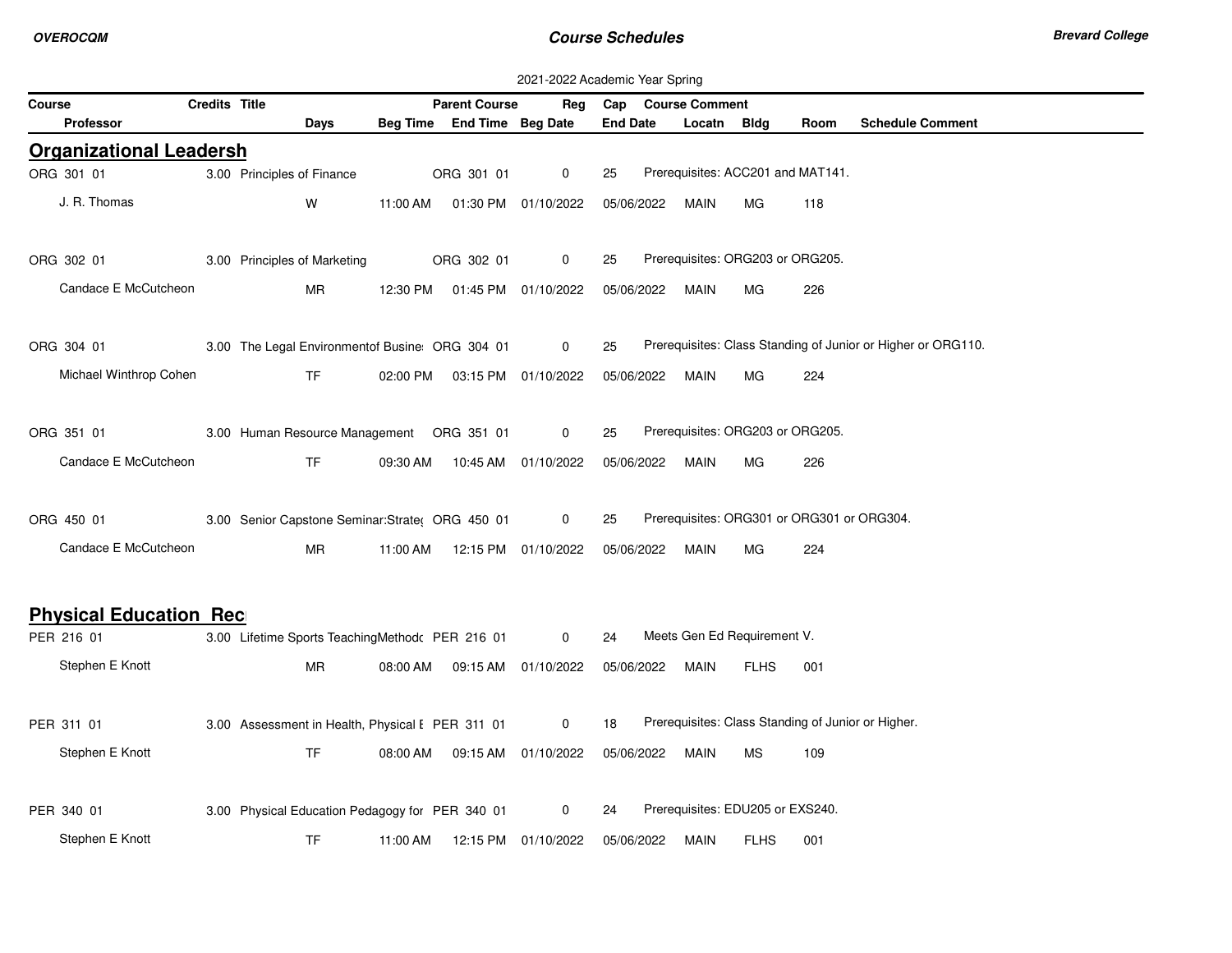|                           |              |               |                                                                                                                                                                                                                                     |          |                            |                                                  | 2021-2022 Academic Year Spring |                               |             |             |                         |
|---------------------------|--------------|---------------|-------------------------------------------------------------------------------------------------------------------------------------------------------------------------------------------------------------------------------------|----------|----------------------------|--------------------------------------------------|--------------------------------|-------------------------------|-------------|-------------|-------------------------|
| Course                    |              | Credits Title |                                                                                                                                                                                                                                     |          | <b>Parent Course</b>       | Reg                                              | Cap Course Comment             |                               |             |             |                         |
| <b>Professor</b>          |              |               | Days                                                                                                                                                                                                                                |          | Beg Time End Time Beg Date |                                                  | <b>End Date</b>                | Locatn                        | <b>Bldg</b> | <b>Room</b> | <b>Schedule Comment</b> |
| <b>Physcial Education</b> |              |               |                                                                                                                                                                                                                                     |          |                            |                                                  |                                |                               |             |             |                         |
| PHE 106 01                |              |               | 1.00 Weight Training II                                                                                                                                                                                                             |          | PHE 106 01                 | $\mathbf 0$                                      | 15                             | Meets Gen Ed Requirement V.   |             |             |                         |
| Anna Lee Bollinger        |              |               | W                                                                                                                                                                                                                                   |          |                            | 09:00 AM  10:00 AM  01/10/2022                   | 05/06/2022                     | MAIN                          | BG          | WR          |                         |
| PHE 106 02                |              |               | 1.00 Weight Training II                                                                                                                                                                                                             |          | PHE 106 02                 | $\mathbf 0$                                      | 15                             | Meets Gen Ed Requirement V.   |             |             |                         |
| Anna Lee Bollinger        |              |               | W                                                                                                                                                                                                                                   |          |                            | 11:00 AM  12:00 PM  01/10/2022                   | 05/06/2022 MAIN                |                               | <b>BG</b>   | <b>WR</b>   |                         |
| PHE 113 01 1.00 Yoga I    |              |               |                                                                                                                                                                                                                                     |          | PHE 113 01                 | $\mathbf 0$                                      | 20                             | Meets Gen Ed Requirement V.   |             |             |                         |
| Lauren J. Agrella-Sevilla |              |               | W                                                                                                                                                                                                                                   | 08:30 AM |                            | 09:30 AM 01/10/2022                              | 05/06/2022                     | MAIN                          | <b>PPC</b>  | SC          |                         |
| PHE 113 02                | 1.00 Yoga I  |               |                                                                                                                                                                                                                                     |          | PHE 113 02                 | $\mathbf 0$                                      | 20                             | Meets Gen Ed Requirement V.   |             |             |                         |
| Lauren J. Agrella-Sevilla |              |               | W                                                                                                                                                                                                                                   |          |                            | 04:00 PM  05:00 PM  01/10/2022                   | 05/06/2022                     | MAIN                          | <b>PPC</b>  | SC          |                         |
| PHE 114 01                | 1.00 Yoga II |               |                                                                                                                                                                                                                                     |          | PHE 114 01                 | $\overline{0}$                                   | 20                             | Meets Gen Ed Requirement V.   |             |             |                         |
| Lauren J. Agrella-Sevilla |              |               | W                                                                                                                                                                                                                                   |          |                            | 01:00 PM  02:00 PM  01/10/2022  05/06/2022  MAIN |                                |                               | <b>PPC</b>  | <b>SC</b>   |                         |
| PHE 190 01                |              |               | 1.00 Special Topics: Yoga for Stress I PHE 190 01                                                                                                                                                                                   |          |                            | $\mathbf{0}$                                     | 20                             |                               |             |             |                         |
| Lauren J. Agrella-Sevilla |              |               | <b>W</b> and the set of the set of the set of the set of the set of the set of the set of the set of the set of the set of the set of the set of the set of the set of the set of the set of the set of the set of the set of the s |          |                            |                                                  |                                | MAIN                          | <b>PPC</b>  | <b>SC</b>   |                         |
|                           |              |               | PHE 290 01 1.00 Special Topics Yoga & Mindfulne: PHE 290 01                                                                                                                                                                         |          |                            | 0                                                | 20                             |                               |             |             |                         |
| Lauren J. Agrella-Sevilla |              |               | W                                                                                                                                                                                                                                   |          |                            | 10:00 AM  11:00 AM  01/10/2022                   | 05/06/2022                     | MAIN                          | <b>PPC</b>  | SC          |                         |
| Philosophy                |              |               |                                                                                                                                                                                                                                     |          |                            |                                                  |                                |                               |             |             |                         |
| PHI 105 01                |              |               | 3.00 Introduction to Symbolic Logic PHI 105 01                                                                                                                                                                                      |          |                            | $\overline{0}$                                   | 22                             | Meets Gen Ed Requirement I.C. |             |             |                         |
| Mel Bringle               |              |               | MR                                                                                                                                                                                                                                  | 08:00 AM |                            | 09:15 AM 01/10/2022                              | 05/06/2022                     | MAIN                          | MG          | 232         |                         |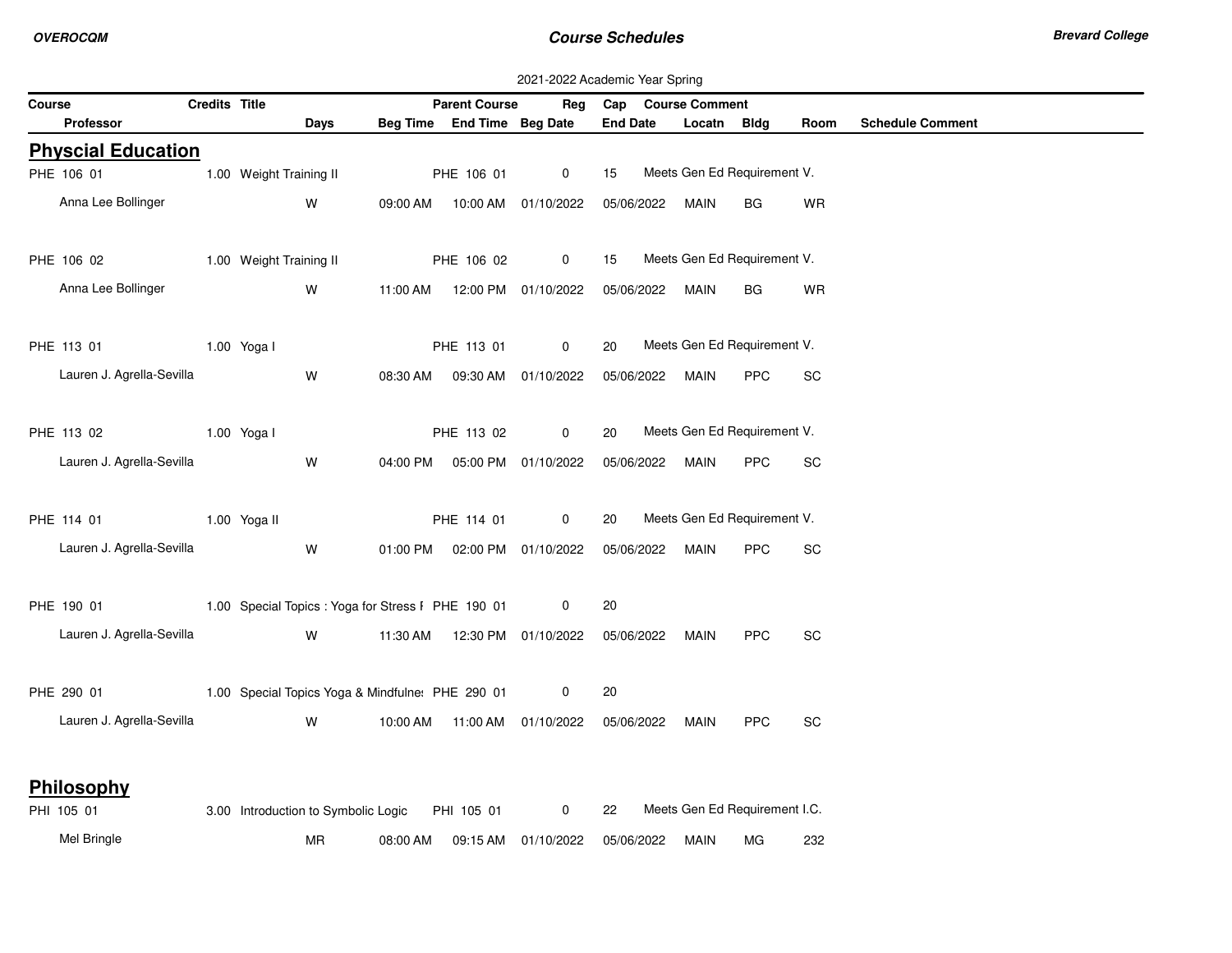|                                        |               |                                        |          |                            |                                | 2021-2022 Academic Year Spring |                       |                                        |      |                                              |
|----------------------------------------|---------------|----------------------------------------|----------|----------------------------|--------------------------------|--------------------------------|-----------------------|----------------------------------------|------|----------------------------------------------|
| Course                                 | Credits Title |                                        |          | <b>Parent Course</b>       | Reg                            | Cap                            | <b>Course Comment</b> |                                        |      |                                              |
| <b>Professor</b>                       |               | Days                                   |          | Beg Time End Time Beg Date |                                | <b>End Date</b>                | Locatn Bldg           |                                        | Room | <b>Schedule Comment</b>                      |
| <b>Philosophy</b>                      |               |                                        |          |                            |                                |                                |                       |                                        |      |                                              |
| PHI 105 02                             |               | 3.00 Introduction to Symbolic Logic    |          | PHI 105 02                 | 0                              | 22                             |                       | Meets Gen Ed Requirement I.C.          |      |                                              |
| Mel Bringle                            |               | MR                                     | 09:30 AM |                            | 10:45 AM 01/10/2022            | 05/06/2022                     | <b>MAIN</b>           | МG                                     | 232  |                                              |
| PHI 262 01                             |               | 3.00 Introduction to Ethics            |          | PHI 262 01                 | $\mathbf 0$                    | 20                             |                       | Meets Gen Ed Requirement I.C.          |      |                                              |
| Thomas J. Bell                         |               | <b>TF</b>                              | 02:00 PM |                            | 03:15 PM 01/10/2022            | 05/06/2022                     | MAIN                  | МG                                     | 113  |                                              |
| <b>Physics</b>                         |               |                                        |          |                            |                                |                                |                       |                                        |      |                                              |
| PHY 104 01                             |               | 4.00 General Physics II                |          | PHY 104 01                 | 0                              | 20                             |                       | Prerequisites: C- or higher in MAT121. |      |                                              |
| Michael Castelaz                       |               | <b>TF</b>                              |          |                            | 12:30 PM  01:45 PM  01/10/2022 | 05/06/2022                     | <b>MAIN</b>           | MS                                     | 200  |                                              |
| Michael Castelaz                       |               | W                                      | 02:00 PM |                            | 03:50 PM 01/10/2022            | 05/06/2022                     | <b>MAIN</b>           | MS                                     | 200  |                                              |
| PHY 190 01                             |               | 1.00 Eyes on the Skies                 |          | PHY 190 01                 | 0                              | 10                             |                       |                                        |      |                                              |
| Michael Castelaz                       |               | MR                                     | 12:30 PM |                            | 01:45 PM 01/10/2022            | 03/18/2022                     | MAIN                  | <b>MS</b>                              | 200  | Required Spring Break trip.                  |
| Michael Castelaz                       |               | R                                      | 02:00 PM |                            | 03:50 PM 01/10/2022            | 03/18/2022                     | <b>MAIN</b>           | МS                                     | 200  | Required Spring Break trip.                  |
| PHY 302 01                             |               | 4.00 Astrophysics                      |          | PHY 302 01                 | $\mathbf 0$                    | 12                             |                       |                                        |      | Prerequisites: MAT211 and PHY103 and PHY104. |
| Michael Castelaz                       |               | <b>TF</b>                              | 11:00 AM |                            | 12:15 PM 01/10/2022            | 05/06/2022                     | <b>MAIN</b>           | MS                                     | 200  |                                              |
| Michael Castelaz                       |               | W                                      | 11:00 AM |                            | 12:50 PM 01/10/2022            | 05/06/2022                     | <b>MAIN</b>           | МS                                     | 200  |                                              |
| <b>Political Science</b><br>PLS 110 01 |               | 3.00 Introduction to Political Science |          | PLS 110 01                 | 0                              | 22                             |                       | Meets Gen Ed Requirement III.C.        |      |                                              |
| Staff Brevard College                  |               | MR                                     | 09:30 AM |                            | 10:45 AM 01/10/2022            | 05/06/2022                     | <b>MAIN</b>           | МG                                     | 139  |                                              |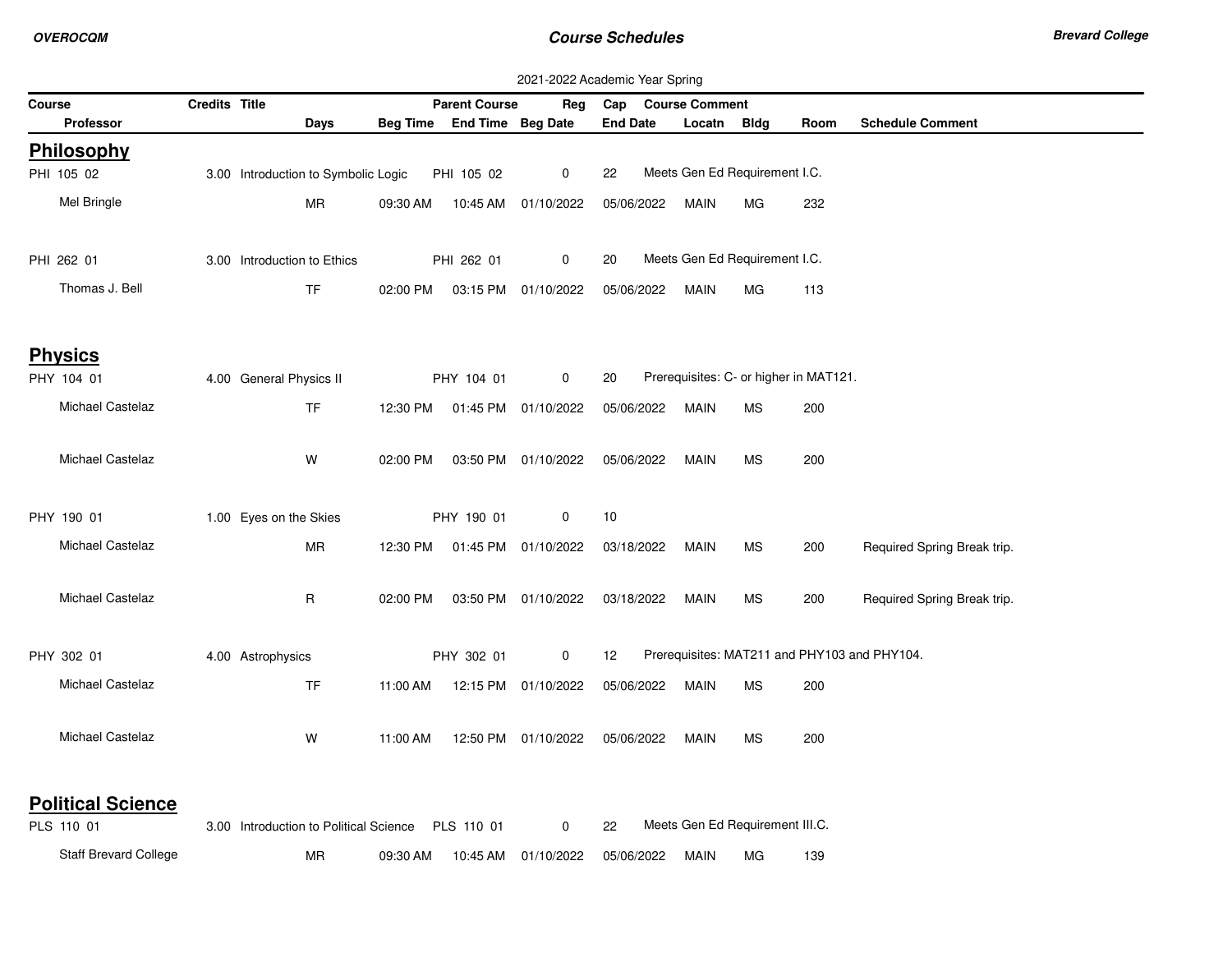|        | 2021-2022 Academic Year Spring<br>Credits Title<br>Cap Course Comment |  |                                                   |          |                                |                     |                 |  |             |                                   |      |                         |  |
|--------|-----------------------------------------------------------------------|--|---------------------------------------------------|----------|--------------------------------|---------------------|-----------------|--|-------------|-----------------------------------|------|-------------------------|--|
| Course |                                                                       |  |                                                   |          | <b>Parent Course</b>           | Rea                 |                 |  |             |                                   |      |                         |  |
|        | Professor                                                             |  | <b>Days</b>                                       |          | Beg Time End Time Beg Date     |                     | <b>End Date</b> |  | Locatn      | Bldg                              | Room | <b>Schedule Comment</b> |  |
|        | <b>Political Science</b>                                              |  |                                                   |          |                                |                     |                 |  |             |                                   |      |                         |  |
|        | PLS 110 02                                                            |  | 3.00 Introduction to Political Science PLS 110 02 |          |                                | $\mathbf 0$         | 22              |  |             | Meets Gen Ed Requirement III.C.   |      |                         |  |
|        | Staff Brevard College                                                 |  | <b>MR</b>                                         | 11:00 AM | 12:15 PM 01/10/2022            |                     | 05/06/2022      |  | MAIN        | MG.                               | 139  |                         |  |
|        | PLS 210 01                                                            |  | 3.00 American Government                          |          | PLS 210 01                     | $\mathbf{0}$        | 22              |  |             | Meets Gen Ed Requirement III.C.   |      |                         |  |
|        | Staff Brevard College                                                 |  | MR                                                |          | 02:00 PM  03:15 PM  01/10/2022 |                     | 05/06/2022      |  | MAIN        | MG                                | 139  |                         |  |
|        | <b>Psychology</b>                                                     |  |                                                   |          |                                |                     |                 |  |             |                                   |      |                         |  |
|        | PSY 101 01                                                            |  | 3.00 Introduction to Psychology                   |          | PSY 101 01                     | $\mathbf{0}$        | 25              |  |             | Meets Gen Ed Requirement III.C.   |      |                         |  |
|        | Lisa K Busche                                                         |  | <b>TF</b>                                         |          | 09:30 AM  10:45 AM  01/10/2022 |                     | 05/06/2022      |  | <b>MAIN</b> | MG                                | 224  |                         |  |
|        | PSY 101 02                                                            |  | 3.00 Introduction to Psychology                   |          | PSY 101 02                     | $\mathbf 0$         | 25              |  |             | Meets Gen Ed Requirement III.C.   |      |                         |  |
|        | Lisa K Busche                                                         |  | <b>TF</b>                                         | 11:00 AM | 12:15 PM 01/10/2022            |                     | 05/06/2022      |  | MAIN        | MG.                               | 224  |                         |  |
|        | PSY 101 03                                                            |  | 3.00 Introduction to Psychology                   |          | PSY 101 03                     | $\mathbf 0$         | 25              |  |             | Meets Gen Ed Requirement III.C.   |      |                         |  |
|        | Staff Brevard College                                                 |  | TF                                                |          | 02:00 PM  03:15 PM  01/10/2022 |                     | 05/06/2022      |  | MAIN        | MG                                | 226  |                         |  |
|        | PSY 101 04                                                            |  | 3.00 Introduction to Psychology                   |          | PSY 101 04                     | $\mathbf 0$         | 25              |  |             | Meets Gen Ed Requirement III.C.   |      |                         |  |
|        | <b>Staff Brevard College</b>                                          |  | <b>MR</b>                                         |          | 09:30 AM  10:45 AM  01/10/2022 |                     | 05/06/2022      |  | <b>MAIN</b> | MG.                               | 224  |                         |  |
|        | PSY 211 01                                                            |  | 3.00 Social Science Research Methoc PSY 211 01    |          |                                | $\mathbf{0}$        | 18              |  |             | Prerequisites: PSY101 and PSY210. |      |                         |  |
|        | Allison O'Leary                                                       |  | MR                                                | 11:00 AM |                                | 12:15 PM 01/10/2022 | 05/06/2022      |  | MAIN        | МG                                | 225  |                         |  |
|        | Allison O'Leary                                                       |  | MR                                                | 11:00 AM |                                | 12:15 PM 01/10/2022 | 05/06/2022      |  | MAIN        | MG.                               | 102  |                         |  |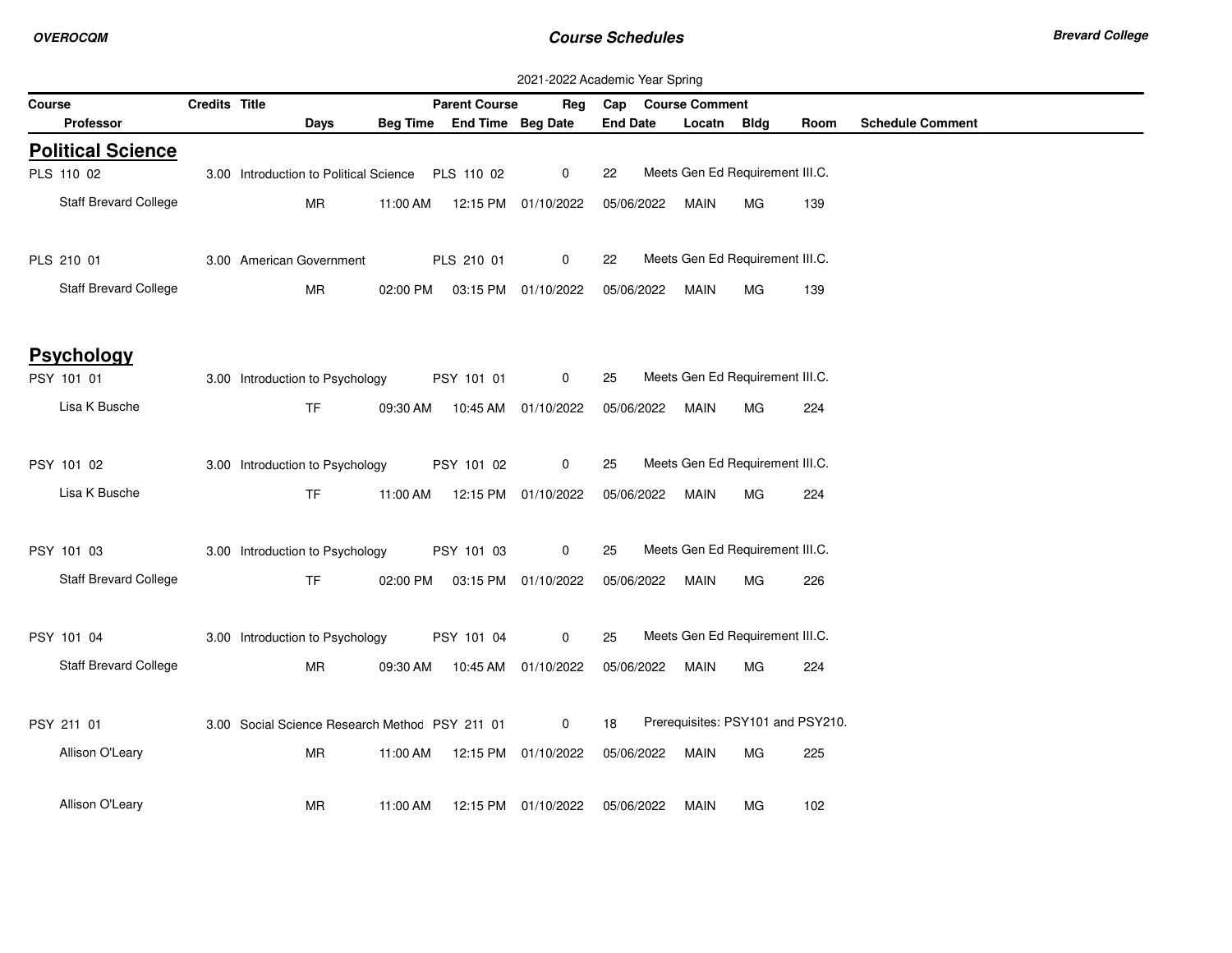|        |                       |               |                                                  |          |                            | 2021-2022 Academic Year Spring |                 |                        |                                 |            |                                                                               |
|--------|-----------------------|---------------|--------------------------------------------------|----------|----------------------------|--------------------------------|-----------------|------------------------|---------------------------------|------------|-------------------------------------------------------------------------------|
| Course |                       | Credits Title |                                                  |          | <b>Parent Course</b>       | Reg                            | Cap             | <b>Course Comment</b>  |                                 |            |                                                                               |
|        | <b>Professor</b>      |               | Days                                             |          | Beg Time End Time Beg Date |                                | <b>End Date</b> | Locatn Bldg            |                                 | Room       | <b>Schedule Comment</b>                                                       |
|        | <b>Psychology</b>     |               |                                                  |          |                            |                                |                 |                        |                                 |            |                                                                               |
|        | PSY 230 01            |               | 3.00 Life-span Development                       |          | PSY 230 01                 | $\mathbf 0$                    | 22              | Prerequisites: PSY101. |                                 |            |                                                                               |
|        | Allison O'Leary       |               | TF                                               | 11:00 AM |                            | 12:15 PM 01/10/2022            | 05/06/2022      | MAIN                   | МG                              | 226        |                                                                               |
|        |                       |               |                                                  |          |                            |                                |                 |                        |                                 |            |                                                                               |
|        |                       |               |                                                  |          |                            |                                |                 |                        |                                 |            |                                                                               |
|        | PSY 240 01            |               | 3.00 Social Psychology                           |          | PSY 240 01                 | $\mathbf 0$                    | 22              | Prerequisites: PSY101. |                                 |            |                                                                               |
|        | Lisa K Busche         |               | W                                                | 11:00 AM |                            | 01:30 PM 01/10/2022            | 05/06/2022      | MAIN                   | МG                              | 226        |                                                                               |
|        |                       |               |                                                  |          |                            |                                |                 |                        |                                 |            |                                                                               |
|        | PSY 280 01            |               | 3.00 Psychology of Learning & Cogniti PSY 280 01 |          |                            | 0                              | 22              | Prerequisites: PSY101. |                                 |            |                                                                               |
|        |                       |               |                                                  |          |                            |                                |                 |                        |                                 |            |                                                                               |
|        | Allison O'Leary       |               | MR                                               | 02:00 PM |                            | 03:15 PM 01/10/2022            | 05/06/2022      | MAIN                   | МG                              | 224        |                                                                               |
|        |                       |               |                                                  |          |                            |                                |                 |                        |                                 |            |                                                                               |
|        | PSY 350 01            |               | 3.00 Human Sexuality                             |          | PSY 350 01                 | $\mathbf 0$                    | 18              |                        |                                 |            | Prerequisites: PSY101 and PSY210 and PSY230.                                  |
|        | Staff Brevard College |               | MR                                               | 07:00 PM | 08:15 PM                   | 01/10/2022                     | 05/06/2022      | MAIN                   | МG                              | 226        |                                                                               |
|        |                       |               |                                                  |          |                            |                                |                 |                        |                                 |            |                                                                               |
|        |                       |               |                                                  |          |                            |                                |                 |                        |                                 |            | Prerequisites: Class Standing of Senior and Major in Psychology or PSY101 and |
|        | PSY 495 01            |               | 3.00 Senior Seminar: History, System: PSY 495 01 |          |                            | 0                              | 18              | PSY210 and PSY211.     |                                 |            |                                                                               |
|        | Lisa K Busche         |               | W                                                | 08:00 AM |                            | 10:30 AM 01/10/2022            | 05/06/2022      | MAIN                   | MG                              | 226        |                                                                               |
|        |                       |               |                                                  |          |                            |                                |                 |                        |                                 |            |                                                                               |
|        |                       |               |                                                  |          |                            |                                |                 |                        |                                 |            |                                                                               |
|        | <b>Recital</b>        |               |                                                  |          |                            |                                |                 |                        |                                 |            |                                                                               |
|        | RCT 100 01            |               | 0.00 Music Colloquium                            |          | RCT 100 01                 | 0                              | 30              |                        |                                 |            |                                                                               |
|        | David Gresham         |               | м                                                | 12:30 PM |                            | 01:45 PM 01/10/2022            | 05/06/2022      | MAIN                   | <b>PPC</b>                      | <b>SCH</b> |                                                                               |
|        |                       |               |                                                  |          |                            |                                |                 |                        |                                 |            |                                                                               |
|        |                       |               |                                                  |          |                            |                                |                 |                        |                                 |            |                                                                               |
|        | Religion              |               |                                                  |          |                            |                                |                 |                        |                                 |            |                                                                               |
|        | REL 102 01            |               | 3.00 The New Testament                           |          | REL 102 01                 | $\mathbf 0$                    | 22              |                        | Meets Gen Ed Requirement III.B. |            |                                                                               |
|        | Rosemary E. Peek      |               | MR                                               | 09:30 AM | 10:45 AM                   | 01/10/2022                     | 05/06/2022      | MAIN                   | МG                              | 138        |                                                                               |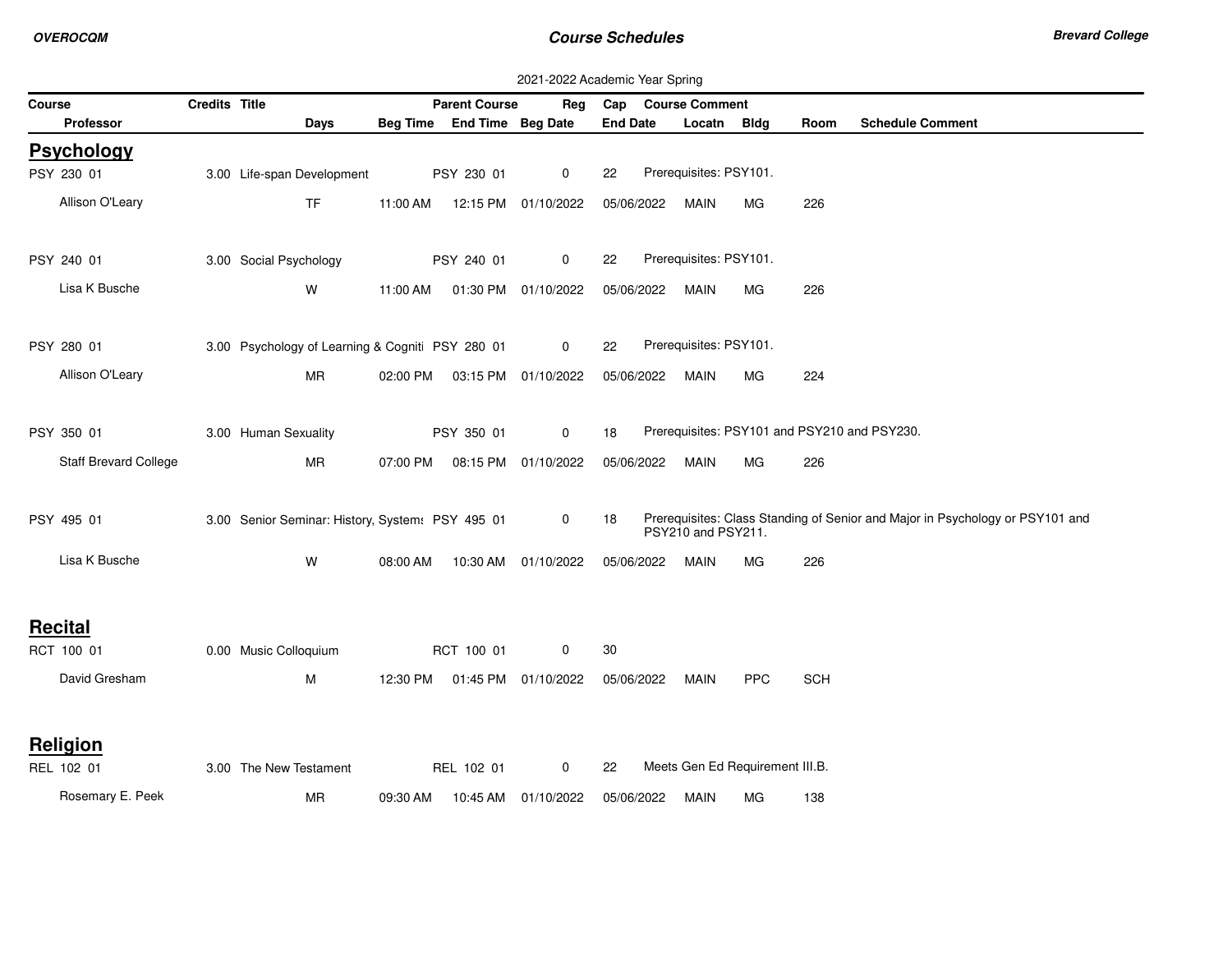| Credits Title<br><b>Parent Course</b><br>Cap Course Comment<br>Course<br>Reg                                                             |  |
|------------------------------------------------------------------------------------------------------------------------------------------|--|
| Beg Time End Time Beg Date<br><b>End Date</b><br><b>Schedule Comment</b><br><b>Professor</b><br>Days<br>Locatn<br>Bldg<br>Room           |  |
| <b>Religion</b>                                                                                                                          |  |
| Meets Gen Ed Requirement III.B.<br>REL 102 02<br>0<br>3.00 The New Testament<br>REL 102 02<br>22                                         |  |
| Rosemary E. Peek<br><b>MR</b><br>138<br>12:30 PM<br>01:45 PM 01/10/2022<br>05/06/2022<br><b>MAIN</b><br>MG                               |  |
| Meets Gen Ed Requirement III.B.<br>REL 102 03<br>3.00 The New Testament<br>REL 102 03<br>$\mathbf 0$<br>22                               |  |
|                                                                                                                                          |  |
| Sharad Hasseini Creasman<br><b>MR</b><br>138<br>02:00 PM<br>03:15 PM 01/10/2022<br>05/06/2022<br>MAIN<br>МG                              |  |
| Meets Gen Ed Requirement III.B. Meets Gen Ed Requirement III.D.<br>3.00 World Religions<br>REL 153 01<br>REL 153 01<br>0<br>20           |  |
| Robert D. Field<br><b>TF</b><br>05/06/2022<br>08:00 AM<br>09:15 AM 01/10/2022<br>MAIN<br>МG<br>116                                       |  |
|                                                                                                                                          |  |
| Meets Gen Ed Requirement III.B. Meets Gen Ed Requirement III.D.<br>REL 153 02<br>3.00 World Religions<br>REL 153 02<br>0<br>20           |  |
| Robert D. Field<br><b>TF</b><br>10:45 AM 01/10/2022<br>09:30 AM<br>05/06/2022<br>MAIN<br>МG<br>116                                       |  |
|                                                                                                                                          |  |
| Meets Gen Ed Requirement III.B. Meets Gen Ed Requirement III.D.<br>REL 153 03<br>3.00 World Religions<br>REL 153 03<br>$\mathbf 0$<br>20 |  |
| Robert D. Field<br><b>TF</b><br>12:15 PM 01/10/2022<br>05/06/2022<br>11:00 AM<br>MAIN<br>МG<br>116                                       |  |
| Meets Gen Ed Requirement III.B. Meets Gen Ed Requirement III.D.<br>REL 153 04<br>3.00 World Religions<br>REL 153 04<br>0<br>20           |  |
| Thomas J. Bell                                                                                                                           |  |
| MW<br>02:00 PM<br>03:15 PM 01/10/2022<br>05/06/2022<br>MAIN<br>MG<br>115                                                                 |  |
| <b>RSM</b>                                                                                                                               |  |
| 3.00 Reseach Methods<br>25<br>RSM 511 01<br>RSM 511 01<br>0                                                                              |  |
| Joshua Ray Wilkey                                                                                                                        |  |
| 00:00 AM<br>00:00 AM 01/10/2022<br>05/06/2022<br><b>ONLN</b><br>MAIN                                                                     |  |
| RSM 511 02<br>3.00 Reseach Methods<br>0<br>25<br>RSM 511 02                                                                              |  |
| Joshua Ray Wilkey<br><b>TF</b><br>12:30 PM<br>01:45 PM 01/10/2022<br>05/06/2022<br><b>MAIN</b><br><b>LIBR</b><br>004                     |  |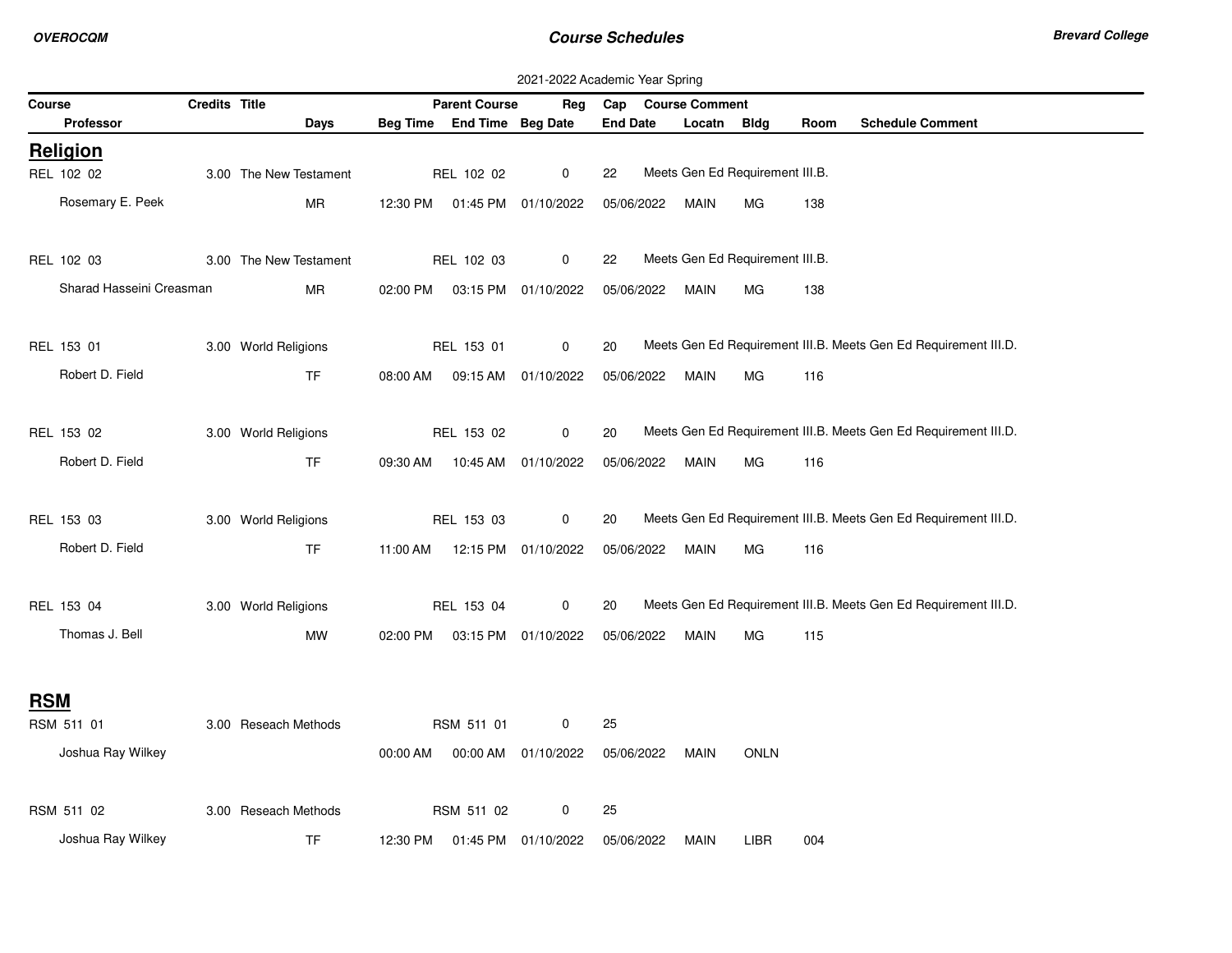|                       |               |                                                    |          |                                | 2021-2022 Academic Year Spring |                        |                                          |            |            |                         |
|-----------------------|---------------|----------------------------------------------------|----------|--------------------------------|--------------------------------|------------------------|------------------------------------------|------------|------------|-------------------------|
| Course                | Credits Title |                                                    |          | <b>Parent Course</b>           |                                | Reg Cap Course Comment |                                          |            |            |                         |
| <b>Professor</b>      |               | Days                                               |          | Beg Time End Time Beg Date     |                                | <b>End Date</b>        | Locatn                                   | Bldg       | Room       | <b>Schedule Comment</b> |
| <b>Science</b>        |               |                                                    |          |                                |                                |                        |                                          |            |            |                         |
| SCI 399 01 H          |               | 3.00 Honors Seminar                                |          | SCI 399 01 H                   | 0                              | 20                     |                                          |            |            |                         |
| Robin L. Pulliam      |               | <b>TF</b>                                          |          |                                | 08:00 AM  09:15 AM  01/10/2022 | 05/06/2022             | MAIN                                     | <b>MS</b>  | 201        |                         |
| SCI 494 01            |               | 2.00 Senior Project I                              |          | SCI 494 01                     | 0                              | 16                     | Prerequisites: Class Standing of Senior. |            |            |                         |
| Robert Cabin          |               | R                                                  | 09:30 AM |                                | 10:20 AM  01/10/2022           | 05/06/2022 MAIN        |                                          | МS         | 208        |                         |
| <b>Sociology</b>      |               |                                                    |          |                                |                                |                        |                                          |            |            |                         |
| SOC 101 01            |               | 3.00 Introduction to Sociology                     |          | SOC 101 01                     | 0                              | 25                     | Meets Gen Ed Requirement III.C.          |            |            |                         |
| Staff Brevard College |               | <b>MR</b>                                          |          |                                | 08:00 AM  09:15 AM  01/10/2022 | 05/06/2022             | MAIN                                     | MG         | 226        |                         |
| <b>Theatre</b>        |               |                                                    |          |                                |                                |                        |                                          |            |            |                         |
| THE 103 01            |               | 3.00 Acting I                                      |          | THE 103 01                     | 0                              | 16                     | Meets Gen Ed Requirement IV.A.           |            |            |                         |
| Joe M. Hernandez      |               | MR                                                 |          |                                | 09:30 AM  10:45 AM  01/10/2022 | 05/06/2022 MAIN        |                                          | DMC        | AUD        |                         |
| THE 104 01            |               | 1.00 Applied Theatre                               |          | THE 104 01                     | 0                              | 50                     | Meets Gen Ed Requirement IV.A.           |            |            |                         |
| Andrea M Boccanfuso   |               | W                                                  |          |                                | 02:00 PM  04:30 PM  01/10/2022 | 05/06/2022 MAIN        |                                          | <b>PPC</b> | MP         |                         |
| THE 114 01            |               | 0.50 Applied Theatre for Non-Majors THE 114 01     |          |                                | 0                              | 50                     | Meets Gen Ed Requirement IV.A.           |            |            |                         |
| Andrea M Boccanfuso   |               | W                                                  |          | 02:00 PM  04:30 PM  01/10/2022 |                                | 05/06/2022             | MAIN                                     | <b>PPC</b> | MP         |                         |
| THE 115 01            |               | 3.00 Script Analysis                               |          | THE 115 01                     | 0                              | 16                     | Meets Gen Ed Requirement I.C.            |            |            |                         |
| Abbey D Toot          |               | TF                                                 |          |                                | 12:30 PM  01:45 PM  01/10/2022 | 05/06/2022             | MAIN                                     | <b>PPC</b> | <b>DRM</b> |                         |
| THE 121 01            |               | 3.00 Stage Crafts I: Scenery, Lighting, THE 121 01 |          |                                | 0                              | 16                     | Meets Gen Ed Requirement IV.A.           |            |            |                         |
| Andrea M Boccanfuso   |               | TF                                                 | 09:30 AM |                                | 10:45 AM  01/10/2022           | 05/06/2022             | MAIN                                     | <b>PPC</b> | MP         |                         |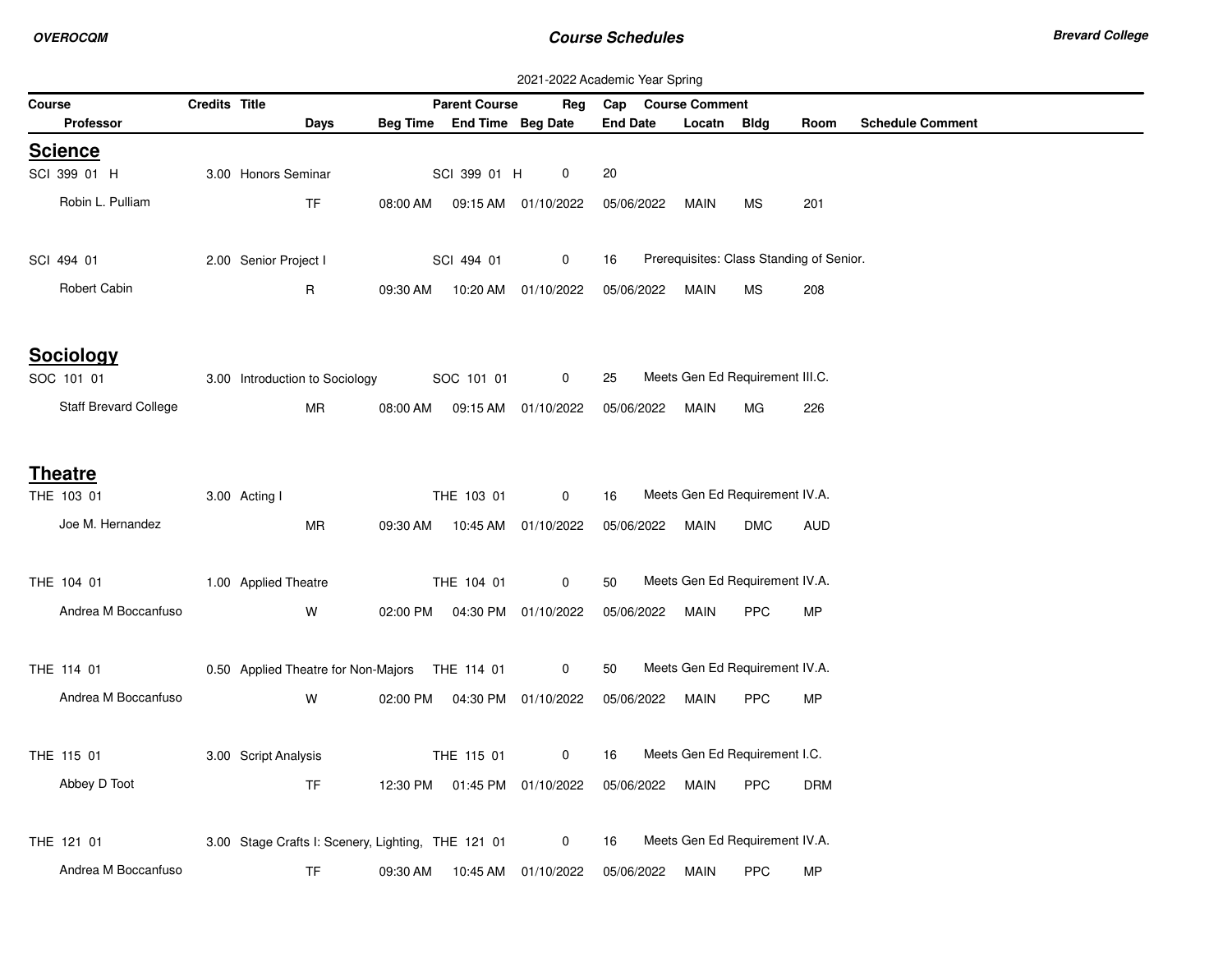|                                            |               |                                                              |          |                                | 2021-2022 Academic Year Spring |                 |            |                                |            |                                   |                         |
|--------------------------------------------|---------------|--------------------------------------------------------------|----------|--------------------------------|--------------------------------|-----------------|------------|--------------------------------|------------|-----------------------------------|-------------------------|
| Course                                     | Credits Title |                                                              |          | <b>Parent Course</b>           |                                |                 |            | Reg Cap Course Comment         |            |                                   |                         |
| Professor                                  |               | Days                                                         |          | Beg Time End Time Beg Date     |                                | <b>End Date</b> |            | Locatn Bldg                    |            | Room                              | <b>Schedule Comment</b> |
| <b>Theatre</b>                             |               |                                                              |          |                                |                                |                 |            |                                |            |                                   |                         |
| THE 123 01                                 |               | 3.00 Costume Construction                                    |          | THE 123 01                     | 0                              | 6               |            | Meets Gen Ed Requirement IV.A. |            |                                   |                         |
| Staff Brevard College                      |               | MR                                                           |          | 12:30 PM  01:45 PM  01/10/2022 |                                |                 | 05/06/2022 | MAIN                           | <b>DMC</b> | 003                               |                         |
|                                            |               |                                                              |          |                                |                                |                 |            |                                |            |                                   |                         |
| THE 190 01                                 |               | 1.00 Special Topics Seminar: Public S THE 190 01             |          |                                | 0                              | 20              |            |                                |            |                                   |                         |
| Joe M. Hernandez                           |               | <b>MR</b>                                                    | 11:00 AM |                                | 12:15 PM 01/10/2022            |                 | 05/06/2022 | MAIN                           | <b>DMC</b> | <b>AUD</b>                        |                         |
|                                            |               |                                                              |          |                                |                                |                 |            |                                |            |                                   |                         |
| THE 204 01                                 |               | 1.00 Applied Theatre                                         |          | THE 204 01                     | 0                              | 50              |            | Meets Gen Ed Requirement IV.A. |            |                                   |                         |
| Andrea M Boccanfuso                        |               | W                                                            |          | 02:00 PM  04:30 PM  01/10/2022 |                                |                 | 05/06/2022 | <b>MAIN</b>                    | <b>PPC</b> | <b>MP</b>                         |                         |
|                                            |               |                                                              |          |                                |                                |                 |            |                                |            |                                   |                         |
| THE 212 01                                 |               | 3.00 American Musical Theatre                                |          | THE 212 01                     | 0                              | 20              |            | Meets Gen Ed Requirement IV.A. |            |                                   |                         |
| Joe M. Hernandez                           |               | TF.                                                          |          | 02:00 PM  03:15 PM  01/10/2022 |                                |                 | 05/06/2022 | MAIN                           |            |                                   |                         |
|                                            |               |                                                              |          |                                |                                |                 |            |                                |            |                                   |                         |
| THE 214 01                                 |               | 0.50 Applied Theatre for Non-Majors THE 214 01               |          |                                | $\mathbf 0$                    | 50              |            | Meets Gen Ed Requirement IV.A. |            |                                   |                         |
| Andrea M Boccanfuso                        |               | W                                                            |          | 02:00 PM  04:30 PM  01/10/2022 |                                |                 |            | 05/06/2022 MAIN                | <b>PPC</b> | MP                                |                         |
| THE 225 01                                 |               | 3.00 Stage Voice                                             |          | THE 225 01                     | 0                              | 12              |            | Meets Gen Ed Requirement I.C.  |            |                                   |                         |
|                                            |               |                                                              |          |                                |                                |                 |            |                                |            |                                   |                         |
| Abbey D Toot                               |               | <b>TF</b>                                                    |          | 02:00 PM  03:15 PM  01/10/2022 |                                |                 | 05/06/2022 | MAIN                           | <b>DMC</b> | <b>AUD</b>                        |                         |
| THE 231 01                                 |               | 3.00 Lighting Design I                                       |          | THE 231 01                     | 0                              | 8               |            |                                |            | Prerequisites: THE115 and THE121. |                         |
|                                            |               |                                                              |          |                                |                                |                 |            |                                |            |                                   |                         |
| Andrea M Boccanfuso                        |               | <b>MR</b>                                                    |          | 11:00 AM  12:15 PM  01/10/2022 |                                |                 | 05/06/2022 | <b>MAIN</b>                    | <b>PPC</b> | MP                                |                         |
|                                            |               |                                                              |          |                                |                                |                 |            |                                |            |                                   |                         |
|                                            |               |                                                              |          |                                |                                |                 |            |                                |            |                                   |                         |
| THE 290 01<br><b>Staff Brevard College</b> |               | 1.00 Special Topics Seminar: Stage C THE 290 01<br><b>TF</b> | 11:00 AM |                                | 0<br>12:15 PM 01/10/2022       | 10              | 05/06/2022 | <b>MAIN</b>                    | <b>DMC</b> | <b>AUD</b>                        |                         |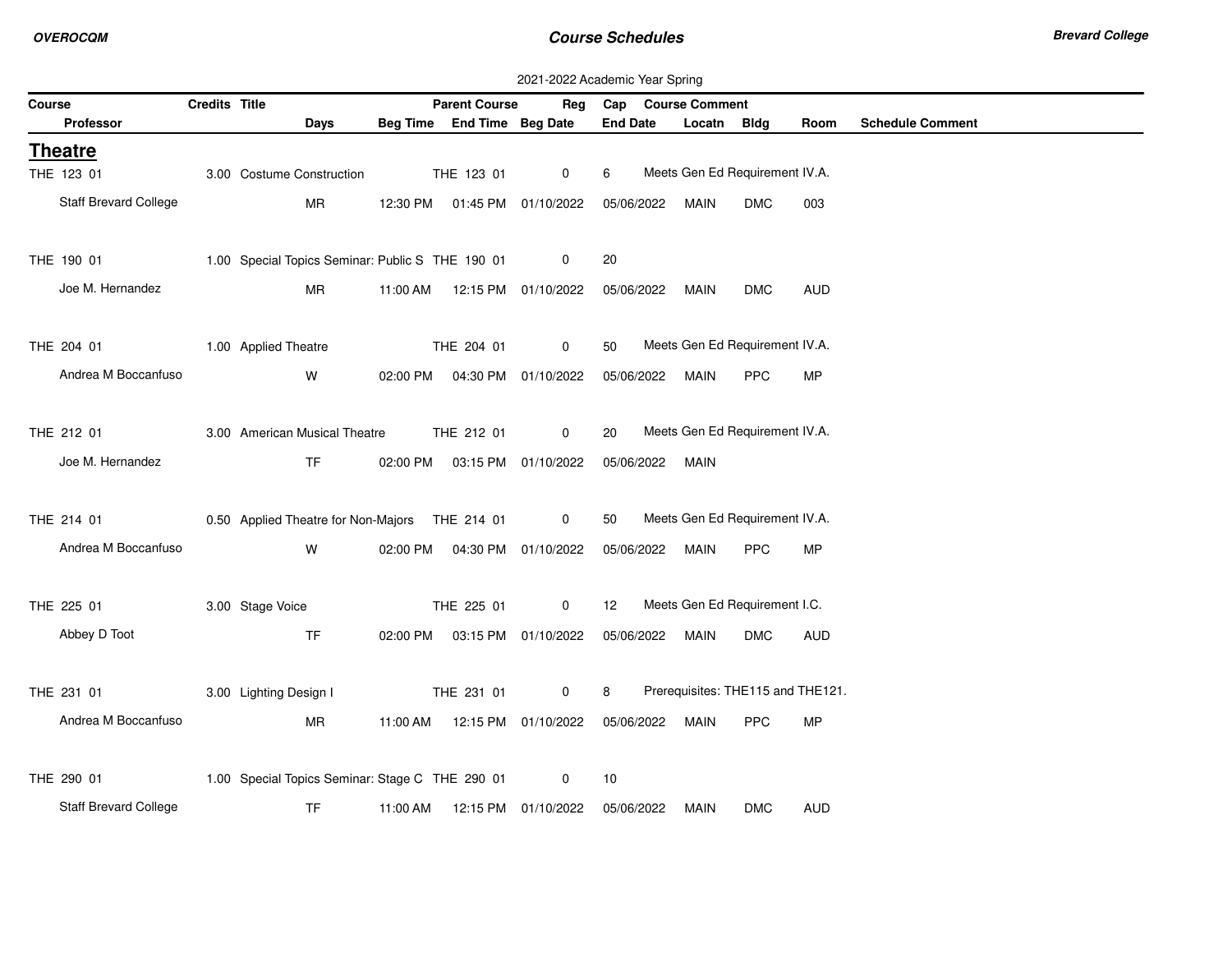|                                 |               |                                                 |          |                                | 2021-2022 Academic Year Spring |                 |            |                        |                                 |            |                                                       |
|---------------------------------|---------------|-------------------------------------------------|----------|--------------------------------|--------------------------------|-----------------|------------|------------------------|---------------------------------|------------|-------------------------------------------------------|
| Course                          | Credits Title |                                                 |          | <b>Parent Course</b>           | Reg                            | Cap             |            | <b>Course Comment</b>  |                                 |            |                                                       |
| <b>Professor</b>                |               | <b>Days</b>                                     |          | Beg Time End Time Beg Date     |                                | <b>End Date</b> |            | Locatn Bldg            |                                 | Room       | <b>Schedule Comment</b>                               |
| <b>Theatre</b>                  |               |                                                 |          |                                |                                |                 |            |                        |                                 |            |                                                       |
| THE 303 01                      |               | 3.00 Acting III: Audition Techniques THE 303 01 |          |                                | $\mathsf 0$                    | 12              |            | Prerequisites: THE203. |                                 |            |                                                       |
| Abbey D Toot                    |               | MR                                              |          | 09:30 AM  10:45 AM  01/10/2022 |                                | 05/06/2022      |            | MAIN                   | <b>PPC</b>                      | MP         |                                                       |
|                                 |               |                                                 |          |                                |                                |                 |            |                        |                                 |            |                                                       |
|                                 |               |                                                 |          |                                | $\overline{0}$                 |                 |            |                        |                                 |            | Meets Gen Ed Requirement IV.A. Prerequisites: THE204. |
| THE 304 01 1.00 Applied Theatre |               |                                                 |          | THE 304 01                     |                                | 50              |            |                        |                                 |            |                                                       |
| Andrea M Boccanfuso             |               | W                                               |          | 02:00 PM  04:30 PM  01/10/2022 |                                |                 |            | 05/06/2022 MAIN        | PPC                             | MP         |                                                       |
|                                 |               |                                                 |          |                                |                                |                 |            |                        |                                 |            |                                                       |
| THE 312 01                      |               | 3.00 Theatre History II                         |          | THE 312 01                     | $\mathbf 0$                    | 16              |            |                        | Meets Gen Ed Requirement III.A. |            |                                                       |
| <b>Staff Brevard College</b>    |               | <b>TF</b>                                       |          | 09:30 AM  10:45 AM  01/10/2022 |                                |                 |            | 05/06/2022 MAIN        | <b>DMC</b>                      |            |                                                       |
|                                 |               |                                                 |          |                                |                                |                 |            |                        |                                 |            |                                                       |
|                                 |               |                                                 |          |                                |                                |                 |            |                        |                                 |            |                                                       |
| THE 313 01                      |               | 3.00 Playwriting I                              |          | THE 313 01                     | $\overline{0}$                 | 10              |            |                        |                                 |            | Prerequisites: ENG111 and ENG112 and THE115.          |
| Staff Brevard College           |               | W                                               |          | 11:00 PM  01:30 PM  01/10/2022 |                                |                 | 05/06/2022 | MAIN                   | <b>PPC</b>                      | <b>DRM</b> |                                                       |
|                                 |               |                                                 |          |                                |                                |                 |            |                        |                                 |            |                                                       |
| THE 314 01                      |               | 0.50 Applied Theatre for Non-Majors THE 314 01  |          |                                | 0                              | 50              |            |                        | Meets Gen Ed Requirement IV.A.  |            |                                                       |
| Andrea M Boccanfuso             |               | W                                               |          | 02:00 PM  04:30 PM  01/10/2022 |                                |                 |            | 05/06/2022 MAIN        | PPC                             | MP         |                                                       |
|                                 |               |                                                 |          |                                |                                |                 |            |                        |                                 |            |                                                       |
|                                 |               |                                                 |          |                                |                                |                 |            |                        |                                 |            |                                                       |
| THE 320 01                      |               | 3.00 Computer Aided Drafting                    |          | THE 320 01                     | $\overline{0}$                 | 8               |            |                        |                                 |            | Meets Gen Ed Requirement II.C. Prerequisites: THE220. |
| Andrea M Boccanfuso             |               | <b>TF</b>                                       |          | 12:30 PM  01:45 PM  01/10/2022 |                                |                 |            | 05/06/2022 MAIN        | <b>DMC</b>                      | 018C       |                                                       |
|                                 |               |                                                 |          |                                |                                |                 |            |                        |                                 |            |                                                       |
| THE 404 01                      |               | 1.00 Applied Theatre                            |          | THE 404 01                     | $\mathbf 0$                    | 50              |            | Prerequisites: THE304. |                                 |            |                                                       |
| Andrea M Boccanfuso             |               | W                                               |          | 02:00 PM  04:30 PM  01/10/2022 |                                |                 |            | 05/06/2022 MAIN        | <b>PPC</b>                      | <b>MP</b>  |                                                       |
|                                 |               |                                                 |          |                                |                                |                 |            |                        |                                 |            |                                                       |
|                                 |               |                                                 |          |                                |                                |                 |            |                        |                                 |            |                                                       |
| THE 450 01                      |               | 3.00 Collaborative Capstone                     |          | THE 450 01                     | 0                              | 6               |            |                        |                                 |            |                                                       |
| Andrea M Boccanfuso             |               | W                                               | 11:00 AM |                                | 01:30 PM 01/10/2022            | 05/06/2022      |            | <b>MAIN</b>            | <b>PPC</b>                      | <b>DRM</b> |                                                       |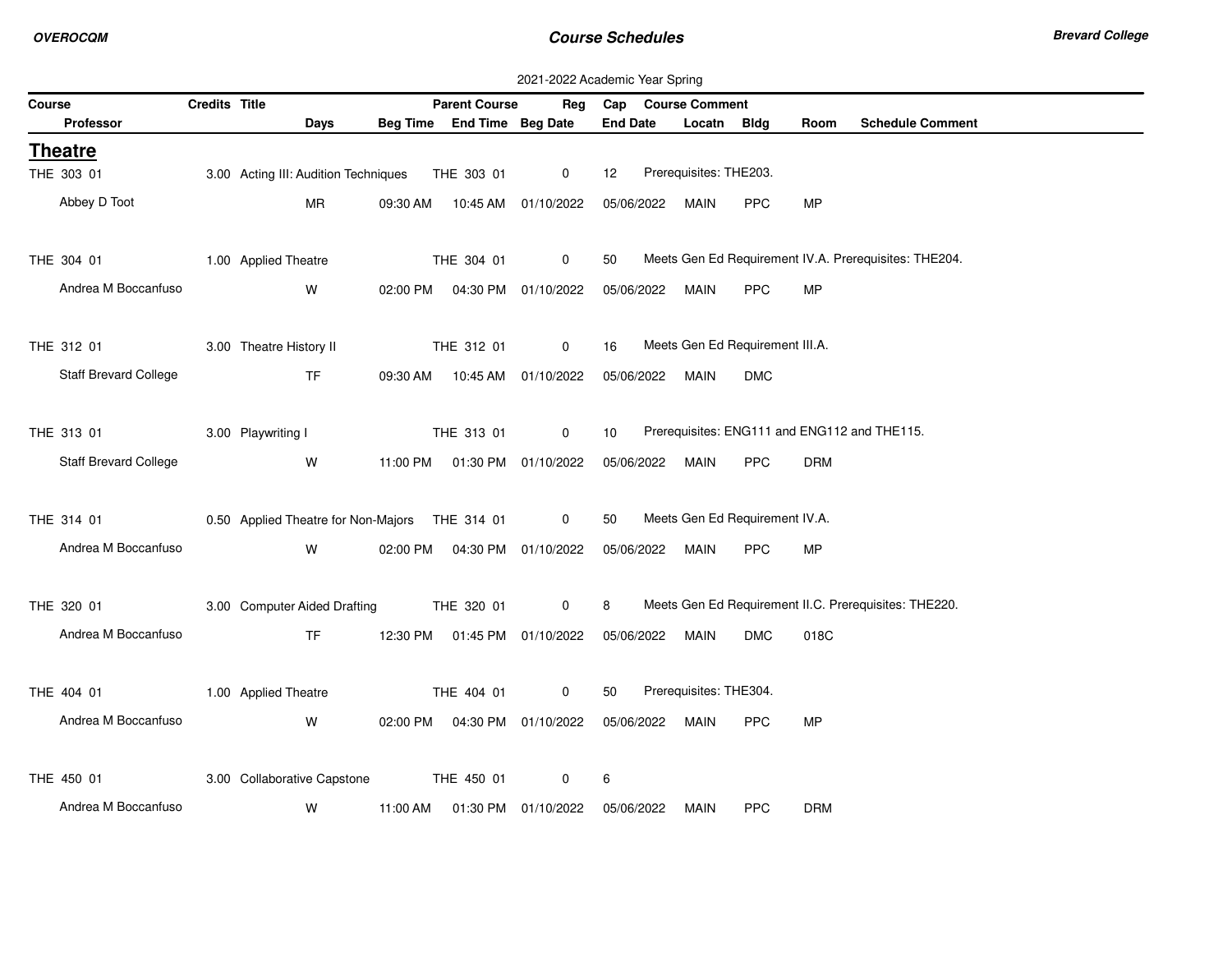|        |                              |               |                                                   |          |                                  | 2021-2022 Academic Year Spring |                    |             |             |      |                                                    |
|--------|------------------------------|---------------|---------------------------------------------------|----------|----------------------------------|--------------------------------|--------------------|-------------|-------------|------|----------------------------------------------------|
| Course |                              | Credits Title |                                                   |          | <b>Parent Course</b>             | Reg                            | Cap Course Comment |             |             |      |                                                    |
|        | <b>Professor</b>             |               | Days                                              |          | Beg Time End Time Beg Date       |                                | <b>End Date</b>    | Locatn Bldg |             | Room | <b>Schedule Comment</b>                            |
|        | <b>Wilderness Leadership</b> |               |                                                   |          |                                  |                                |                    |             |             |      |                                                    |
|        | WLE 101 01                   |               | 4.00 Introduction to Outdoor Educatiol WLE 101 01 |          |                                  | 0                              | 10                 |             |             |      |                                                    |
|        | Will D. Hobbs                |               | М                                                 | 12:30 PM |                                  | 01:45 PM 01/10/2022            | 05/06/2022         | <b>MAIN</b> | <b>BARN</b> | 201  |                                                    |
|        |                              |               |                                                   |          |                                  |                                |                    |             |             |      |                                                    |
|        | Will D. Hobbs                |               | R                                                 | 12:30 PM |                                  | 04:30 PM 01/10/2022            | 05/06/2022         | <b>MAIN</b> | <b>BARN</b> | 201  |                                                    |
|        |                              |               |                                                   |          |                                  |                                |                    |             |             |      |                                                    |
|        | WLE 151 01                   |               | 1.00 Whitewater Canoeing                          |          | WLE 151 01                       | 0                              | 10                 |             |             |      | Meets Gen Ed Requirement V. Weekend trip required. |
|        | Staff Brevard College        |               | M                                                 |          | 02:00 PM   06:00 PM   03/16/2022 |                                | 05/06/2022         | <b>MAIN</b> | <b>BARN</b> | 201  |                                                    |
|        |                              |               |                                                   |          |                                  |                                |                    |             |             |      |                                                    |
|        | WLE 152 01                   |               | 1.00 Rock Climbing                                |          | WLE 152 01                       | 0                              | 10                 |             |             |      | Meets Gen Ed Requirement V. Weekend trip required. |
|        | Staff Brevard College        |               | R.                                                |          | 02:00 PM   06:00 PM   03/16/2022 |                                | 05/06/2022         | MAIN        | <b>STAN</b> | 0008 |                                                    |
|        |                              |               |                                                   |          |                                  |                                |                    |             |             |      |                                                    |
|        | WLE 152 02                   |               | 1.00 Rock Climbing                                |          | WLE 152 02                       | 0                              | 10                 |             |             |      | Meets Gen Ed Requirement V. Weekend trip required. |
|        | Staff Brevard College        |               | F.                                                |          | 02:00 PM   06:00 PM   03/16/2022 |                                | 05/06/2022         | MAIN        | BARN        | 201  |                                                    |
|        |                              |               |                                                   |          |                                  |                                |                    |             |             |      |                                                    |
|        | WLE 155 01                   |               | 1.00 Whitewater Kayaking                          |          | WLE 155 01                       | 0                              | 10                 |             |             |      | Meets Gen Ed Requirement V. Weekend trip required. |
|        | Staff Brevard College        |               | $\mathsf{T}$                                      |          | 02:00 PM   06:00 PM   03/16/2022 |                                | 05/06/2022         | MAIN        | BARN        | 201  |                                                    |
|        |                              |               |                                                   |          |                                  |                                |                    |             |             |      |                                                    |
|        | WLE 157 01                   |               | 1.00 Backpacking                                  |          | WLE 157 01                       | 0                              | 10                 |             |             |      | Meets Gen Ed Requirement V. Weekend trip required. |
|        | <b>Gregory Brent Rich</b>    |               | W                                                 |          | 08:00 AM  10:30 AM  01/12/2022   |                                | 03/02/2022         | MAIN        | <b>STAN</b> | 0008 | Weekend trip Feb 18-20.                            |
|        |                              |               |                                                   |          |                                  |                                |                    |             |             |      |                                                    |
|        | WLE 158 01                   |               | 1.00 Mountain Biking                              |          | WLE 158 01                       | 0                              | 10                 |             |             |      | Meets Gen Ed Requirement V. Weekend trip required. |
|        | Jennifer Lise Kafsky         |               | W                                                 |          | 02:00 PM   06:00 PM   03/16/2022 |                                | 05/06/2022         | MAIN        | STAN        | 0008 |                                                    |
|        |                              |               |                                                   |          |                                  |                                |                    |             |             |      |                                                    |
|        | WLE 200 01                   |               | 3.00 Leadership & Group Dynamics in WLE 200 01    |          |                                  | 0                              | 10                 |             |             |      |                                                    |
|        | Ryan DeGarmo                 |               | <b>MR</b>                                         | 09:00 AM |                                  | 10:45 AM 01/10/2022            | 05/06/2022         | <b>MAIN</b> | <b>BARN</b> | 200  |                                                    |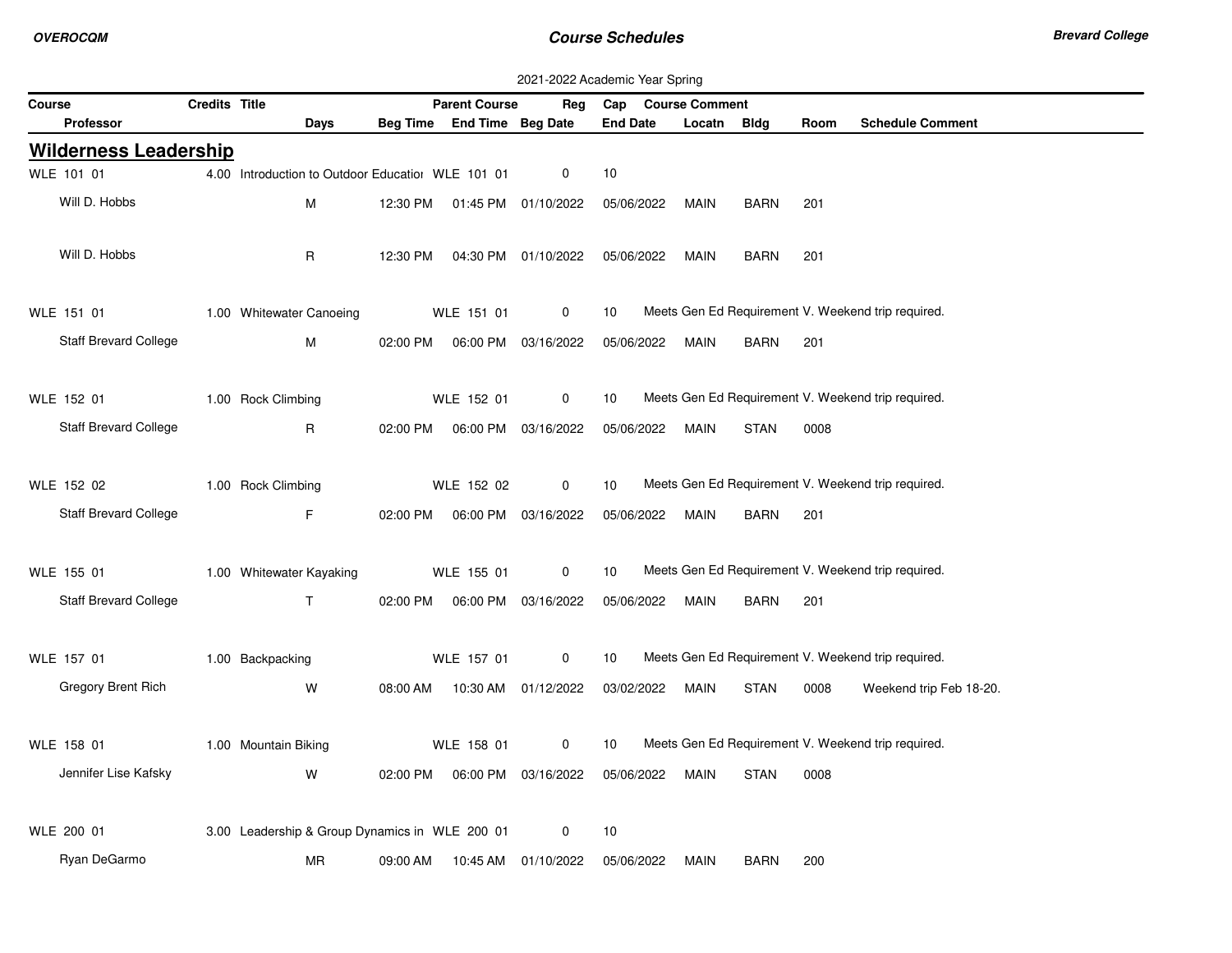|                              |                      |                                                   |          |                                | 2021-2022 Academic Year Spring |                 |                        |                                          |      |                         |
|------------------------------|----------------------|---------------------------------------------------|----------|--------------------------------|--------------------------------|-----------------|------------------------|------------------------------------------|------|-------------------------|
| Course                       | <b>Credits Title</b> |                                                   |          | <b>Parent Course</b>           | Rea                            |                 | Cap Course Comment     |                                          |      |                         |
| <b>Professor</b>             |                      | Days                                              |          | Beg Time End Time Beg Date     |                                | <b>End Date</b> | Locatn                 | Bldg                                     | Room | <b>Schedule Comment</b> |
| <b>Wilderness Leadership</b> |                      |                                                   |          |                                |                                |                 |                        |                                          |      |                         |
| WLE 220 01                   |                      | 3.00 Theory & Practice of Experiential WLE 220 01 |          |                                | $\mathbf 0$                    | 20              |                        | Prerequisites: EDU205 or WLE101.         |      |                         |
| Jennifer Lise Kafsky         |                      | MR                                                | 09:30 AM |                                | 10:45 AM  01/10/2022           | 05/06/2022      | MAIN                   | МG                                       | 136  |                         |
|                              |                      |                                                   |          |                                |                                |                 |                        |                                          |      |                         |
| WLE 250 01                   |                      | 3.00 Wilderness First Aid                         |          | WLE 250 01                     | 0                              | 10              |                        |                                          |      |                         |
| Ryan DeGarmo                 |                      | <b>TF</b>                                         |          | 09:00 AM  10:45 AM  01/10/2022 |                                | 05/06/2022      | MAIN                   | <b>BARN</b>                              | 200  |                         |
|                              |                      |                                                   |          |                                |                                |                 |                        |                                          |      |                         |
| WLE 252 01                   |                      | 2.00 Advanced Rock Climbing                       |          | WLE 252 01                     | 0                              | 10              |                        |                                          |      |                         |
| Will D. Hobbs                |                      | W                                                 | 02:00 PM |                                | 07:00 PM 03/16/2022            | 05/06/2022      | MAIN                   | <b>BARN</b>                              | 201  |                         |
|                              |                      |                                                   |          |                                |                                |                 |                        |                                          |      |                         |
| WLE 257 01                   |                      | 2.00 Environmental Ethics and Skills i WLE 257 01 |          |                                | 0                              | 10              |                        |                                          |      |                         |
| Ryan DeGarmo                 |                      | W                                                 |          | 08:00 AM  10:45 AM  01/10/2022 |                                | 05/06/2022      | MAIN                   | <b>BARN</b>                              | 200  |                         |
|                              |                      |                                                   |          |                                |                                |                 |                        |                                          |      |                         |
| WLE 260 01                   |                      | 2.00 Facilitation of Group Games & In WLE 260 01  |          |                                | $\mathbf 0$                    | 20              | Prerequisites: WLE200. |                                          |      |                         |
| Jennifer Lise Kafsky         |                      | W                                                 |          | 08:00 AM  10:30 AM  01/10/2022 |                                | 05/06/2022      | <b>MAIN</b>            | <b>BARN</b>                              | 201  |                         |
|                              |                      |                                                   |          |                                |                                |                 |                        |                                          |      |                         |
| WLE 291 01                   |                      | 1.00 Wilderness Leadership & Exp Ed WLE 291 01    |          |                                | 0                              | 20              |                        | Prerequisites: Major in WLEE and WLE101. |      |                         |
| Robert W. Dye                |                      | T.                                                |          | 08:00 AM  09:15 AM  01/10/2022 |                                | 05/06/2022      | MAIN                   | <b>BARN</b>                              | 201  |                         |
|                              |                      |                                                   |          |                                |                                |                 |                        |                                          |      |                         |
| WLE 301 01                   |                      | 1.00 Wilderness Leadership & Exp Ed WLE 301 01    |          |                                | $\mathbf 0$                    | 20              | Prerequisites: WLE200. |                                          |      |                         |
| Will D. Hobbs                |                      | $\mathsf{R}$                                      |          | 08:00 AM  09:15 AM  01/10/2022 |                                | 05/06/2022      | MAIN                   | <b>BARN</b>                              | 201  |                         |
|                              |                      |                                                   |          |                                |                                |                 |                        |                                          |      |                         |
| WLE 305 01                   |                      | 3.00 Risk Management and Legal Lial WLE 305 01    |          |                                | 0                              | 20              | Prerequisites: WLE101. |                                          |      |                         |
| Robert W. Dye                |                      | <b>TF</b>                                         | 11:00 AM |                                | 12:15 PM 01/10/2022            | 05/06/2022      | MAIN                   | BARN                                     | 201  |                         |